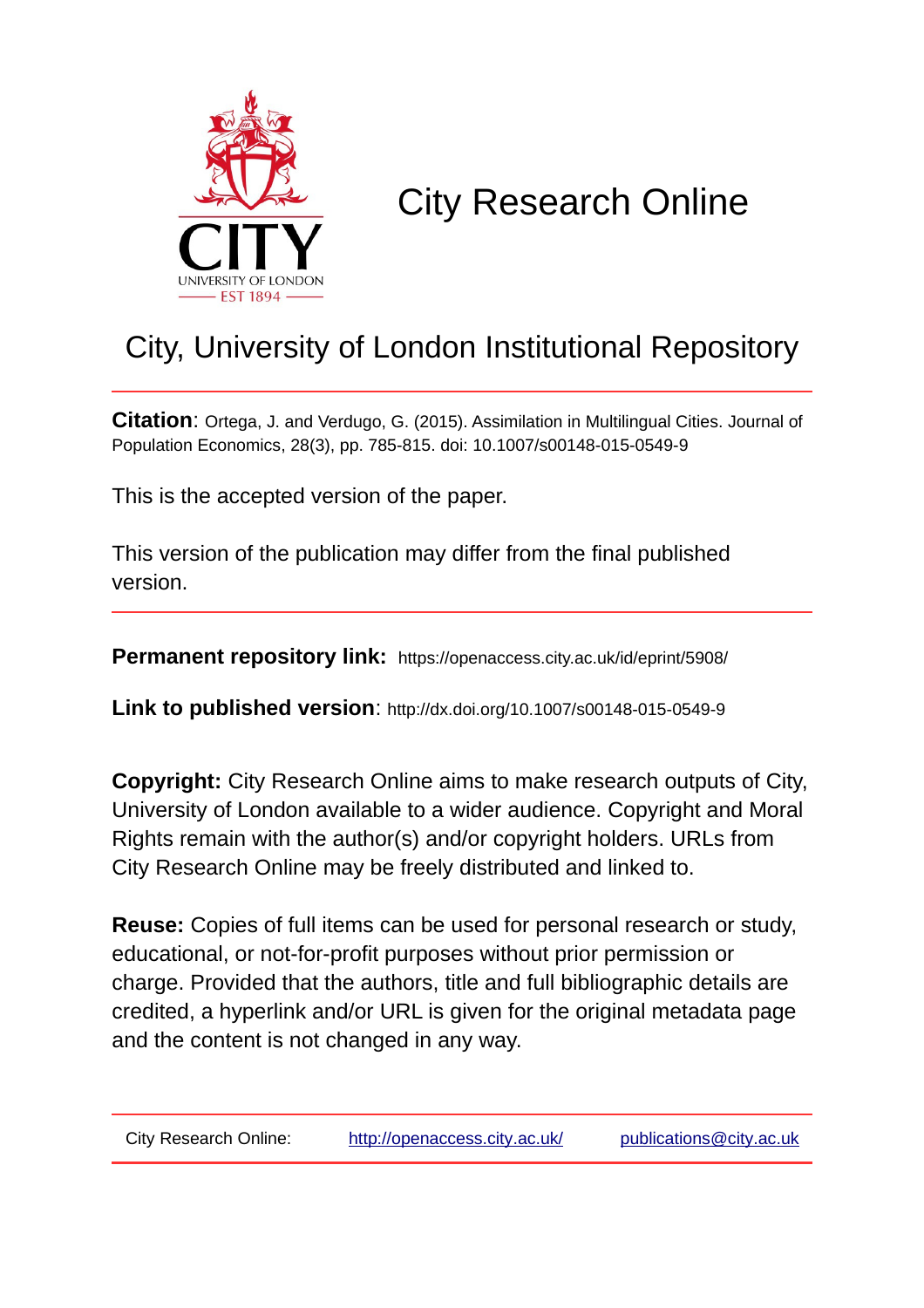## Assimilation in multilingual cities

Javier Ortega

City University London, CEP (LSE), CReAM, and IZA

Gregory Verdugo Banque de France and IZA

January 2015

#### Abstract

We characterise how the assimilation patterns of minorities into the strong and the weak language differ in a situation of asymmetric bilingualism. Using large variations in language composition in Canadian cities from the 2001 and 2006 Censuses, we show that the differences in the knowledge of English by immigrant allophones (i.e. the immigrants with a mother tongue other than English and French) in English-majority cities are mainly due to sorting across cities. Instead, in French-majority cities, learning plays an important role in explaining differences in knowledge of French. In addition, the presence of large anglophone minorities deters much more the assimilation into French than the presence of francophone minorities deters the assimilation into English. Finally, we find that language distance plays a much more important role in explaining assimilation into French, and that assimilation into French is much more sensitive to individual characteristics than assimilation into English. Some of these asymmetric assimilation patterns extend to anglophone and francophone immigrants, but no evidence of learning is found in this case.

*JEL classification:* F22, J15

*Keywords :* immigration, assimilation, language policies, minorities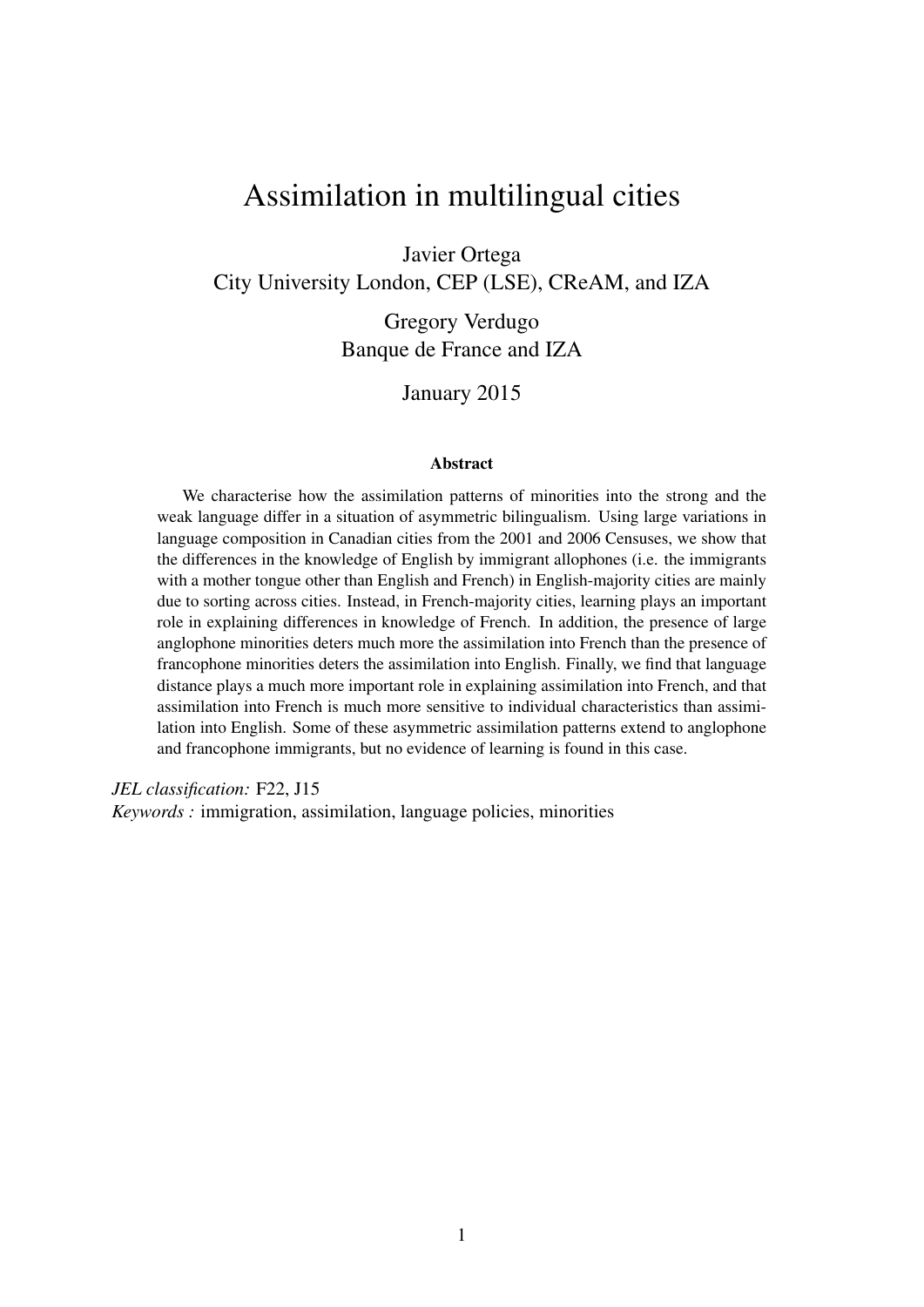## 1 Introduction

Multilingual countries are often characterized by heated debates on the role of existing languages. This may be, as stressed by sociolinguists, because bilingualism is seldom purely symmetric (see e.g. Fishman, 1967) or because it is generally unstable in the sense that, over generations, populations often shift from the weak to the dominant language (Paulston,  $2003$ ).<sup>1</sup>

In addition, in countries such as Canada, Belgium, and Spain, the populations speaking the minority language are geographically concentrated, and the defense of the minority language is then a key ingredient in the push towards greater regional autonomy or even secession. As these countries are also experiencing high immigration rates, an important element of the debate is whether immigrants end up speaking or not the minority language.

While the individual determinants of immigrant assimilation in multilingual countries are already well documented (see in particular Chiswick and Miller, 1994, 2001 for Canada and van Tubergen and Wierenga, 2011 for Belgium), the existing empirical literature is still far from fully understanding whether and how the patterns of assimilation into the weak and the dominant language actually differ.<sup>2</sup>

The two key missing elements relate to the impact of the language composition of locations on immigrant assimilation. Specifically, a first issue is whether the presence of dominantlanguage speakers in a location where the weak language is the majority-language deters immigrant assimilation into the weak language. Second, while a negative correlation between language assimilation and the presence of co-mother tongue speakers in the location is a common result in the literature, the mechanism behind this correlation remains unclear and might vary depending on whether it refers to the dominant or to the weak language. Indeed, a negative coefficient may reflect that the incentives to learning the location's majority language may be milder in the presence of many co-mother tongue speakers or simply that those immigrants with a lower level of knowledge of the location's majority language choose to settle in locations

<sup>&</sup>lt;sup>1</sup>"The major point about bilingualism (...) is that maintained group bilingualism is unusual. The norm for groups in prolonged contact with a nation-state is for subordinate group to shift to the language of the dominant group."(Paulston, 2003, p. 401)

<sup>&</sup>lt;sup>2</sup>There is also a theoretical literature explaining why the incentives for learning the weak and the dominant language differ, see John and Yi (2001) and Church and King (1993). Other empirical papers studying multilingual set-ups include Cattaneo and Winkelmann (2005), Rendon (2007) or Kraus (2011).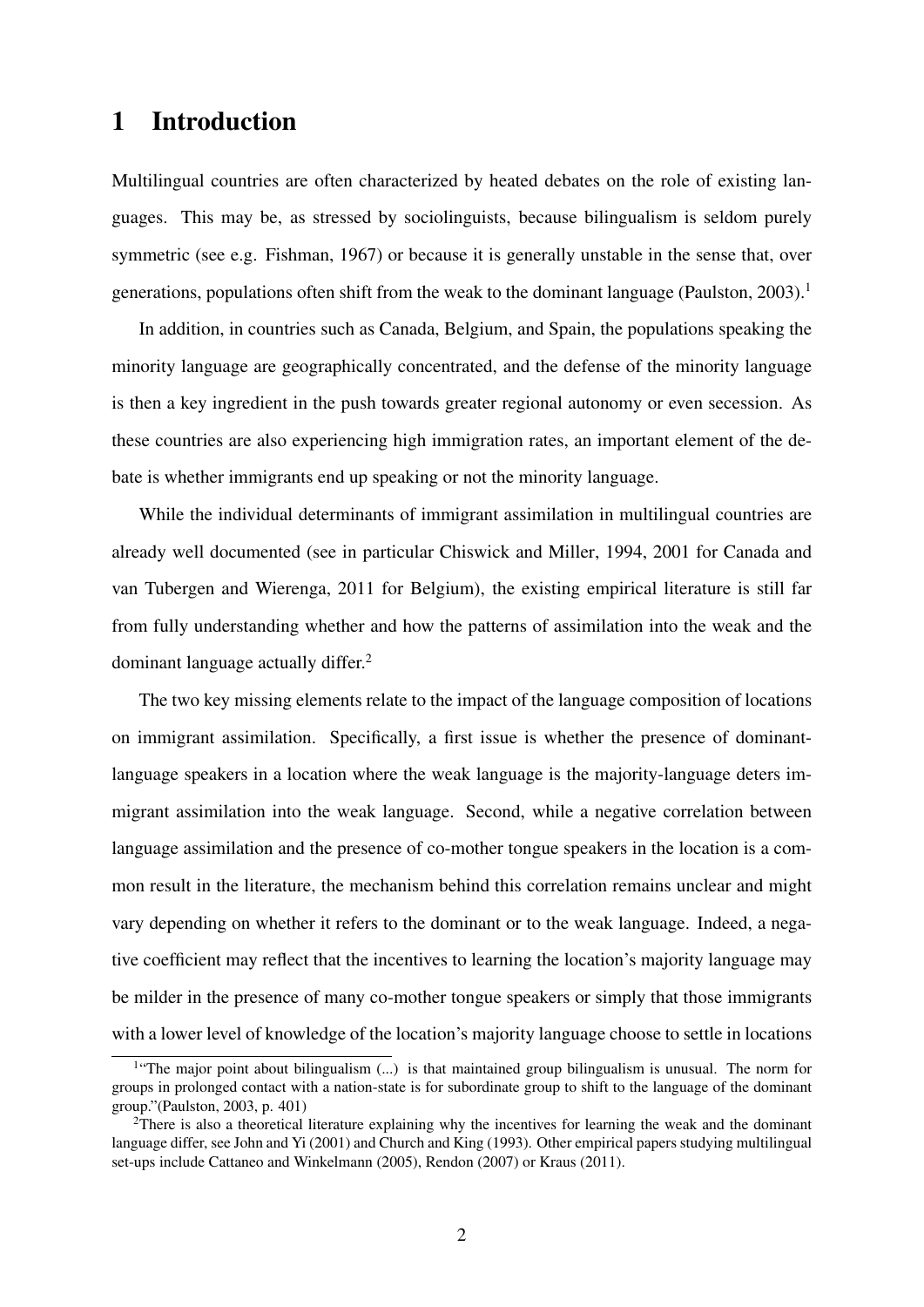with many co-mother tongue speakers, but there is no *a priori* reason for which the mechanism should be the same for both languages.

Understanding whether learning or sorting dominates is important from a public policy perspective. If learning dominates, language acquisition depends mostly on local costs and benefits which can be influenced by public policies promoting language acquisition. If, on the other hand, sorting dominates, the location choice of immigrants across cities should vary strongly with language abilities. As a result, language assimilation will be a strong factor influencing the geographical mobility of immigrants across local labour markets.

In order to disentangle the importance of learning and sorting, we exploit the empirical literature for unilingual countries, and specifically the strategy initially proposed by Lazear (1999) for the U.S. and recently used by Dustmann and Van Soest (2004) for the U.K. and Lazear (2007) and Beckhusen, Florax, Graaff, Poot, and Waldorf (2013) again for the U.S. The basic idea is simple: if learning is important, we should find a strong and significant effect of the interaction between the number of years spent in the country and the size of the language groups in the city. In contrast, if only sorting matters, the most important determinant of language acquisition will be the size of the language groups in the city.<sup>3</sup>

To study immigrant assimilation under asymmetric biligualism, we choose to focus on Canada for several reasons. First, immigration is a central phenomenon as "allophone" immigrants (i.e. non English- or French mothertongue immigrants) accounted for nearly 20% of the population in 2001. Second, English-French bilingualism is asymmetric, as anglophones account for a much larger share (59%) of the population than francophones  $(22.5\%)^4$  and English is currently the international *lingua franca.* At the same time, the extent of this asymmetry is unclear: French remains an international language, both languages have been given co-official status and the province of Quebec has implemented a very active policy of promotion of French.<sup>5</sup> Also, the majority language and the size of the language majority greatly vary

 $3$ For other ways of accounting for selection in unilingual countries see in particular Danzer and Yaman (2011) for Germany, and Bauer, Epstein, and Gang (2005) and Cutler, Glaeser, and Vigdor (2008) for the U.S.

<sup>&</sup>lt;sup>4</sup>These data are from the 2006 Census 100% tabulations, www12.statcan.ca.

<sup>5</sup>The legal history of Canada contains examples of legislation aimed at favoring assimilation of immigrants or minorities in a particular language. For instance, after the British North America Act (1867) established the provincial responsibility over education, the corresponding provincial educational acts (except in the cases of Quebec and Ontario) "banned the use of French as a medium of instruction in the system of public schools and/or abolished the provision of financial support to Catholic [French-speaking] schools" (Mougeon, 1998, p. 227).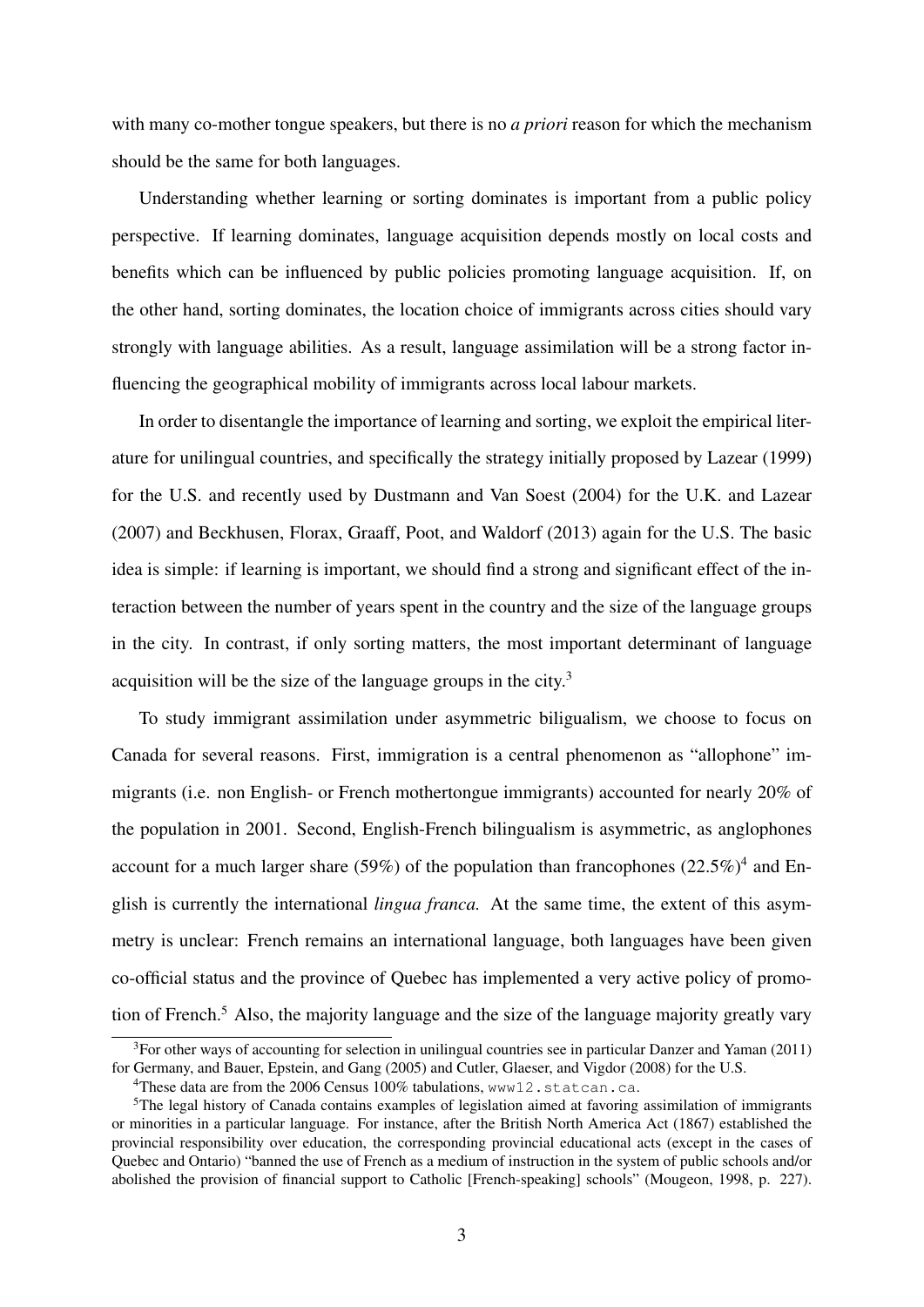across Canadian provinces and cities. Finally, in contrast with other multilingual countries as Belgium and Spain, the Canadian Census includes rich information on the mother tongue of individuals and their knowledge of the two official languages (English and French).

Using the Public Use Microdata Files (PUMF) of the 2001 and 2006 Canadian Censuses, we regress the knowledge of the city-majority language by minority members in the city against the characteristics of individuals and the language composition of the city. An individual is defined as being a city language-minority member if he/she does not have the city majority language as his/her mother tongue. Our sample of individuals thus includes the "official (language) minorities" i.e. the francophones in English-majority cities and the anglophones in French-majority cities, and the allophones.

Our results provide a characterisation of immigrant assimilation patterns in the presence of asymetric bilingualism. First, while the individual characteristics of allophone immigrants matter in both groups of cities with the expected signs, assimilation into French in francophone cities is much more sensitive to individual characteristics such as the educational level or the employment status than assimilation into English in anglophone cities.

Second, while the knowledge of the city-majority languages by allophones is in both cases negatively related to the size of the own mothertongue group just as in Chiswick and Miller (2001) or van Tubergen and Wierenga (2011), the mechanism behind this is very different for French and English-majority cities. Specifically, the evidence for learning is limited in the case of the dominant language (English) but very strong in the case of the weak language (French). Indeed, at the mean value, living in a city with 10% co-mother tongue speakers lowers –over a period of ten years- the assimilation rate by only 0.3 p.p in English-majority cities, while the effect is much bigger (by 7 p.p.) in a French-majority city. This result may stem from the incentives for the knowledge of English being high anyway at the country level and instead for the incentives to know French to be more strongly related to the city-level language distribu-

More recently, Bill 101 of Quebec (1977) stated that "only children whose father or mother received most of their primary education in English, in Quebec, have access to English schools" (Barbaud, 1998, p. 185). While the children of immigrants in Quebec can still only attend schools in French, the Canada Constitution Act (1982) partly overturned Bill 101 by establishing the right for Canadian citizens whose mother tongue is English or French to get education in that same language everywhere in Canada (when the number of children so warrants). The defense of French has been used as a central argument in favor of the secession of Quebec in the 1980 and 1995 referenda.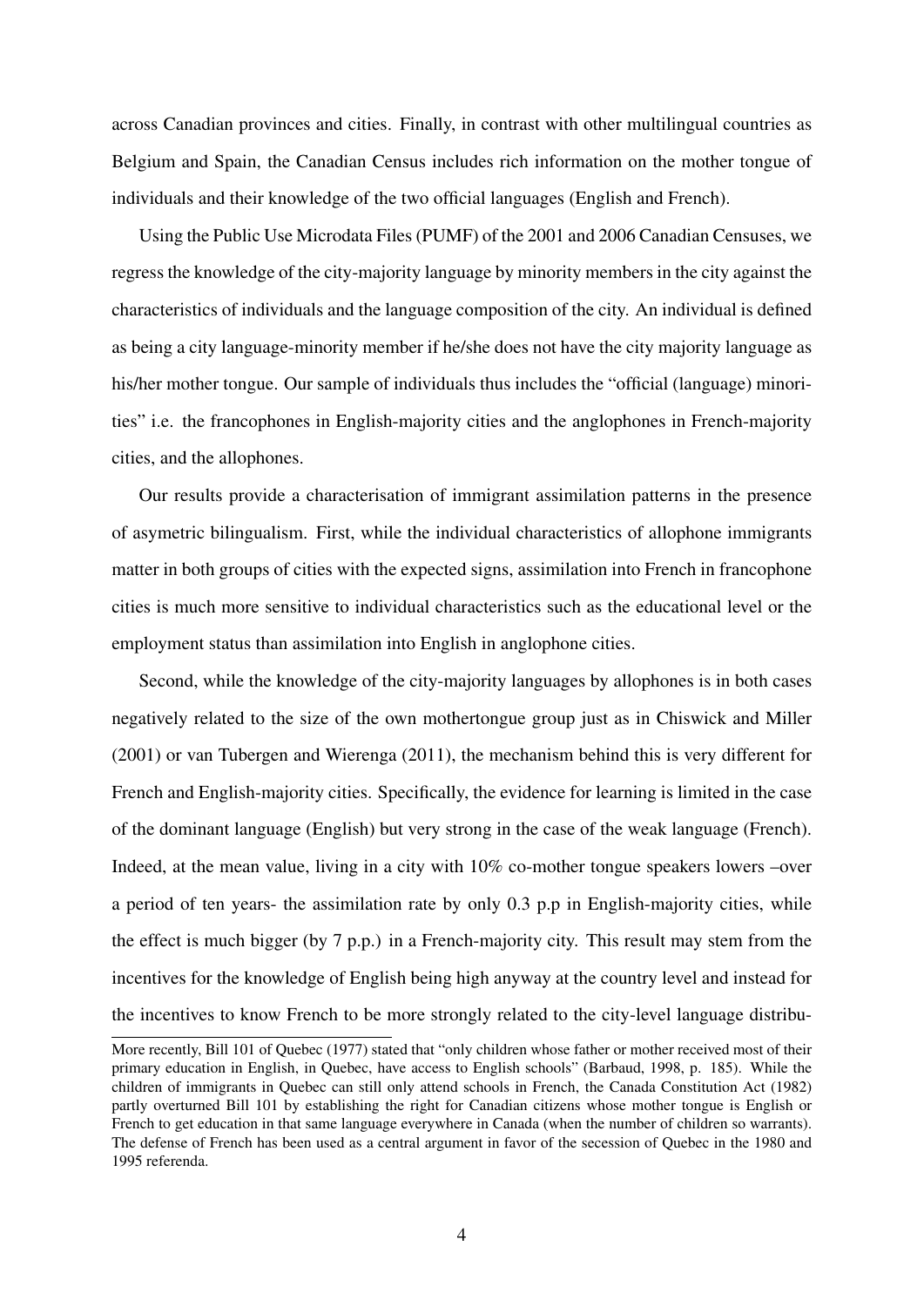tion. This also suggests that public policies promoting assimilation into French in francophone cities might be more effective that policies to promote English in English-Canada.

We also show that an additional important characteristic of asymmetric bilingualism is that the presence of English monthertongue speakers in French-majority cities deters to a much larger extent the knowledge of French by allophones than the presence of francophones in an English-majority environment deters the knowledge of English. Similarly, having studied in a francophone province has no negative impact on the knowledge of English, while allophones living in francophone cities have a lower knowledge of French if they have previously taken education in an anglophone province.

Another relevant asymmetry for allophones is that language distance matters much more in explaining differences in the assimilation into the weak language (French) than in the assimilation into the dominant language (English), which may simply stem from the fact that the investment in the weak language (French) is not profitable if a big language distance needs to be overcome, and instead the investment in the dominant language is very profitable and not very sensitive to language distances.

Finally, we show that some of these asymmetric assimilation patterns extend also to anglophone and francophone immigrants. However, sorting is shown now to be the main mechanism in both English- and French-majority cities. A simple interpretation for this would be as follows: as francophone and anglophone immigrants can always choose to settle in a location where their language is the majority language –which constitutes *a priori* a very good outcome, those who still choose to settle in a city where their language is a minority-language are likely to have a good pre-existing knowledge of the city-majority language.

The paper is organised as follows. Section 2 presents the data and some descriptive statistics. Section 3 discusses the empirical model of language knowledge. Section 4 studies the assimilation of allophone immigrants, section 5 follows with the assimilation of francophone and anglophone immigrants, and finally section 6 presents some extensions and robustness checks.

5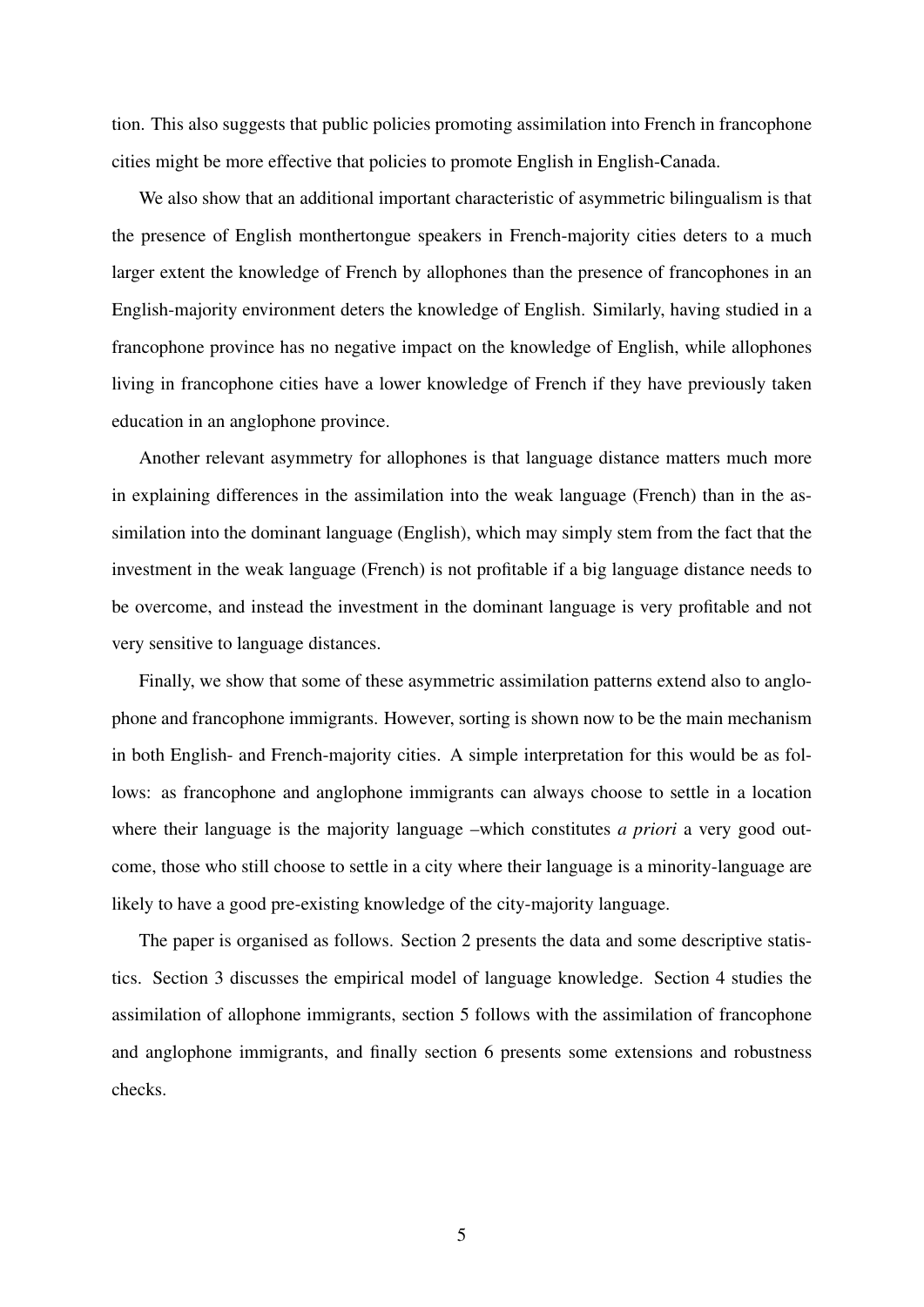### 2 Data and Descriptive Statistics

We use the Public Use Microdata Files (PUMF) of the 2001 and 2006 Canadian Censuses<sup>6</sup> to study the determinants of the assimilation of language minorities into the city-majority language. The city-majority language is defined as the language with the largest number of mother-tongue speakers according to the 100% Census tabulations for the question: "What is the language that this person first learned at home in childhood and still understands? If the person no longer understands the language learned, indicate the second language learned".<sup>7</sup> Then, an individual is considered to be a city language minority member if he/she does not have the city-majority language as (one of) his/her mother tongue(s).

Our sample of individuals (see Table 1) includes the 230,000 individuals with a mother tongue other than French or English living in a CMA, referred to as "allophones". In addition, we also consider the assimilation of "official minority" members i.e. the francophones in English-majority cities and the anglophones in French-majority cities.<sup>8</sup> This group includes the nearly 30,000 mother tongue francophones living in one of the 20 English-majority Census Metropolitan Areas (CMAs) $9$  and the 19,000 mother tongue anglophones living in one of the 3 French-majority CMAs.

#### [Table 1 about here.]

Interestingly, mother tongue and immigrant status are not perfectly correlated: Table 1 shows that 7.2% of the mother tongue francophones and 18.6% of the mother tongue anglophones in our sample are actually immigrants. Similarly, 15.6% of the allophones and 15.3% of the allophones with a non native American mother tongue are not immigrants.

Canadian cities substantially differ in terms of their mother tongue composition. This crosscity language heterogeneity in Canada is already apparent when considering the seven most populated cities in the country (see Table 2). Quebec City is overwhelmingly native French-

<sup>&</sup>lt;sup>6</sup>Corresponding to 2.7% samples of the Census populations.

<sup>7</sup>See http://www12.statcan.ca/english/census01 and http://census2006.ca.

<sup>8</sup>From our definition of minority, individuals having several mother tongues are not included in the city minority if one of their mother tongues is the city majority language.

<sup>9</sup>We restrict our attention to individuals living in CMAs because the city of residence for individuals living in smaller cities is not available in the PUMFs. In 2006, according to the 100% Census tabulations, CMAs accounted for 66.98% of the Canadian population.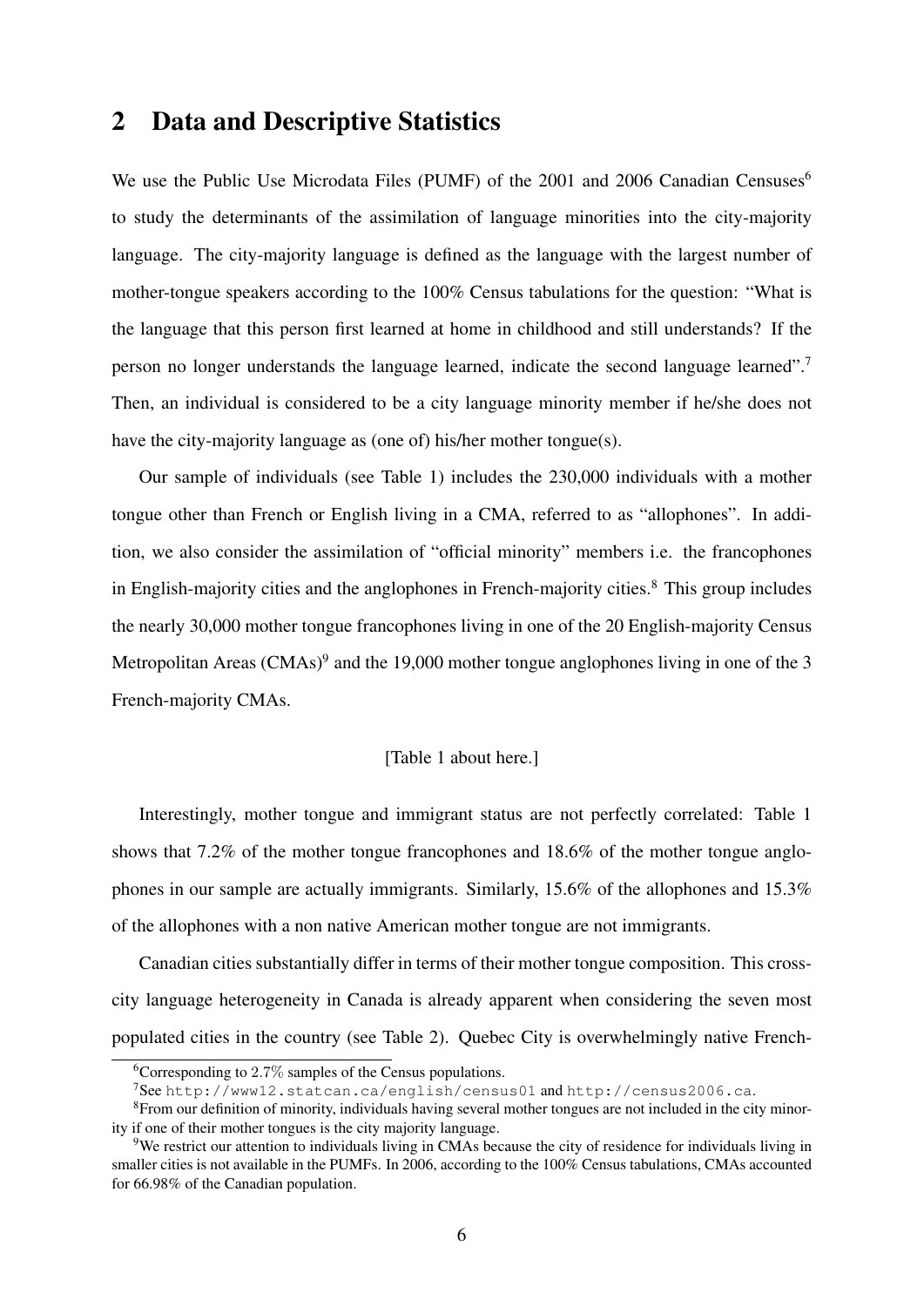speaking, while Toronto, Vancouver, Calgary or Edmonton have less than 2% native francophones and a large proportion of allophones (ranging between 16% and 36%), and finally cities as Montreal or Ottawa have significant shares of both official languages.

#### [Table 2 about here.]

Cities also differ in terms of the size and the identity of the largest allophone group. Indeed, Table 3 shows that in 2006 the size of the largest allophone group as a share of the total population ranges from 0.45% in Moncton-Saint John to 15% in Vancouver. As a fraction of the allophone population, the share of the largest group is always quite big, but ranges from 10.7% in London to 40.2% in Vancouver. In addition, the identity itself of the largest group varies across the CMAs in the sample, with 7 different languages for 23 CMAs.<sup>10</sup>

#### [Table 3 about here.]

Our main measure of assimilation into the city majority language is based on Question 13 in the Census: "*Can this person speak English or French well enough to conduct a conversation?*". Column 1 in Table 4 reports the city-level proportion of minority members declaring to speak well enough the city majority language in 2006. This proportion varies widely across cities, as the assimilation rates range from 98% in Regina-Saskatoon to 75% in Montreal. In addition, assimilation in French-majority cities is clearly lower than in English-majority cities, reflecting the lower assimilation rates of both allophones and official minorities (anglophones), as shown in columns 2 and 3. Also, when one excludes Ottawa, it appears that the relative assimilation pattern of official minorities versus allophones is different in French- and English-majority cities. Indeed, in French-majority cities, the anglophones assimilate less than the allophones (73% versus 77% in 2006) while in English-majority cities, the francophones assimilate more than the allophones (97% versus  $91\%$ ).<sup>11</sup>

We also use as alternative measures of assimilation the language most frequently used by

<sup>&</sup>lt;sup>10</sup>The largest allophone group was the same in 2001 in 18 out of the 23 CMAs under consideration. The five exceptions are Winnipeg (from German in 2001 to Filipino in 2006), London (from Polish to Spanish), Oshawa (from Polish to Italian), Toronto (from Italian to Chinese), and Victoria (from German to Chinese).

 $11$ The proportions are not reported for 2001. Overall, assimilation was lower in 2001 than in 2006 for both types of cities, particularly for English-majority cities. Within English-majority cities, assimilation generally went up between the two dates in Ontario and instead fell in Alberta and British Columbia.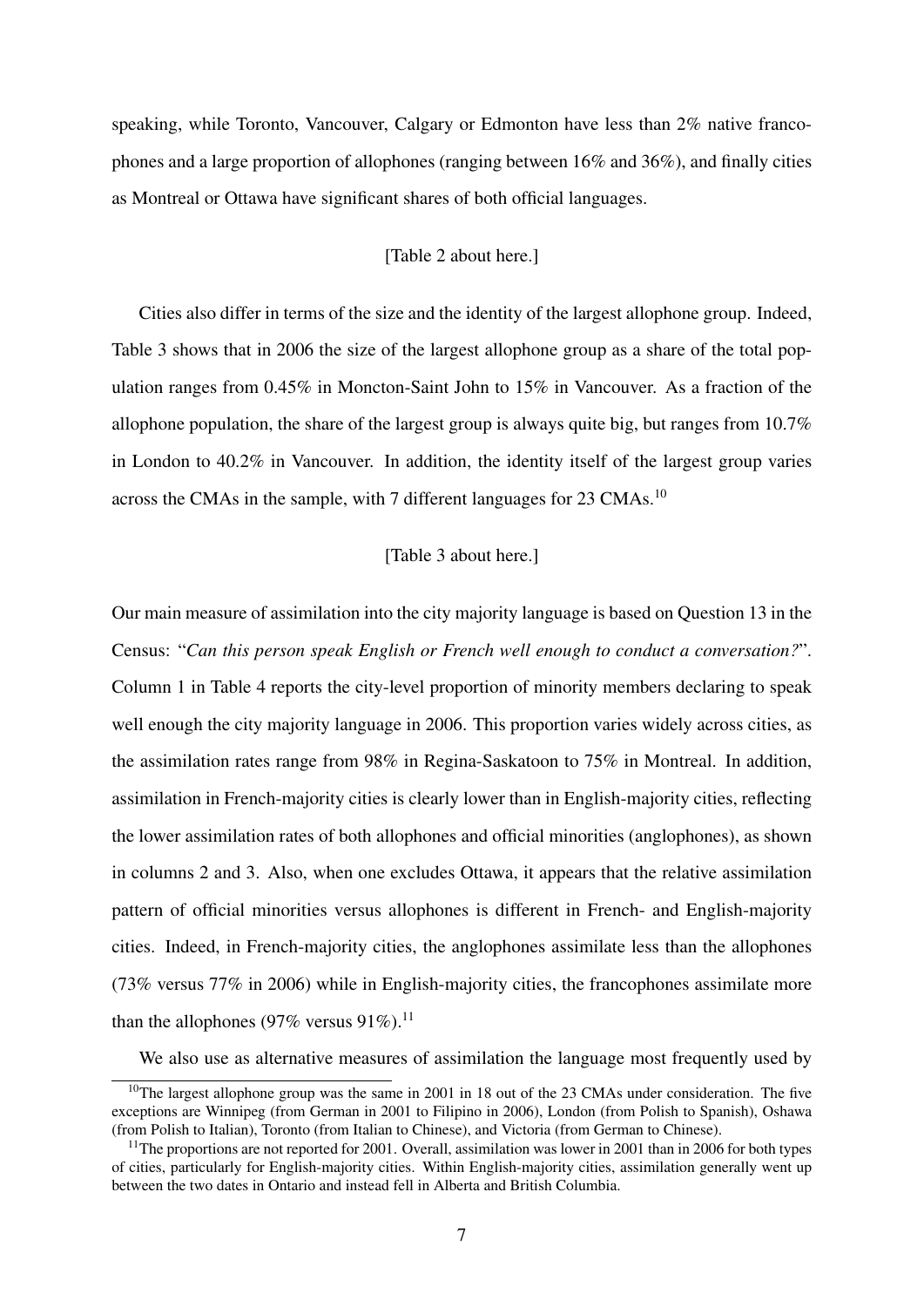the respondent at work and at home. At the individual level, 85.3% (resp. 42.5%) of the individuals declaring to speak the city-majority language declare that they use that language at work (resp. at home), so these two alternative assimilation measures are more stringent than being able to speak the language. Across cities, the variation for these two alternative measures is more important, and the gap between assimilation levels in English-majority and French-majority cities is bigger (see columns 4 and 5 in Table 4).<sup>12</sup>

[Table 4 about here.]

## 3 Empirical Model: Disentangling Learning from Sorting

Economic analysis posits that language acquisition depends on its relative costs and benefits.<sup>13</sup> In particular, if the benefits associated to learning a specific language stem from the gains of direct trade with the individuals belonging to that language network, then one should expect the learning of that language to be increasing in the size of the network, i.e. the number of speakers. At the same time, the individuals belonging to a larger language group should be in principle less pressed to investing in another language, given their ability to access a larger set of traders even in the absence of any investment.

Language acquisition also takes time and for immigrants most existing models assume that language acquisition is progressive. This leads to a simple regression model where the assimilation of minority members is regressed against a series of individual characteristics of the respondents and the aggregate language-composition characteristics of the CMAs:

$$
p_{ik} = X_i \beta + Z_k \gamma + T_i \eta + u_{ik} \tag{1}
$$

where  $p_{ik}$  is a measure of language assimilation for individual i in city k,  $X_i$  is a set of individual characteristics which captures differences in learning costs,  $Z_k$  is the language composition of city k, and  $T_i$  is time spent in the host country. Finally,  $u_{ik}$  is an error term assumed to be

 $12$ For some cities, the proportion of individuals declaring to use the language at work is larger than the proportion declaring to speak the language, but this is simply due to the fact that the latter proportion is computed only for the individuals who have a job.

<sup>13</sup>See e.g. John and Yi (2001), Church and King (1993), and Lazear (1999).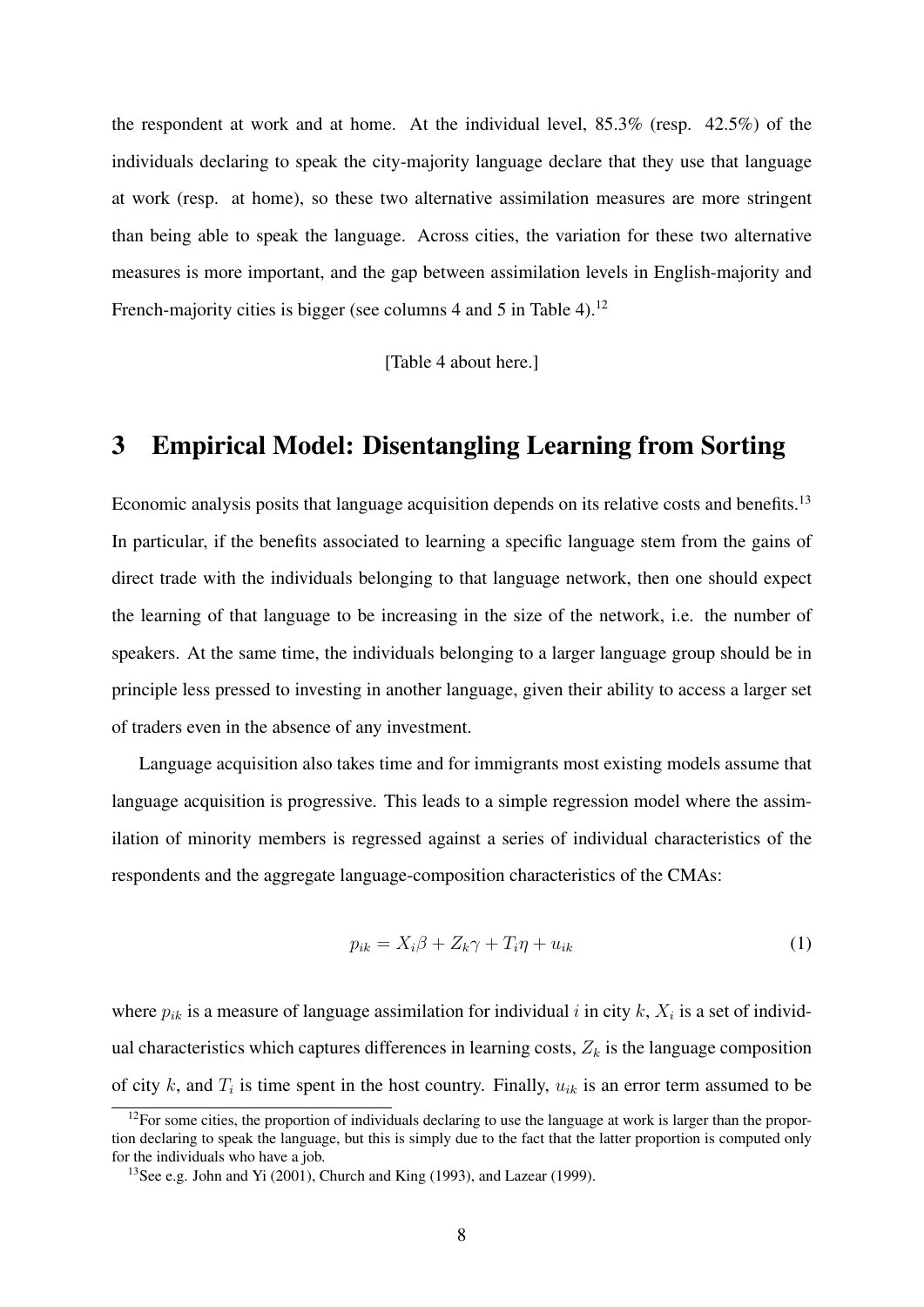orthogonal to other factors.

The vector  $X_i$  includes the age and sex of the respondent, its employment and immigration status,<sup>14</sup> the age at migration, and dummies establishing whether the individual has ever been married,<sup>15</sup> and whether he/she has children aged 0-5 or 6-14. We also include dummies indicating the highest degree attained (high-school, some college, college, and bachelor or above) and whether the highest degree of education has been taken in a Canadian province having the same majority language as the city of residence (see Data Appendix for details). To capture group specific learning costs, we include a dummy for the mother tongue of the individual.

In turn, city-specific variables  $Z_k$  account for the language composition of the CMAs by including as regressors the size of the official minority and the proportion of individuals having the same mother tongue as the respondent.<sup>16</sup>

The effect of city language composition measured by  $\gamma$  in equation (1) can reflect two different mechanisms: learning and sorting. If learning is the main mechanism, this parameter captures the effect of the pool of own mother-tongue and/or minority speakers in the city on the incentive to learn the majority language. On the other hand, it may be that individuals who previously know French (resp. English) choose to settle in a French- (resp. English-) majority city and in that case the correlation mostly reflects sorting.<sup>17</sup> If individuals sort across cities depending on their pre-existing knowledge of English and/or French, this parameter will reflect the correlation between the location choice and the preexisting knowledge of the language.

To get a rough idea of how strong sorting of individuals across cities is likely to be, the last two columns of Table 3 report for each city the proportion of individuals coming from a country

 $14$ Clearly, it might be the case that employment status –or, more generally, labour market status- is partly determined by language knowledge. In order to reduce this potential reverse causality problem, section 6 presents regressions where the sample is restricted to those individuals employed in occupations where the use of the language is below the median.

<sup>&</sup>lt;sup>15</sup>As employment status, marital status could also be –at least partly- determined by language knowledge.

<sup>&</sup>lt;sup>16</sup>Individuals who declare to have several mother tongues belong to more than one network, and for this reason the measure of the total population of the city used to construct these proportions counts bilingual individuals twice. These variables were obtained from the 100% Census tabulations in order to avoid sampling errors. This information is available at http://www12.statcan.ca/english/census01 and http://census2006.ca.

 $17$ The 2006 Census allows to identify the immigrants that have been in Canada for four months or less. However, the number of observations for allophones available in the PUMF is very small, with only three cities –Toronto, Vancouver, and Montreal- having more than 35 observations. Table 13 in the appendix shows that while for Montreal the proportion of newly arrived allophones speaking English is actually a little bit higher than the proportion of allophones speaking French, over 70% of the newly arrived allophones into Vancouver or Toronto speak English, while less than 4% of them speak French.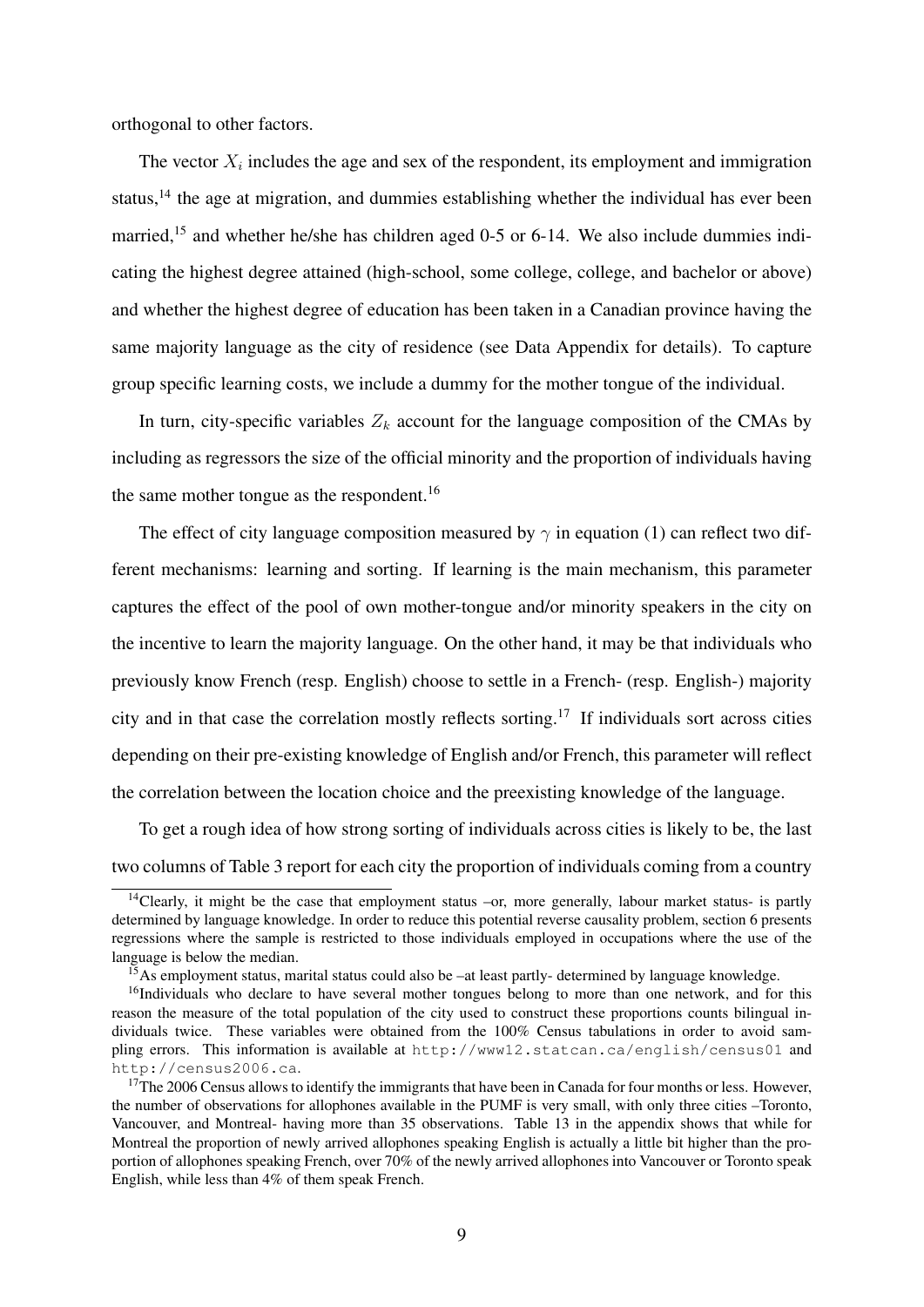where English (or French) is used as a *lingua franca*, according to data from the Encyclopædia Britannica (2003).<sup>18</sup> According to this measure, self-selection to francophone vs. anglophone cities is very important, as 21.4% (resp. 6.7%) of the allophones living in English-majority cities come from a country where English (resp. French) is a familiar language, while 26% (resp. 2.2%) of the allophones living in French-majority cities come from a country where French (resp. English) is a familiar language.

In order to disentangle the empirical importance of learning and sorting, we follow a simple empirical test initially proposed by Lazear (1999) and recently used by Dustmann and Van Soest (2004), Lazear (2007) and Beckhusen et al (2013). The basic idea is the following: assuming language acquisition takes time, an interaction term between the language composition of the city and the length of stay in the city will be significant if there is learning but not if there is sorting. Thus, a simple test of the sorting hypothesis is to estimate the following variation of the previous model:

$$
p_{ik} = X_i \beta + Z_k \gamma + T_i \eta_1 + (T_i \times Z_k) \eta_2 + u_{ik}
$$
\n<sup>(2)</sup>

where  $\eta_2$  captures the effect of the interaction between length in country and language composition. Under learning, we expect this parameter to be statistically significant. If sorting is the correct model, we should not find a strong effect of this interaction.

The validity of this approach depends on several strong assumptions. First, as in Lazear (1999), this argument rests on the immigrants not being very mobile across cities once in the country and on return migration not being too important. Overall, in 2006, 91.0% (resp. 97.6%) of the language-minority immigrants that had been in the country for more than five (resp. one) year(s) were living in the same city as five (resp. one) year(s) before. Second, both sorting and learning are likely to exist in practice. The test is only indicative of the mechanism which is empirically the most important.

More importantly, the model cannot distinguish more complex but theoretically plausible forms of sorting. Specifically, ability or willingness to learn the language (instead of the

<sup>&</sup>lt;sup>18</sup>See the Data Appendix for the details of that classification.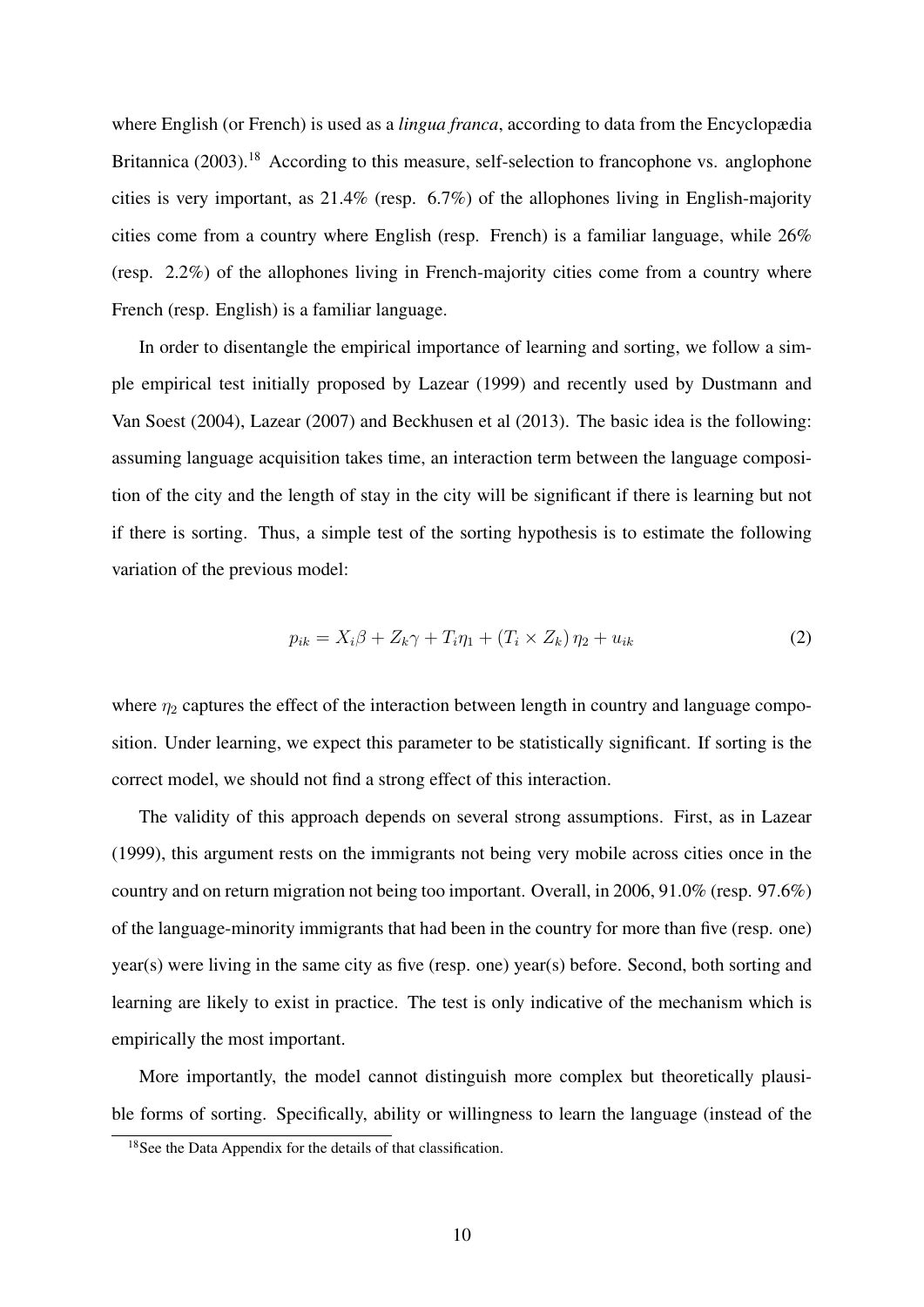initial knowledge of the language) might be the key variable determining sorting.<sup>19</sup> Indeed, high-ability individuals might self-select to those locations with few co-mother tongue speakers because they know they will learn easily the host-country language (given their type) and because interacting with many natives will be more profitable than interacting with many comother tongue speakers. Then, in that case, the negative correlation between knowledge of the language and an interaction term between years in the city and the proportion of co-mother tongue speakers will result from sorting on the basis of unobserved ability.

Unfortunately, given the cross-sectional nature of our data, measuring the language-learning ability of individuals is not really possible, nor is it possible to distinguish between sorting based on ability and sorting based on the initial knowledge of the language. Other approaches disentangling sorting from learning in unilingual countries have been proposed for example by Danzer and Yaman (2011) for Germany, but they rely on a natural experiment.

However, language learning ability/willingness is potentially strongly correlated to other variables included in the regressions. Specifically, an important part of the differences in ability are likely to be accounted for by variables in the model such as age or education. In particular, it is not unreasonable to assume a strong positive correlation between the educational level and language-learning ability/willingness of individuals. At the same time, there is no way with the available data to check whether these two variables sufficiently account for differences in language-learning ability/willingness.

## 4 Assimilation of allophone immigrants

We start by investigating the assimilation of allophone immigrants, that is immigrants with a mother tongue different from the two official languages, English and French.<sup>20</sup> In order to capture potential variations in assimilation patterns between languages and cities, we study separately the assimilation in English- and French- majority cities. For all regressions in the paper, we use the sampling weights available in the PUMF files. All models include specific language

 $19$ We are grateful to a referee for pointing out this limitation of our analysis.

<sup>&</sup>lt;sup>20</sup>Because of data constraints, the sample includes only the allophones for which the variable "Proportion of own mother tongue" can be computed, namely the individuals whose mother tongue is Arabic, Chinese, Dutch, German, Greek, Italian, Polish, Portuguese, Punjabi, Spanish, Russian, or Ukrainian.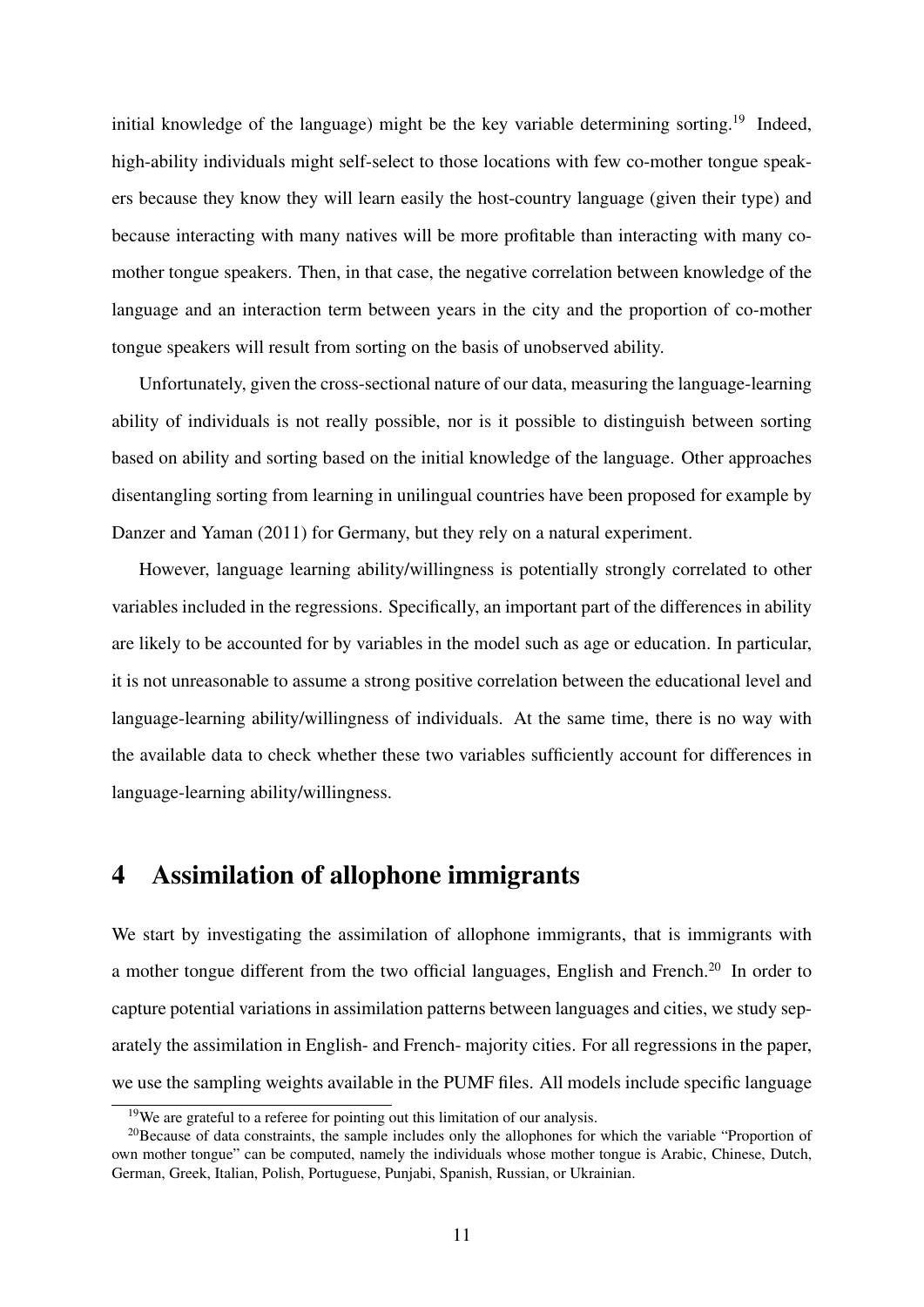group dummies which account for the fixed differences in assimilation across language groups.

Table 5 investigates the determinants of knowledge of English by allophones in Englishmajority cities. Column 1 presents a simple model using only individual characteristics as regressors. As in previous work, we find assimilation to be higher for individuals that are employed and more educated. Also, as in Chiswick and Miller (1994, 2001), assimilation is increasing in the number of years in Canada. Quantitatively, the model predicts that spending ten additional years in Canada raises the assimilation rate by 4 p.p. Consistent with the human capital theory which sees language as an investment, assimilation is also strongly decreasing with age, as older immigrants have less time to recoup the benefits of a language investment.

Columns 2 adds to the model the share of speakers with the same mother tongue in the city population. As expected, the coefficient is negative and strongly statistically significant which confirms that a larger share of the minority speakers in the population is associated with lower assimilation rates. The effect is nonetheless much smaller than in Lazear (1999, 2007) for the US in 1990, as in our case a 10 p.p. increase in the share of co-mother tongue individuals lowers the probability to speak English by only 1.3 p.p.

In order to test whether this correlation reflects the presence of learning or sorting, Column 3 adds an interaction term between the share of the group in the population and the number of years in Canada. The interaction term is negative and statistically significant but its magnitude is very small. Specifically, at the mean value, the coefficient of the interaction term indicates that living in a city with 10% co-mother tongue individuals lowers assimilation by an additional 0.3 p.p. over a period of 10 years. Thus, the evidence in favor of learning seems rather limited.

Finally, Column 4 studies whether assimilation is affected by the overall language composition of the city, namely the presence of a large francophone minority. In principle, assimilation could be lower in more diverse cities as a result of the presence of a larger minority. The estimated effects are consistent with this hypothesis but smaller than the effects of the size of the own mother tongue group, as a 10 p.p. increase in the share of francophones decreases the assimilation rate by 0.5 p.p.

[Table 5 about here.]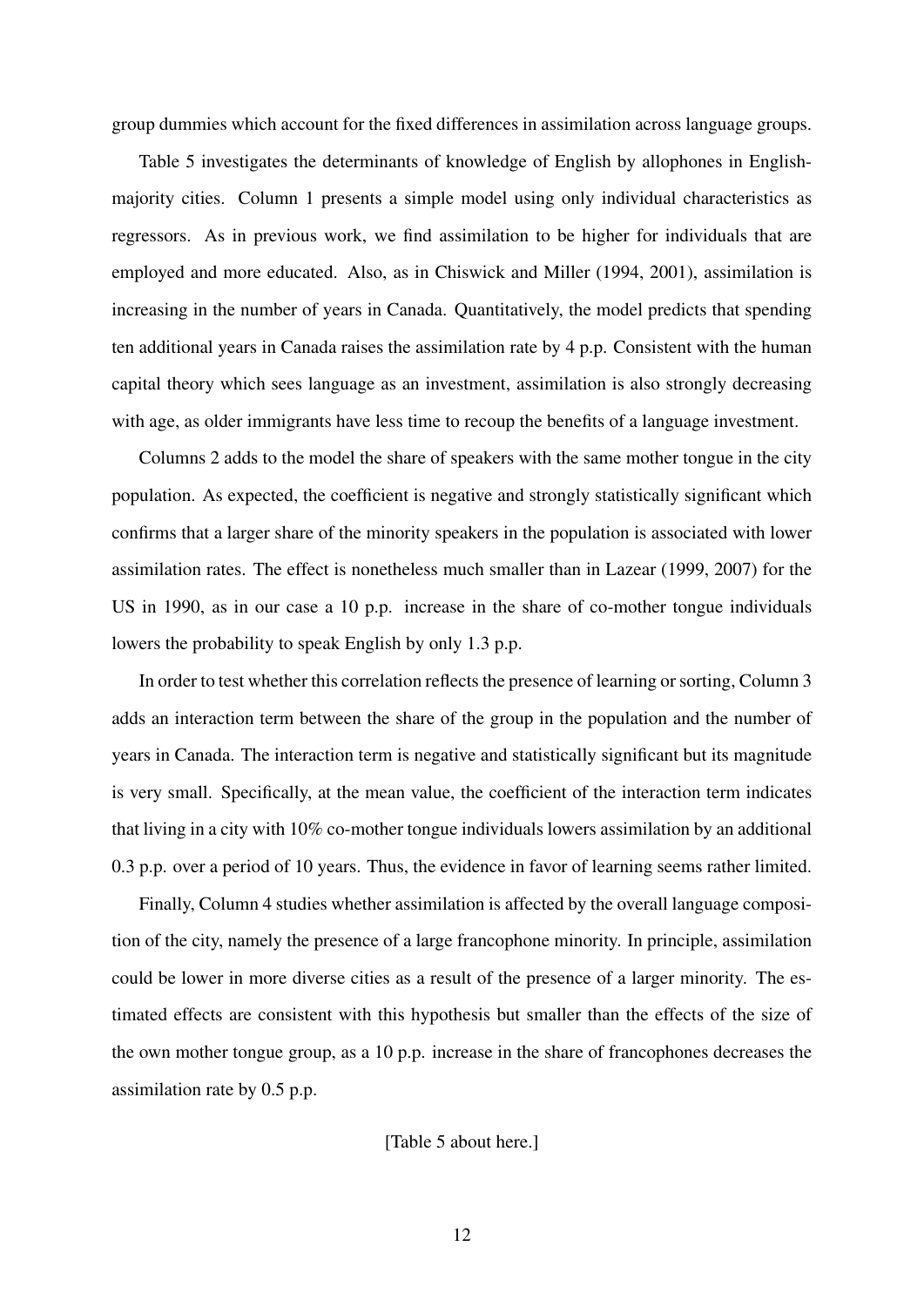We perform a similar analysis for French-majority CMAs in Table 6. Across specifications, the signs associated to the individual characteristics remain unchanged with the exception of the positive effect on knowledge of French of having a child aged 0 to 5. However, the effect of individual characteristics is substantially larger. For example, being a college graduate instead of a high-school drop out increases by 13 p.p. the probability to speak French in francophone cities while it increased only by 5 p.p. the probability to speak English in anglophone cities. Similarly, age at immigration and years in Canada have a much stronger effect on the probability to speak French.

Column 2 indicates that the knowledge of French is also negatively correlated with the proportion of own mother tongue speakers but the estimated effects are more than five times larger than in English-majority cities, as a 10% share of own mother tongue in the population decrease the assimilation rate by 7 p.p.

Next, column 3 shows there is strong evidence for learning in francophone cities. Indeed, in constrast with English-majority cities, when introducing the interaction term, the direct effect through the size of the own mother tongue group becomes insignificant, indicating that sorting is unlikely to be the main mechanism. In addition, the size of the interaction term is very large as it predicts that living in a city with 10% co-mother tongue individuals lowers assimilation by 7 p.p. over a period of 10 years.

Finally, another important difference is that a larger English-speaking minority significantly deters the learning of French. Specifically, column 4 shows that a 10 p.p. increase in the share of anglophones lowers the assimilation rate by about 10 p.p.

Overall, a comparison of the language assimilation of allophones in anglophone versus francophone cities reveals the existence of substantial differences. Specifically, the assimilation rate of allophones in francophone cities is much more sensitive to individual characteristics such as the educational level and is much more correlated with the size of the individual's language group in the population. The results based on Lazear (1999)'s approach also suggest that the evidence for learning is much stronger in French-majority cities. In addition, as expected in a situation of asymmetric bilingualism, assimilation into the countrywide-minority language (French) is much more sensitive to the local size of the countrywide (anglophone) majority than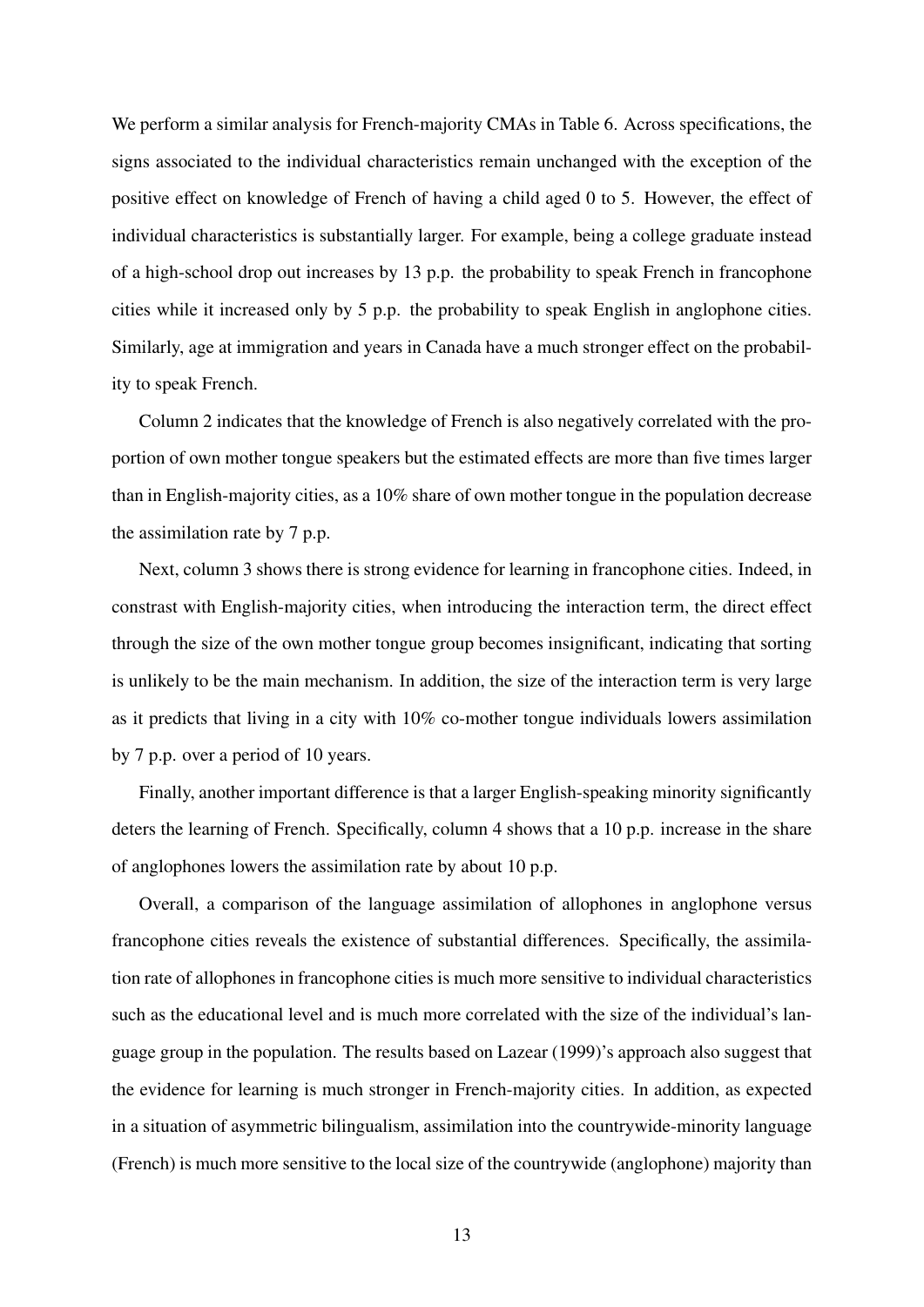assimilation into English is to the size of the francophone minority.

[Table 6 about here.]

### 5 Assimilation of anglophone and francophone immigrants

While most immigrants are allophones, $2<sup>1</sup>$  the immigration of official-language mother-tongue speakers could still be an important factor influencing the relative strength of the two official languages if the patterns of assimilation of francophone and anglophone immigrants into the other official language were very different.

To this purpose, Table 7 studies the assimilation of francophone immigrants into English in anglophone cities (columns 1 to 3) and the assimilation of anglophone immigrants into French in francophone cities (columns 4 to 6). For anglophone cities, the effects of individual characteristics are the expected ones, as knowledge of English is positively correlated to education and years in Canada. Compared to the assimilation of allophone immigrants, the only noticeable difference is that knowledge of English is here negatively correlated to the presence of children aged 0 to 5, which might be related to Kuziemko (2014) and Kuziemko and Ferrie (2014)'s argument for the U.S. that adults could lean on their children's knowledge of the language instead of learning the language themselves. In addition, the estimation results in Column 2 suggest that the presence of a larger French-speaking group lowers the assimilation rate of French mother-tongue speakers. Specifically, the estimates indicate that an increase by 10 p.p. of the share of French speakers in the population lowers the probability to speak English by about 2 p.p. Column 3, which includes the interaction term in order to disentangle sorting from learning, shows no evidence of learning in anglophone cities.

In francophone cities (columns 4-6), the same qualitative results are found: the assimilation rate positively depends on education and years in Canada, negatively depends on the presence of children aged 0-5 and on the size of the own mother tongue, and no evidence of learning can be found in column  $6$  –although in contrast with column 3, the coefficient is now positive but very imprecisely measured. However, the same type of asymmetries between French- and

<sup>&</sup>lt;sup>21</sup>French mother-tongue immigrants account for 1% of the immigrants in anglophone cities and English mothertongue immigrants account for 10% of immigrants in francophone cities.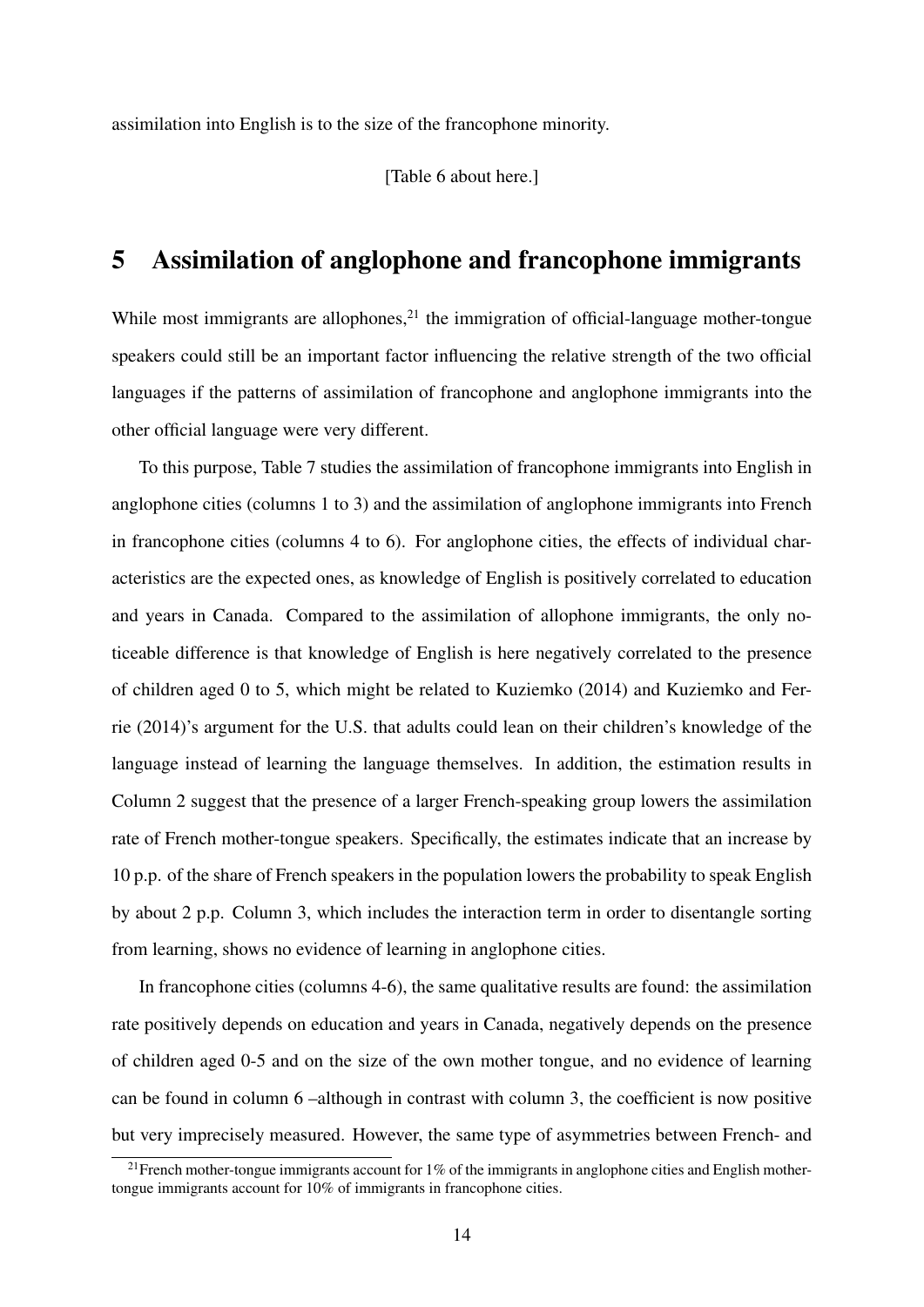English-assimilation found for allophones still hold here. Specifically, on the one hand, the likelihood to speak French is much more sensitive to education, employment status, and years in Canada than the likelihood to speak English in anglophone cities. On the other, the impact of the share of anglophones on the likelihood to speak French is four times larger than in Englishmajority cities and actually quite important, as a 10 p.p. increase the share of anglophones in the population decreases the probability to know French by about 40 p.p.

[Table 7 about here.]

## 6 Some Extensions

In this section, we evaluate the robustness of the previous results to alternative specifications. We first investigate whether different allophone groups exhibit different assimilation patterns. To this purpose, Table 8 reports estimates from separate regressions for the largest allophone groups in English-majority cities.<sup>22</sup> As in Table 5, we find for each specific language group a strong and generally significant negative correlation between assimilation and the share of co-mother tongue speakers in the city. Another common element with the general analysis of Table 5 is that the interaction term reveals the absence of learning for all groups but for the Spanish mother-tongue immigrants.

The results also indicate that, while the effects of the number of years in Canada seem to be broadly comparable across groups, the negative effect of the entry age is much stronger for Chinese immigrants than for other immigrants. Also, interestingly, a larger share of francophones in the city negatively affects assimilation into English for those groups of individuals with a mother tongue close to French (as e.g Spanish or Portuguese) but does not affect it for Chinese or Punjabi mother tongue speakers.

#### [Table 8 about here.]

This last result suggests that distance between languages, which captures differences in average learning costs across groups, may have an influence on assimilation rates.

 $22$ We do not estimate these regressions for French cities as the number of observations is insufficient for all French-majority cities but Montreal.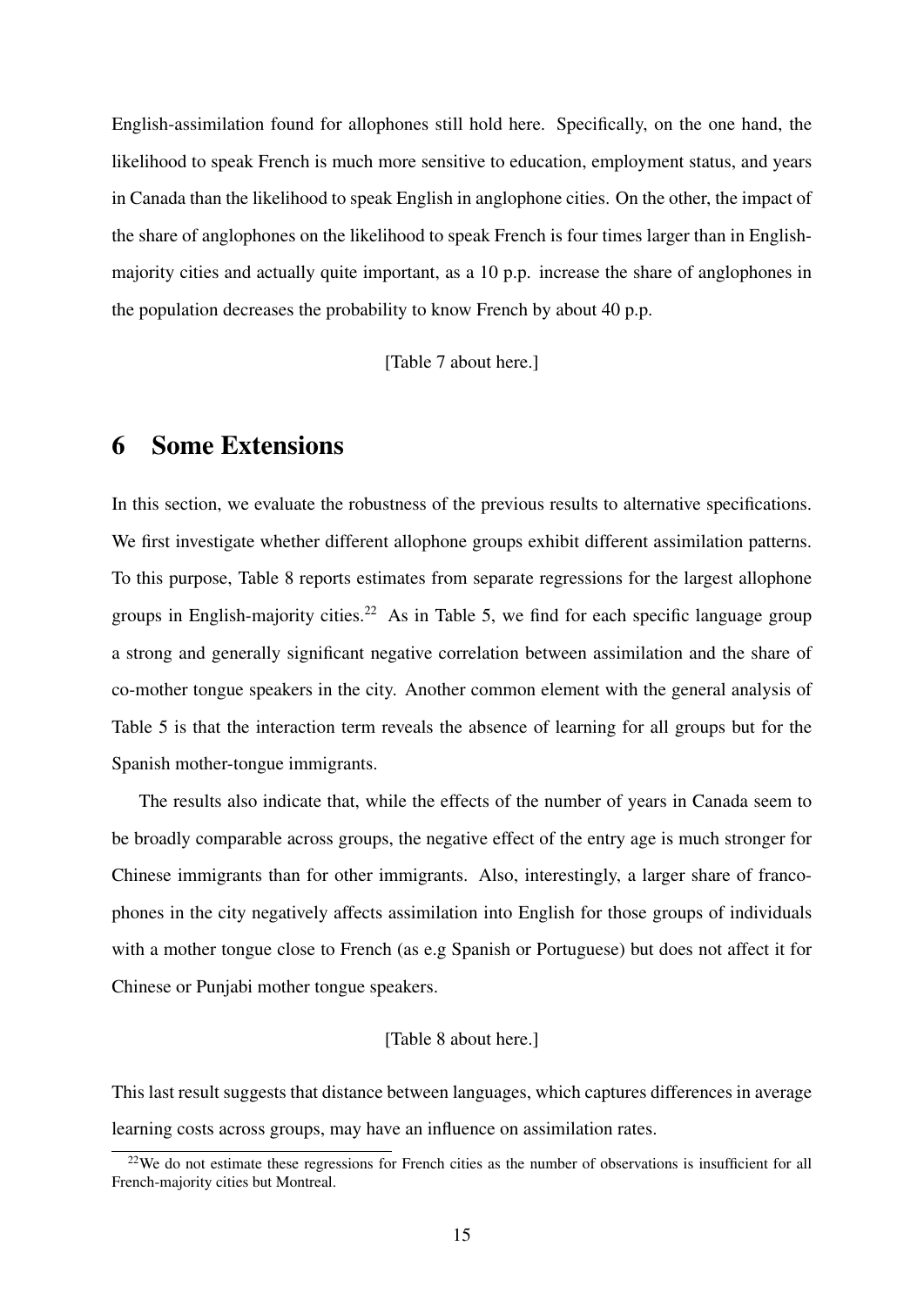For this reason, Table 9 directly assesses the effect of cross-language similarity on the assimilation rate by introducing two alternative measures of language distance in the regressions.<sup>23</sup> The first measure has been constructed by Dyen et al (1992) for Indoeuropean languages and is based on the similarity of words across languages. In our case, we can thus use the information on the distance of English and French with respect to the other Indoeuropean languages available in the sample.<sup>24</sup> The second measure, constructed by Chiswick and Miller (2005), is based on the difficulties a sample of Americans have in learning other languages and provides us with a measure of distance of English with a different set of languages in the sample.<sup>25</sup> We normalize both measures to have a standard deviation of one in the sample.

Regressions (1), (3) and (5) in Table 9 first show that the baseline results in section 4 remain unchanged when restricting the analysis to the mother tongues in Dyen, Kruskal, and Black (1992) or Chiswick and Miller (2005). Next, regressions (2) and (6) include as regressors for respectively English- and French-majority cities the measure of similarity of Dyen et al (1992) instead of the group fixed-effects used in (1) and (5). In both cases, we find a positive effect of language similarity on knowledge of the city-majority language. At the same time, the estimated effect is much bigger for the assimilation into French than for the assimilation into English. Indeed, while in regression (2) an increase by one standard deviation in linguistic proximity increases by 2 p.p. the assimilation rate into English, the same reduction in distance raises assimilation into French by 12 p.p. in regression (6). Thus, language distance seems to matter more for the 'weak' language, which may simply stem from the fact that the investment in the weak language (French) is not profitable if a big language distance needs to be overcome, and instead the investment in the dominant language is very profitable and thus not very sensitive to language distances. Quantitatively, the effect of language distance seems to be quite large for French: for instance, as there is a 3 standard deviation difference between the distance Punjabi-French and the distance Spanish-French, the estimates imply that this factor can account for a 36 p.p. of the difference in the assimilation rate into French. Finally, regression (4) in Table 9 includes instead the Chiswick-Miller language distance measure with respect to

<sup>&</sup>lt;sup>23</sup>See also Isphording and Otten (2014) for an alternative definition of language distance.

<sup>24</sup>Dutch, German, Greek, Italian, Portuguese, Punjabi, Russian, Spanish, and Ukrainian

<sup>25</sup>Arabic, Dutch, Chinese, German, Greek, Italian, Polish, Portuguese, Russian, and Spanish.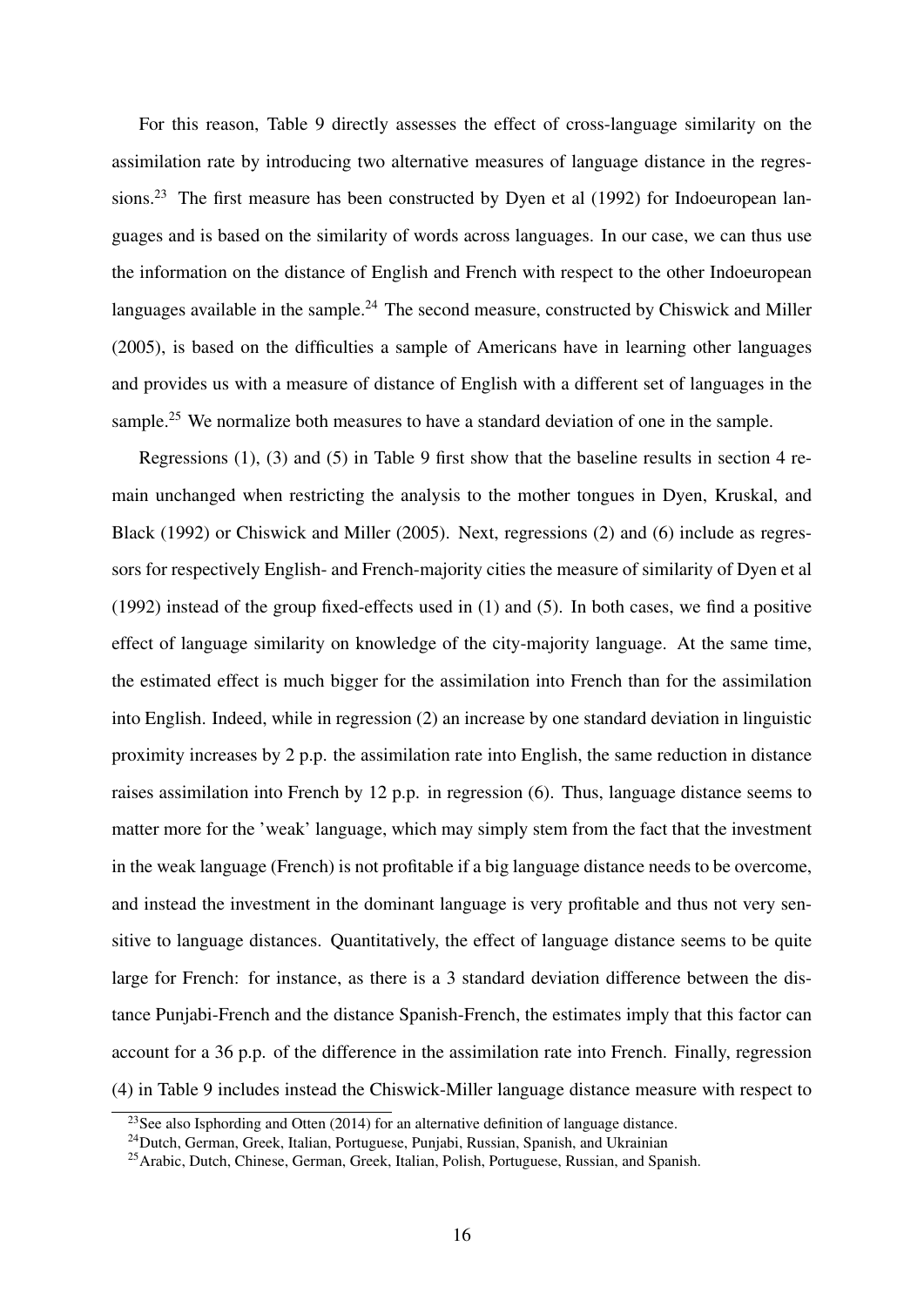English, but no effect on the assimilation rate is found in this case.

#### [Table 9 about here.]

Although no direct information on language of instruction is available, the 2006 Census provides information on the province where the individual received its highest degree –for those who studied in Canada- and also on whether the individual studied in the U.S.or not (see the Data Appendix for more details). Given that allophone immigrants in Quebec must attend by law a school in French and that they generally attend in the rest of Canada (and in the U.S.) schools in English, this information can be understood as a reasonable approximation to language of instruction. When including this information as an explanatory variable for the assimilation rate of allophone immigrants, columns 2 and 4 in Table 10 show that having been educated in a province with the same language majority raises the probability of knowledge of the city-majority language with respect to being educated abroad (excluding the U.S.), with a stronger effect for French than for English. In addition, column 4 shows that having studied in an English-majority province (or in the U.S) has an negative and significant effect on the probability of knowing French, and that this effect is actually quantitatively bigger than the positive effect of having studied in Quebec. Instead, in column 2, education in Quebec does not have a significant negative impact on assimilation into English in anglophone cities, which constitutes an additional asymmetry between the two official languages.

#### [Table 10 about here.]

Table 11 presents several additional extensions and compares them with the baseline estimates (column 1). As employment status –included as an explanatory variable in our analysis- could actually be partly determined by language knowledge, we estimate models using a group of workers in occupations with relatively low language requirements. Specifically, columns 2 and 3 report estimates of regressions excluding the individuals working in occupations where the "importance" (column 2) or "level" (column 3) of the basic skill "*speaking: talking to others to convey information effectively*" as defined by O\*NET is above the median.<sup>26</sup> The signs of

 $26$ To this purpose, the level (resp. the importance) of the skill "speaking" for each of the 25 occupations available in the PUMF data is obtained by averaging the level (resp. the importance) of the occupations in the detailed –more than 900- O\*NET classification who have the same general title. So for instance, the value for "manager" is an average of the value for "training managers", "public relations manager", "sales manager", etc. The detailed matching can be obtained from the authors upon request.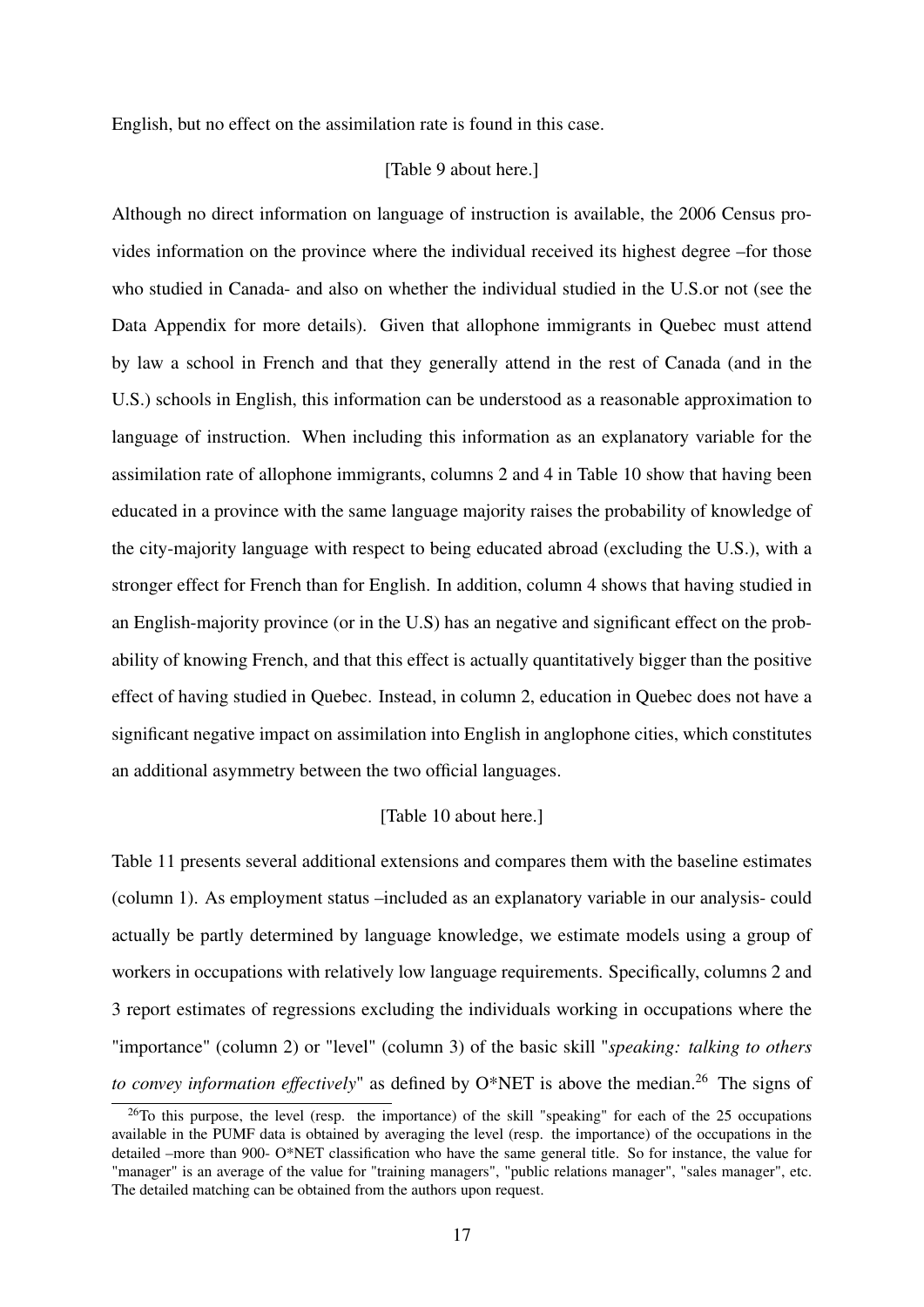the correlations are found to be virtually identical to the benchmark case for assimilation into English. Instead, for assimilation into French, the evidence on the presence of learning vanishes which suggests that most evidence of learning is driven through the assimilation into the labor market in occupations with higher language requirements.

Next, the last two columns of Table 11 report estimates when the dependent variable is respectively the use of the majority language at work and at home. For English-majority cities, the only difference between these estimates for language use and the benchmark case of column 1 is that there is no evidence that use of English would be driven by learning. In turn, for French-majority cities, there is some evidence of learning and, most importantly, the proportion of anglophones has a very large negative impact on the use of French at work or at home.

#### [Table 11 about here.]

Finally, while our methodology based on years since migration clearly cannot distinguish between learning and sorting for official-minority *natives*, it is still interesting to establish whether their broad determinants of knowledge of the city-majority language are similar to those of the immigrants. To this purpose, Table 12 reports the estimates for official-minority natives of the same regressions previously conducted in Table 7 for official-minority immigrants. We find very similar patterns: education and labor force status have a much larger effect on the assimilation into French than into English. As previously, the negative effect of a larger anglophone minority on the assimilation rate into French is much larger than the effect of the size of the francophone community on the assimilation rate into English.

[Table 12 about here.]

## 7 Conclusion

This paper analyses the language assimilation of immigrants and official minorities in one important bilingual country, Canada. One strong and consistent result from this paper is that language assimilation displays important asymmetries between the strong and the weak language. First, learning French depends more on individuals characteristics than learning English. In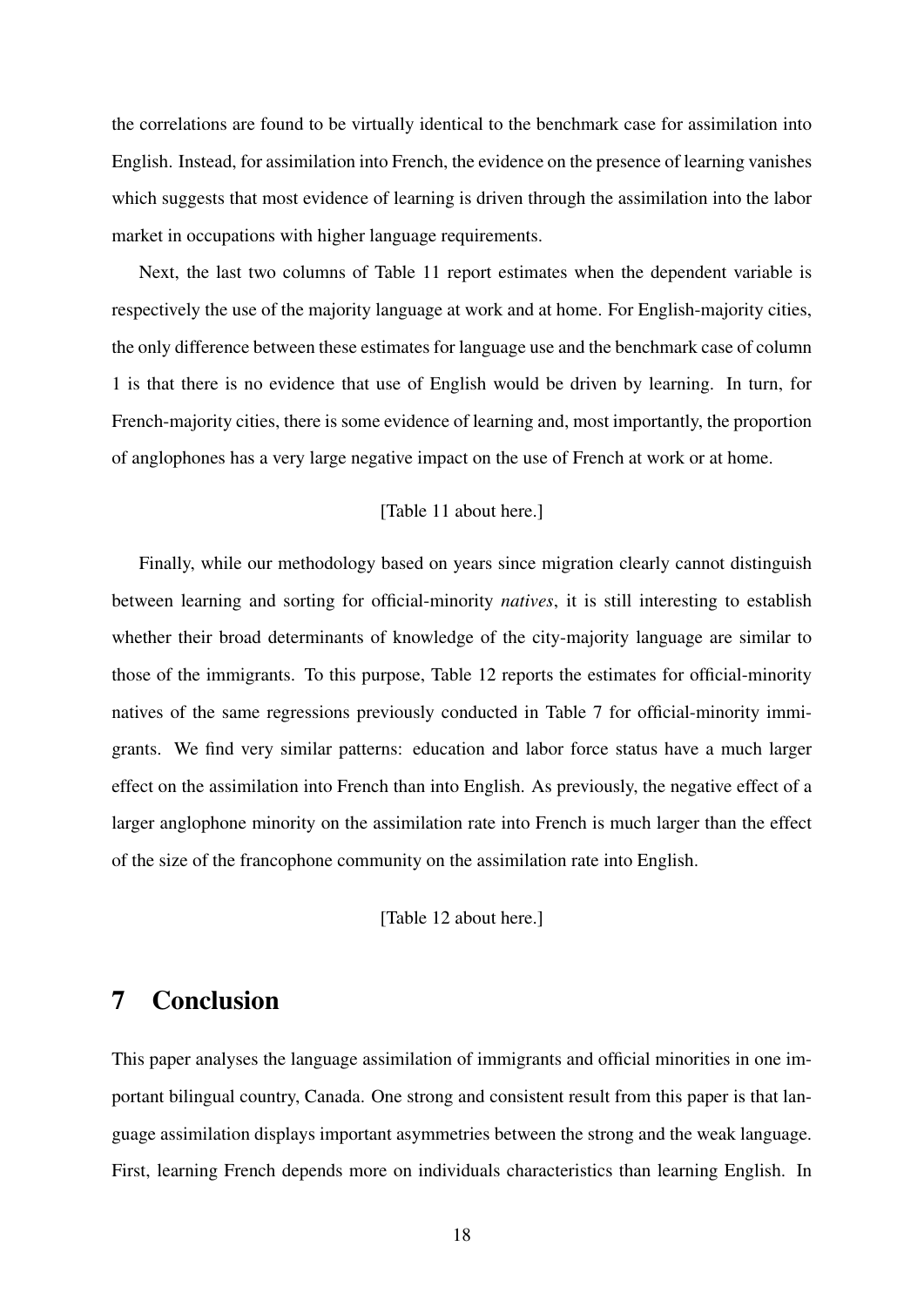particular, employment status and education have a much stronger effect on assimilation when the majority language is French.

Second, while the assimilation of allophones depends on the local (city) language distribution in both English- and French-majority cities, the effect is much stronger for the latter. In addition, the observed negative correlation between language knowledge and the number of co-mothertongue reflects mostly sorting in English-majority cities while there is substantial evidence of learning in French-majority cities.

Finally, a larger English-speaking minority deters strongly the learning of French in francophone cities. This suggests that the benefits of learning French are more strongly connected with its usefulness on a particular labour market, which is likely to reflect the dominant position of English at the Canadian level.

Overall, our interpretation of these results is that English-learning incentives are so high across English-majority cities that the specific language composition of cities does not actually matter much. Instead, French-learning incentives in francophone cities are strongly related to the local language distribution, and particularly to the share of dominant-language (English) speakers in the city.

While our paper focuses on Canada, we would expect intuitively our results to extend to a series of countries characterised by asymmetric bilingualism, and particularly to those countries in which one of the official languages is –at least to some extent- an international language and the other language is a relatively small one. This might be the case for instance of Belgium or Spain. Other countries such as Finland or Switzerland may also share some common characteristics, but are likely to differ because the international *lingua franca* (English) -although not an official language- plays an increasingly important role. A related –but still different- issue that we leave for future research is the role of English in unilingual small-language countries (such as Sweden or the Netherlands, in the spirit of Lang and Siniver, 2009, for Israel) or more generally the future role of English in Europe if European integration goes ahead.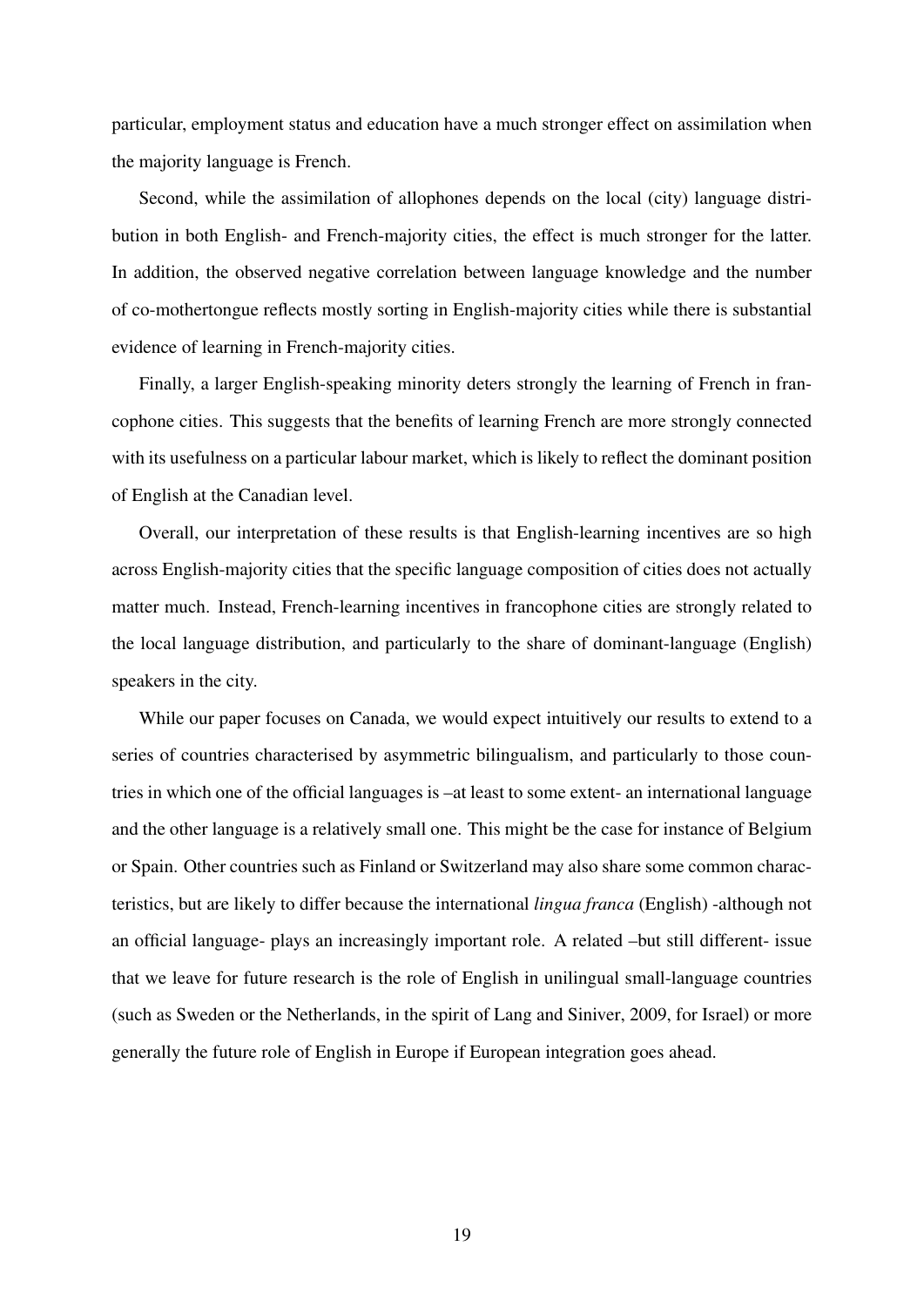## Appendix

[Table 13 about here.]

#### Data Appendix

*Level of education:* The 2006 Census provides more categories than the 2001 Census for the highest degree attained by those individuals with education levels above high-school and below a bachelor's degree. However, using two broad intermediate categories – "some college" and "college"- renders the information in the two censuses comparable. Specifically, "some college" corresponds to "Trade certificate or diploma" in 2001 and to both "Other trade certificate or diploma" and "Registered apprenticeship certificate" in 2006. Similarly, "college" corresponds to both "college certificate or diploma" and "university certificate or diploma below bachelor level" in 2001, and to "university certificate or diploma below bachelor level" and three college sub-categories depending on the length of college in the 2006 Census.

*Location of education:* The variable ("locstud") in the 2006 Census reports (i) for those individuals who took education in Canada, the Canadian province where the highest degree was obtained, and (ii) for those individuals who took education abroad, whether the highest degree was taken in the U.S. or in one of four very broad regions including many countries which are not homogeneous in terms of language of instruction. With this information, three locations of education can be distinguished for an individual: education abroad excluding the U.S., education in a province with the same language majority as the province of residence (including the U.S. for English-majority cities) and education in a province with a language majority different from that of the province of residence (including the U.S. for French-majority cities).

*List of countries where English (or French) is used as a lingua franca:* We include countries where English (or French) are spoken by at least 20% of the population as a *lingua franca* or where a creole version of the language is spoken by at least 70% of the population. We do not include countries where a majority of the population speaks the language as a mother tongue, as the individuals coming from these countries are likely to declare that English (or French) is their mother tongue and therefore will not be appear in the sample as allophones.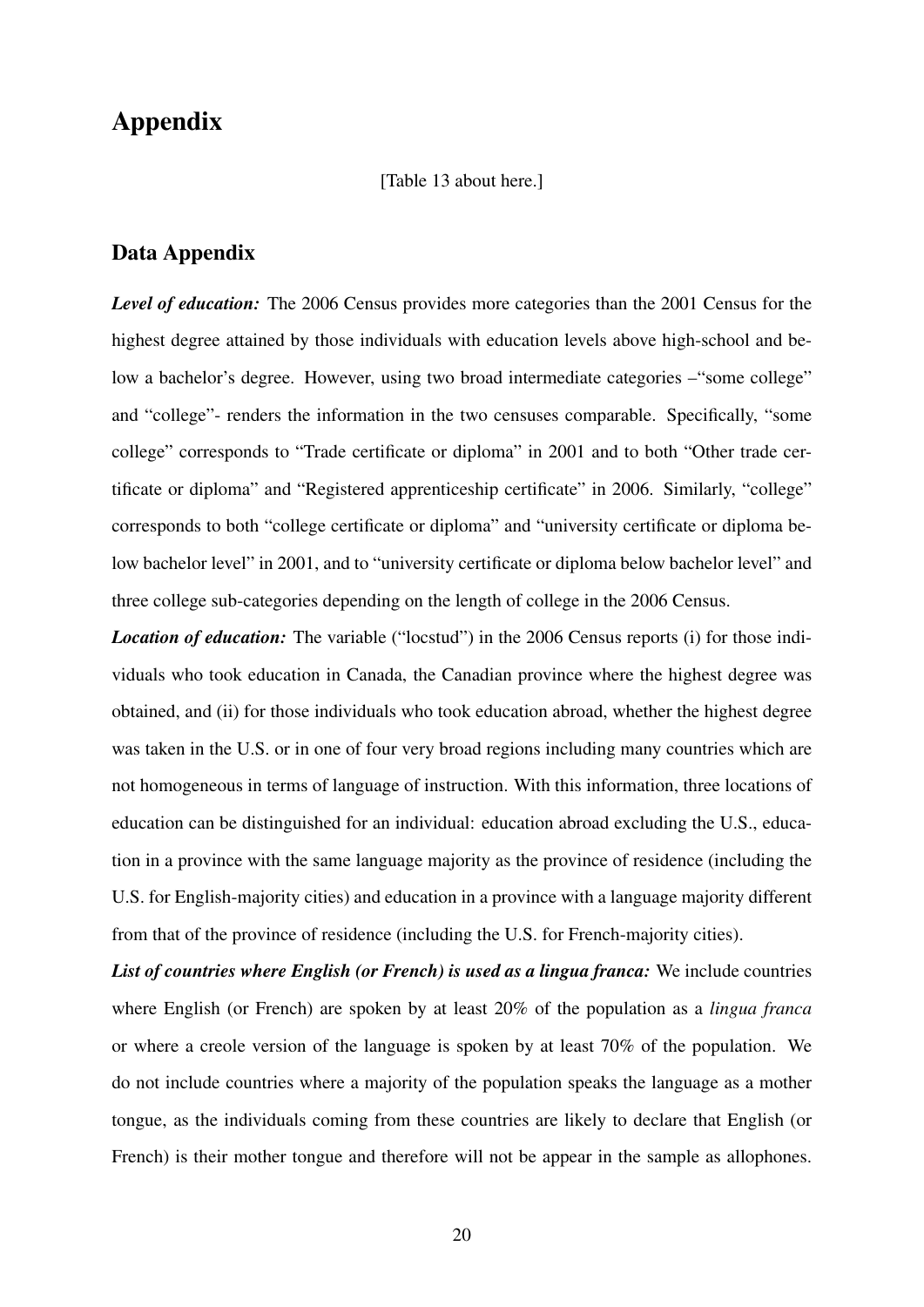With these criteria, the countries where French is consider to be a familiar language are: Algeria, Belgium, Burkina Faso, Cameroon, Central African Republic, Chad, Republic of Congo, Democratic Republic of Congo, Comoros, Côte d'Ivoire, Gabon, Haiti, Lebanon, Mauritius, Morocco, Saint Lucia, Senegal, Switzerland, Togo, and Tunisia. For English, the countries are: Antigua and Barbuda, Bahamas, Barbados, Belize, Botswana, Brunei, Cameroon, Cook Islands, Dominica, Fiji, Grenada, Guyana, Hong Kong, Jamaica, Kiribati, Malaysia, Malta, Marshall Islands, Lesotho, Liberia, Nauru, Nigeria, Palau, Papua New Guinea, Philippines, Puerto Rico, Saint Kitts and Nevis, Saint Vincent and the Grenadines, Samoa, Sierra Leone, Singapore, Solomon Islands, South Africa, Suriname, Tonga, Trinidad and Tobago, Vanuatu, and Zimbabwe.

## Acknowledgements

We would like to thank two anonymous referees, the editor (Klaus Zimmermann), Jan Fidrmuc, Alex Lembcke, Barbara Petrongolo, and seminar participants at the CREAM-TARGET Conference on Immigration (UCL), Universidad de Oviedo, EEA, CEP (LSE), Brunel, City University London, and WPEG for interesting comments. Funding from CEPREMAP's *Programme Travail* is gratefully aknowledged. Addresses for correspondance: javier.ortega.1@city.ac.uk and gregory.verdugo@banque-france.fr

## References

- Barbaud P (1998) French in quebec. In: Edwards J (ed) Language in Canada, Cambridge University Press
- Bauer T, Epstein GS, Gang IN (2005) Enclaves, language, and the location choice of migrants. J Popul Econ 18(4):649–662
- Beckhusen J, Florax RJ, Graaff T, Poot J, Waldorf B (2013) Living and working in ethnic enclaves: English language proficiency of immigrants in us metropolitan areas. Pap Reg Sci 92(2):305–328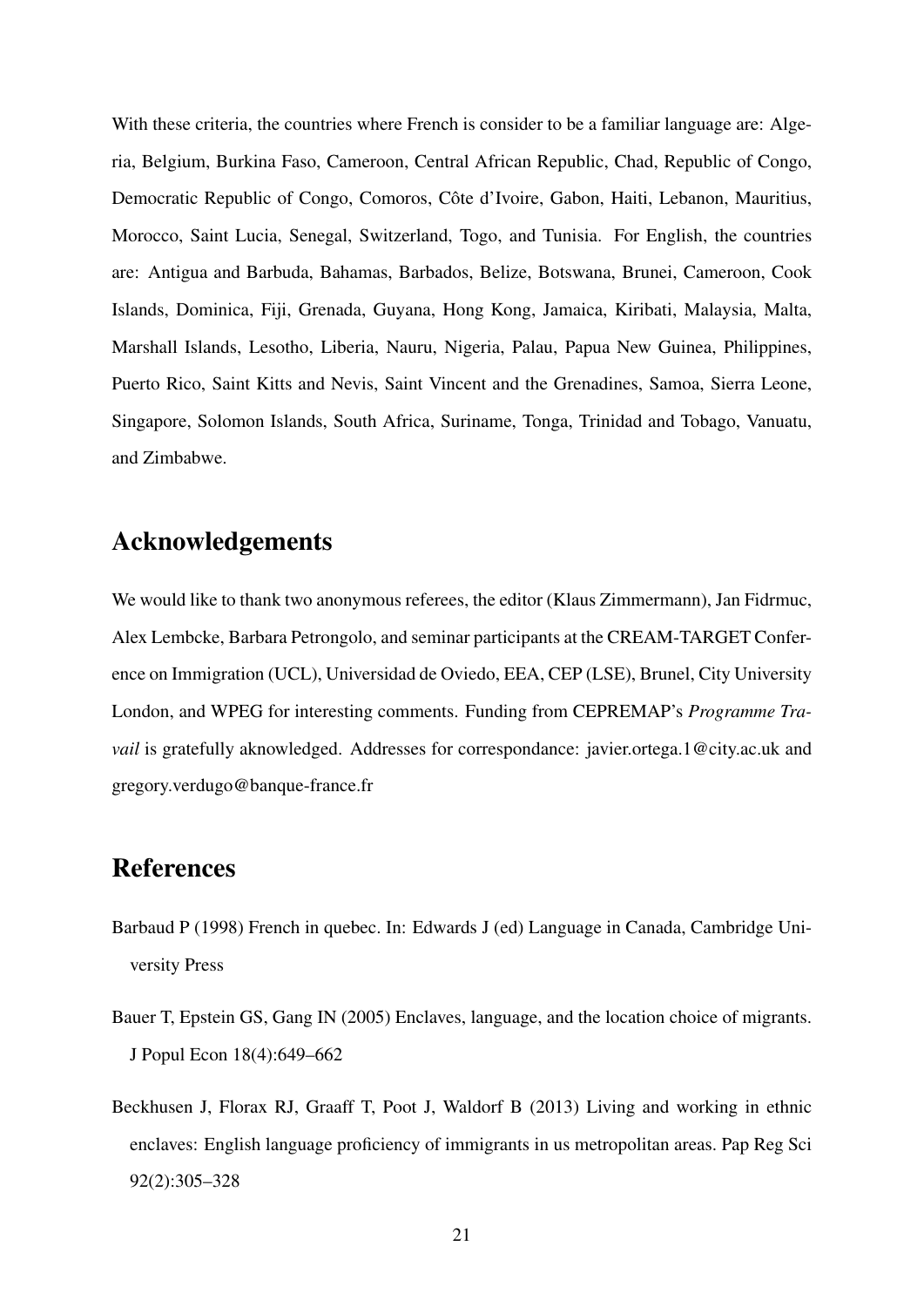Britannica (2003) Britannica Book of the Year 2002. Encyclopaedia Britannica

- Cattaneo A, Winkelmann R (2005) Earnings differentials between german and french speakers in switzerland. Swiss J Econ Stat 141(2):191–212
- Chiswick BR, Miller PW (1994) Language choice among immigrants in a multi-lingual destination. J Popul Econ 7(2):119 – 131
- Chiswick BR, Miller PW (2001) A model of destination-language acquisition: application to male immigrants in canada. Demogr 38(3):391 – 409
- Chiswick BR, Miller PW (2005) Linguistic distance: A quantitative measure of the distance between english and other languages. J Multiling Multicul 26(1):1–11
- Church J, King I (1993) Bilingualism and network externalities. Can J Econ 26(2):337 345
- Cutler D, Glaeser E, Vigdor J (2008) When are ghettos bad? lessons from immigrant segregation in the united states. J Urban Econ 63:759–774
- Danzer A, Yaman F (2011) Ethnic Concentration and Language Fluency of Immigrants in Germany. Discussion Paper 11/09, City University London.
- Dustmann C, Van Soest A (2004) An analysis of speaking fluency of immigrants using ordered response models with classification errors. J Bus Econ Stat 22(3):312–321
- Dyen I, Kruskal J, Black P (1992) An indoeuropean classification: A lexicostatistical experiment. T Am Philos Soc 82(5):iii–132
- Fishman J (1967) Bilingualism with and without diglossia; diglossia with and without bilingualism. In: Paulston CB, Tucker R (eds) Sociolinguistics, 2003, Blackwell Publishing, reprinted from J Soc Issues 32,1967
- Isphording IE, Otten S (2014) Linguistic barriers in the destination language acquisition of immigrants. J Econ Behav Organ 105(0):30 – 50
- John A, Yi KM (2001) Language and Location. Mimeo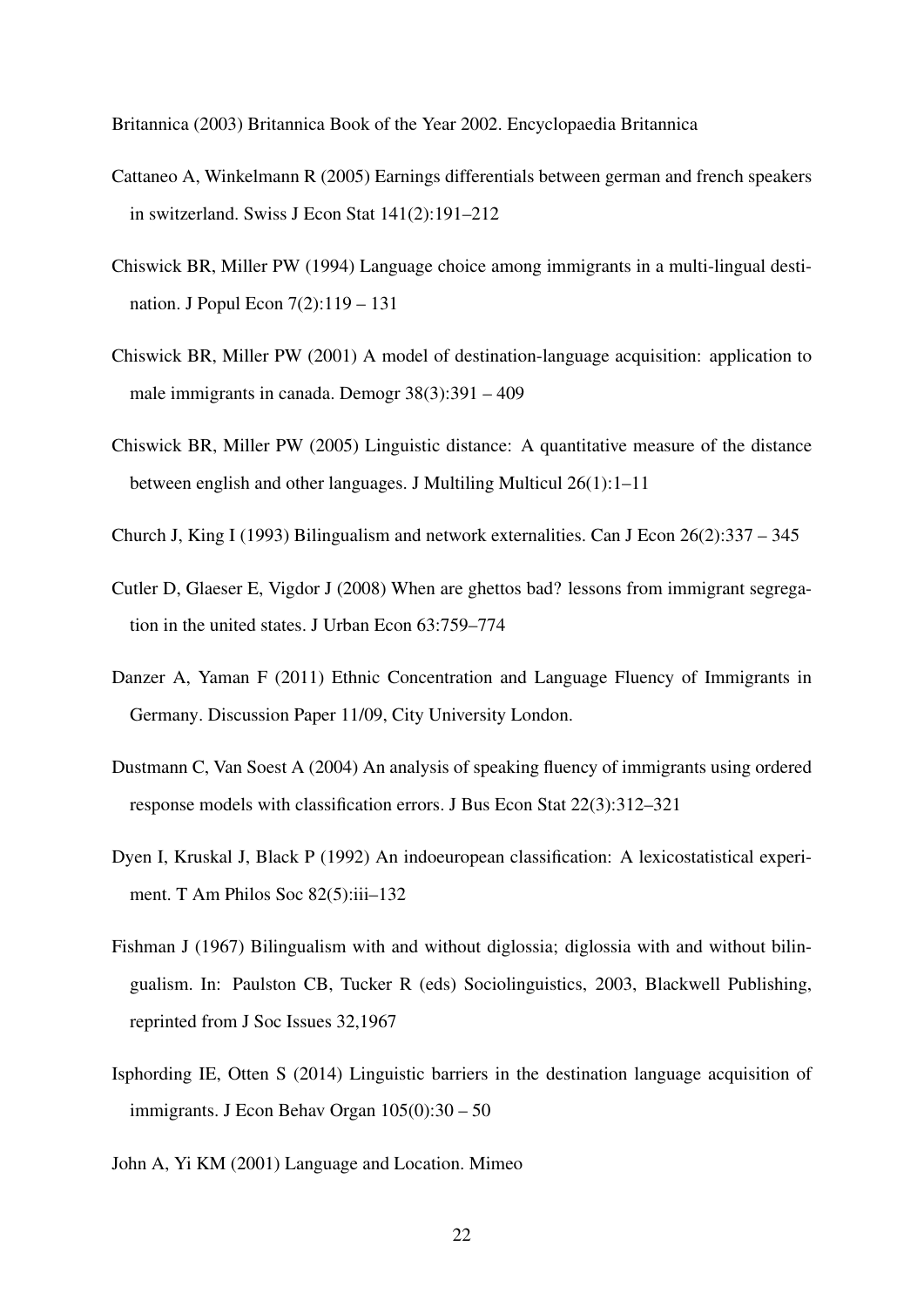Kraus P (2011) The multilingual city. Nord J Migra Res 1(1):25–36

- Kuziemko I (2014) Human capital spillovers in families: Do parents learn from or lean on their children? J Labor Econ 32(4)
- Kuziemko I, Ferrie J (2014) The role of immigrant children in their parents' assimilation in the u.s., 1850-2010. In: Boustan L, Frydman C, Margo RA (eds) Human Capital in History: The American Record, University of Chicago Press
- Lang K, Siniver E (2009) The return to english in a non-english speaking country: Russian immigrants and native israelis in israel. BE J Econ Anal Poli, Top 9(1):Article 50
- Lazear EP (1999) Culture and language. J Polit Econ 107(6):S95 126
- Lazear EP (2007) Mexican assimilation in the united states. In: Mexican immigration to the United States, University of Chicago Press, pp 107–121
- Mougeon R (1998) French outside new brunswick and quebec. In: Edwards J (ed) Language in Canada, Cambridge University Press
- Paulston CB (2003) Linguistic minorities and language policies. In: Paulston CB, Tucker R (eds) Sociolinguistics, Blackwell Publishing
- Rendon S (2007) The catalan premium: language and employment in catalonia. J Popul Econ 20(3):669–686
- van Tubergen F, Wierenga M (2011) The language acquisition of male immigrants in a multilingual destination: Turks and moroccans in belgium. J Ethn Migr Stud 37(7):1039–1057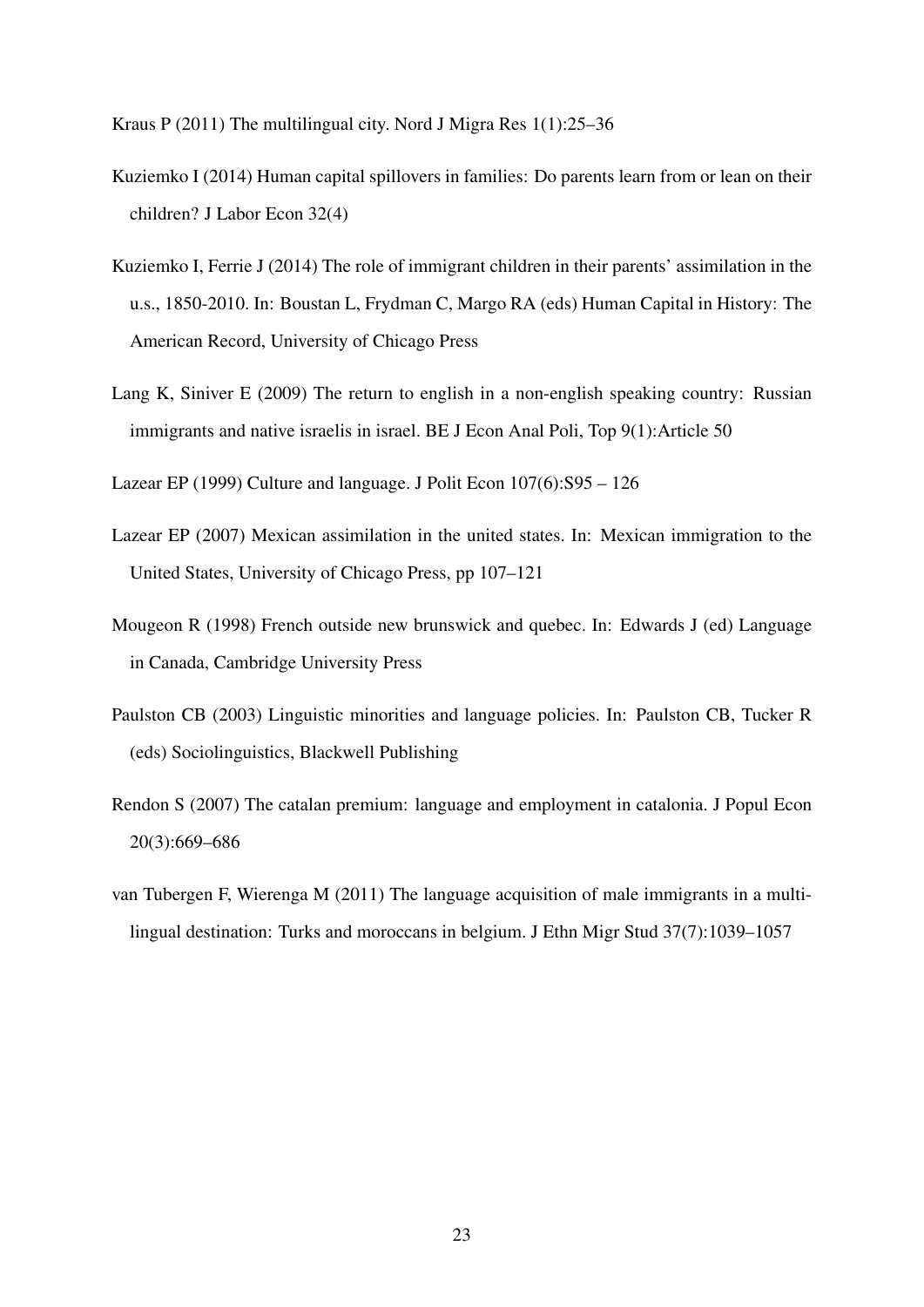Table 1: Minority members by mother tongue and immigration status

| Mother tongue | Total   | <b>Natives</b> | Immigrants |
|---------------|---------|----------------|------------|
| English       | 19,023  | 15,482         | 3,541      |
| French        | 30,549  | 28,360         | 2,189      |
| Allophones    | 228,671 | 35,793         | 192,878    |

Notes: This table reports by mother tongue and immigration status the number of individuals aged 15 or more living in a CMA and having a mother tongue other than the city-majority language. *Source*: PUMF 2001 and 2006.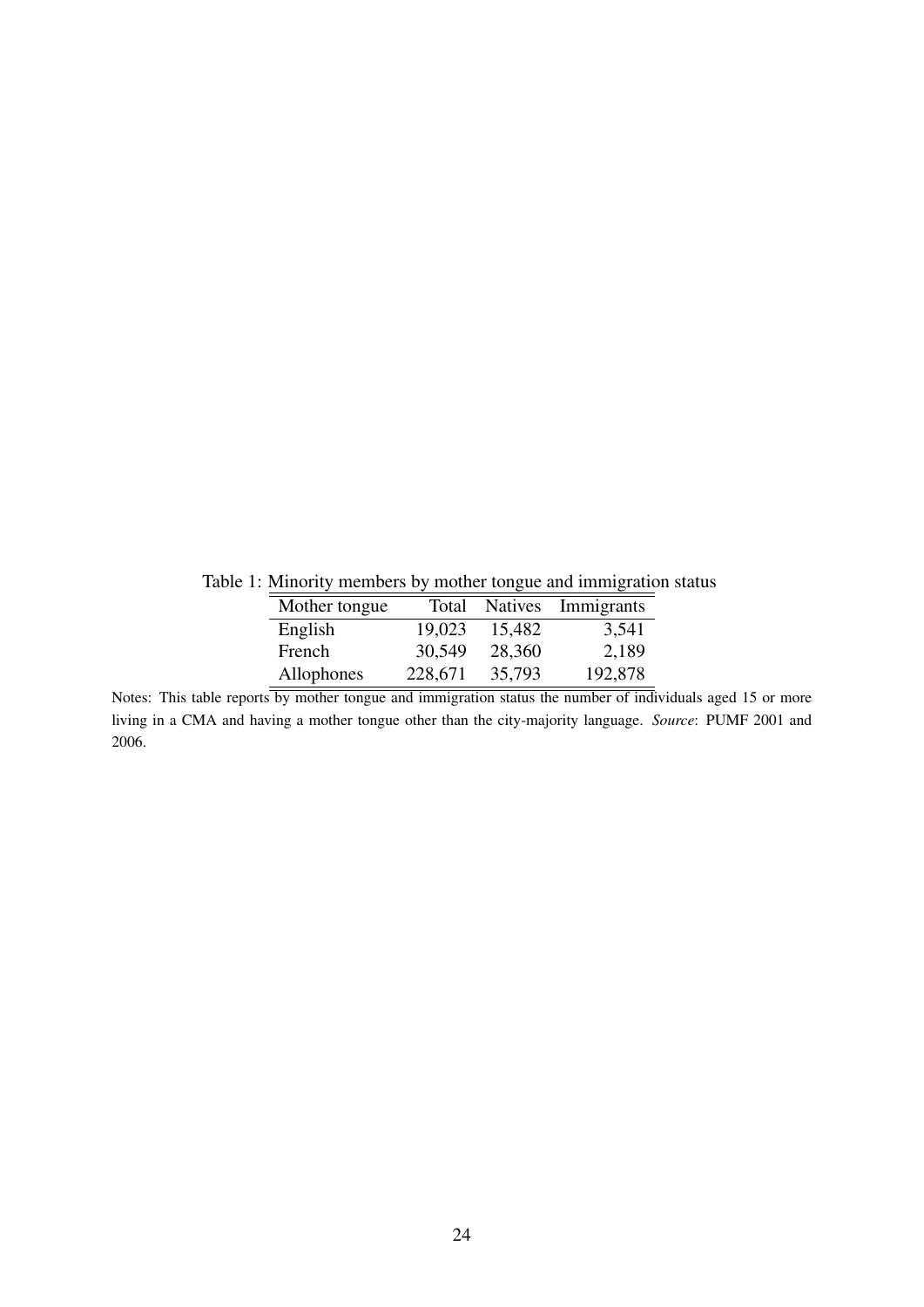Table 2: Mother tongue composition (2006)

| Mother tongue(s)            | Canada | Toronto | Montreal | Vancouver | Ottawa | Calgary | Edmonton | Ouebec city |
|-----------------------------|--------|---------|----------|-----------|--------|---------|----------|-------------|
| English                     | 58.79  | 57.91   | 11.97    | 59.69     | 50.40  | 76.60   | 78.66    | 1.29        |
| French                      | 21.65  | 1.07    | 65.13    | 1.01      | 31.29  | 1.36    | 1.95     | 95.32       |
| Allophone                   | 16.47  | 35.75   | 17.77    | 35.00     | 14.04  | 19.13   | 16.45    | 2.08        |
| English & French            | .76    | .32     | 1.70     | .29       | 2.08   | .38     | .44      | .86         |
| English & Allophone         | l.87   | 4.71    | .89      | 3.84      | 1.41   | 2.40    | 2.37     | .02         |
| French & Allophone          | .26    | .08     | 1.53     | .05       | .39    | .01     | .05      | .32         |
| English, French & Allophone | .20    | .16     | 00.1     | .12       | .39    | .09     | .08      | .10         |

Notes: This table reports the percentage of individuals in Canada and in a series of Canadian cities having English, French and/or an

Allophone language as their mother tongue(s). *Source*:100% Census tabulations, http://census2006.ca.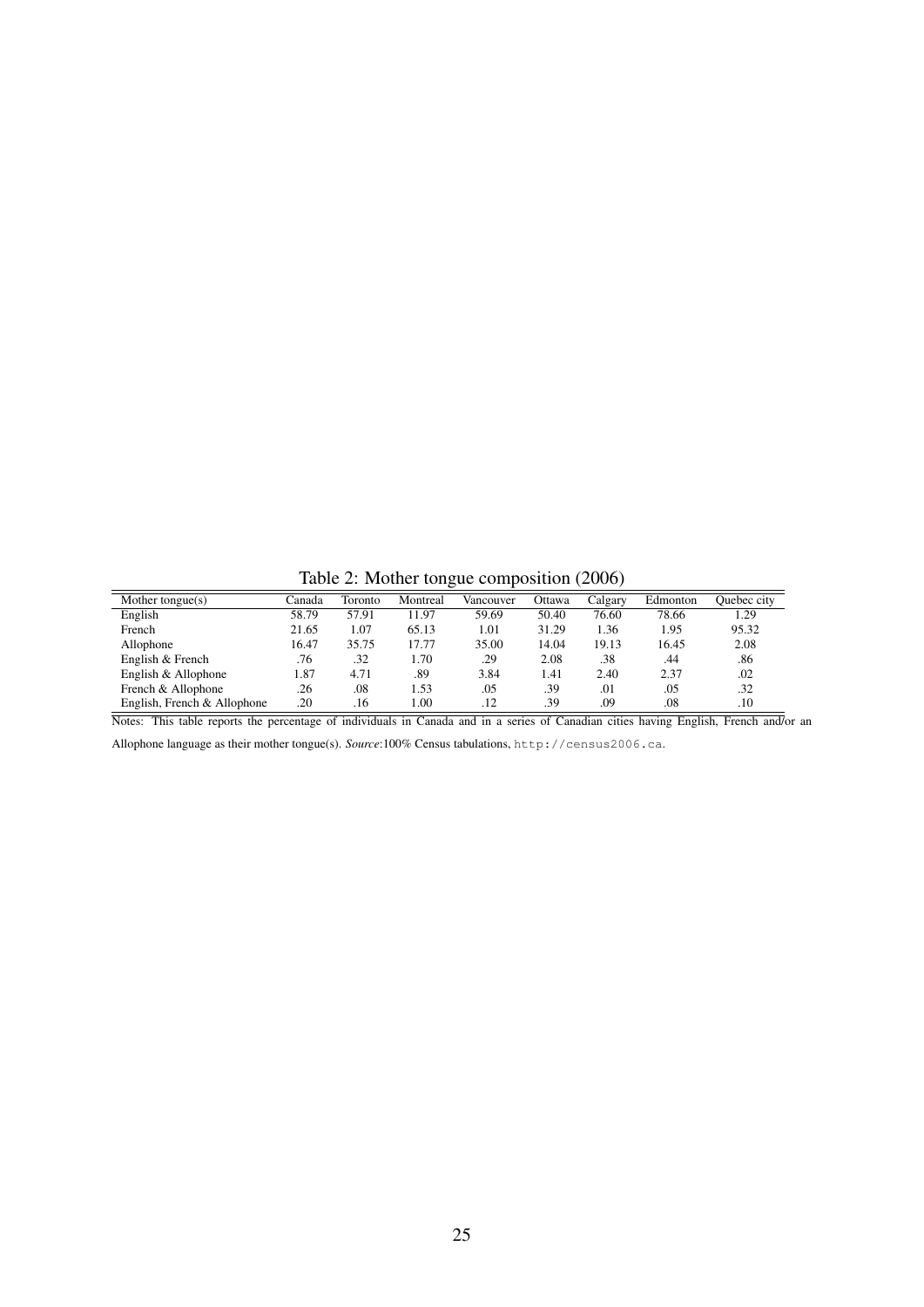|                                   | (1)      | (2)                     | (3)               | (4)         | (5)                              |
|-----------------------------------|----------|-------------------------|-------------------|-------------|----------------------------------|
|                                   |          | Largest allophone group |                   |             | Familiarity to official language |
| <b>CMA</b>                        | Language | Population (%)          | Allophones $(\%)$ | English (%) | French $(\% )$                   |
| Vancouver (Bc)                    | Chinese  | 15.01                   | 40.18             | 24.99       | .81                              |
| Toronto (Ont)                     | Chinese  | 7.78                    | 20.17             | 23.81       | 1.46                             |
| Kelowna-Abbotsford (Bc)           | Punjabi  | 7.73                    | 37.86             | 6.14        | 1.61                             |
| Calgary (Al)                      | Chinese  | 5.00                    | 23.76             | 19.86       | 2.66                             |
| Edmonton (Al)                     | Chinese  | 3.67                    | 19.92             | 21.68       | 3.23                             |
| Windsor (Ont)                     | Italian  | 3.62                    | 16.02             | 9.11        | 6.85                             |
| St. Catharines-Niagara (Ont)      | Italian  | 3.57                    | 23.29             | 8.25        | 1.72                             |
| Winnipeg (Man)                    | Filipino | 3.57                    | 17.78             | 31.08       | 1.30                             |
| Montréal (Qc, F)                  | Italian  | 3.5                     | 17.23             | 6.91        | 25.90                            |
| Kitchener (Ont)                   | German   | 3.37                    | 14.98             | 9.82        | 1.24                             |
| Hamilton (Ont)                    | Italian  | 3.20                    | 14.72             | 10.85       | 1.83                             |
| Victoria (Bc)                     | Chinese  | 2.82                    | 23.58             | 15.35       | 2.35                             |
| Greater Sudbury/Thunder Bay (Ont) | Italian  | 2.77                    | 29.98             | 5.97        | 2.70                             |
| Ottawa-Gatineau (Ont/Qc)          | Arabic   | 2.77                    | 17.68             | 11.18       | 14.48                            |
| Regina-Saskatoon (Sas)            | German   | 2.63                    | 24.18             | 17.27       | 1.84                             |
| London (Ont)                      | Spanish  | 1.85                    | 10.74             | 9.03        | 3.86                             |
| Brantford-Guelph-Barrie (Ont)     | Italian  | 1.63                    | 13.76             | 14.13       | 1.65                             |
| Oshawa (Ont)                      | Italian  | 1.32                    | 12.51             | 28.44       | 2.08                             |
| Halifax (Ns)                      | Arabic   | 1.10                    | 21.82             | 9.79        | 7.54                             |
| Kingston-Peterborough (Ont)       | German   | .98                     | 13.18             | 10.15       | 3.00                             |
| Sherbrooke-Trois Rivières (Qc, F) | Spanish  | .94                     | 31.36             | 1.91        | 27.93                            |
| Québec (Qc, F)                    | Spanish  | .67                     | 27.49             | 1.92        | 28.44                            |
| Moncton-Saint John (Nb)           | Chinese  | .45                     | 19.78             | 10.62       | 10.62                            |
| All CMAs                          | Chinese  | 4.58                    | 19.44             | 19.33       | 5.65                             |
| English-majority CMAs             | Chinese  | 5.53                    | 21.58             | 21.47       | 2.20                             |
| French-majority CMAs              | Italian  | 2.57                    | 15.84             | 6.70        | 26                               |

Table 3: Characteristics of allophones in the city, 2006, 100% Census Tabulations

Notes: Column 1 presents the identity of the largest allophone language group in each CMA, while columns 2 and 3 report its size relative to the CMA's total population and the number of allophones in the CMA, respectively. Columns 3 and 4 report the proportion of immigrants coming from a country whose population is familiarised with respectively English and French. Notes: F denotes a CMA with a French mother tongue majority. Provinces: Al: Alberta, Bc: British Columbia, Man: Manitoba, Nb: New Brunswick, Ns: Nova Scotia, Ont: Ontario, Qc: Quebec, Sas: Saskatchewan. *Source*: 100% Census tabulations, http://census2006.ca and Encyclopaedia Britannica.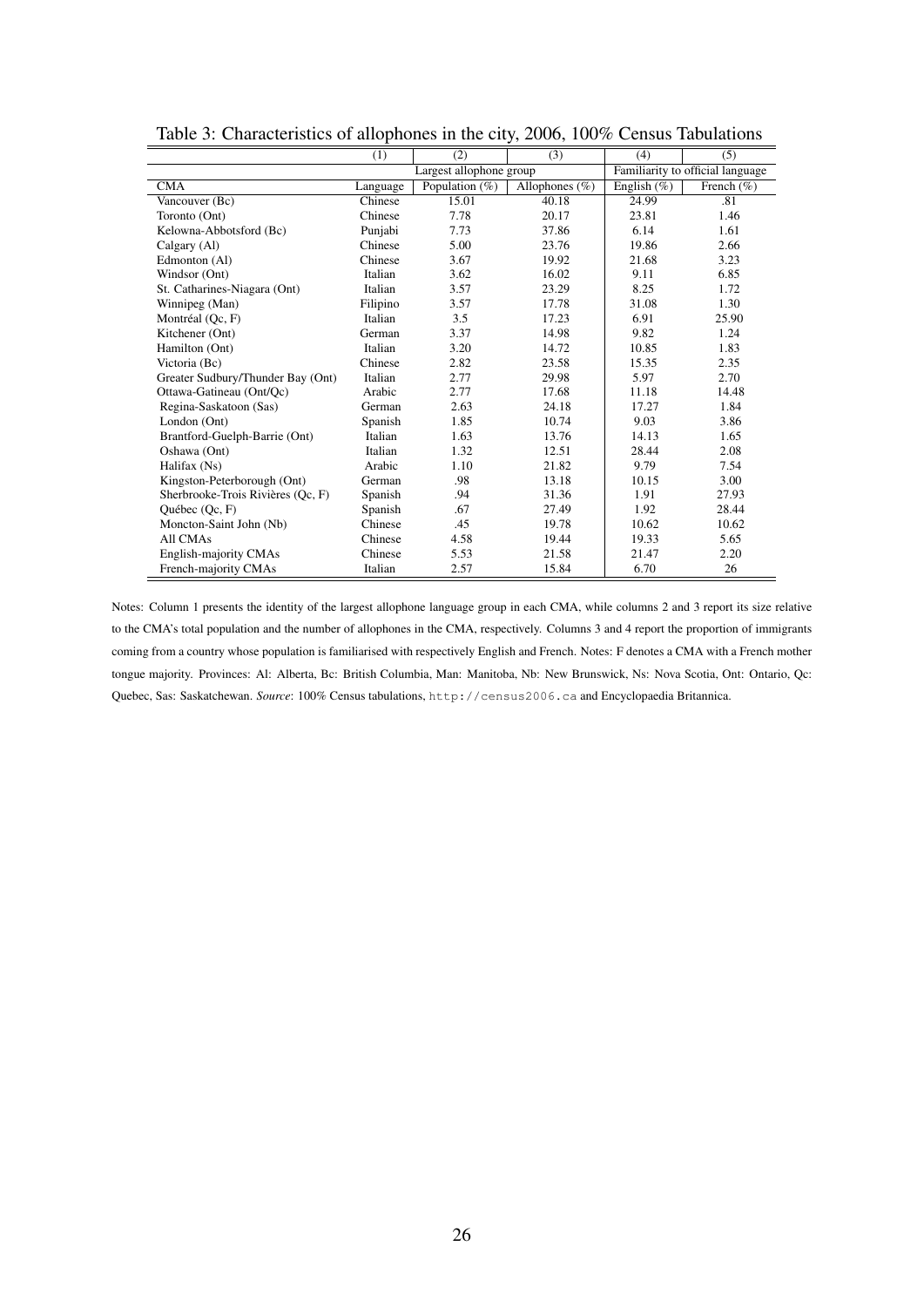| Table 4: Proportion of city-minority members 15 or over declaring to speak, to use at work, or |  |
|------------------------------------------------------------------------------------------------|--|
| to use at home the city-majority language (2006 Census)                                        |  |

|                                        | (1)   | (2)                   | (3)                | (4)  | (5)  |
|----------------------------------------|-------|-----------------------|--------------------|------|------|
| <b>CMA</b>                             | Speak | Speak (official min.) | Speak (allophones) | Work | Home |
| Regina-Saskatoon (Sas)                 | 98.3  | 98.3                  | 98.3               | 96.1 | 72.7 |
| Greater Sudbury-Thunder Bay (Ont)      | 97.2  | 97.4                  | 96.9               | 86.0 | 57.1 |
| Brantford-Guelph-Barrie (Ont)          | 97.0  | 96.9                  | 97.0               | 97.1 | 63.2 |
| Halifax (Ns)                           | 96.8  | 97.4                  | 96.5               | 93.1 | 65.4 |
| St. Catharines-Niagara (Ont)           | 96.6  | 95.0                  | 96.9               | 95.0 | 66.0 |
| Winnipeg (Man)                         | 96.5  | 98.2                  | 96.1               | 93.9 | 62.0 |
| Oshawa (Ont)                           | 96.3  | 96.6                  | 96.3               | 96.8 | 66.9 |
| Windsor (Ont)                          | 95.7  | 98.0                  | 95.3               | 95.6 | 57.9 |
| Kingston-Peterborough (Ont)            | 95.7  | 97.2                  | 95.3               | 92.3 | 65.0 |
| London (Ont)                           | 95.1  | 95.7                  | 95.0               | 96.7 | 57.5 |
| Kitchener (Ont)                        | 94.7  | 98.7                  | 94.5               | 95.7 | 52.5 |
| Victoria (Bc)                          | 94.7  | 99.3                  | 94.1               | 94.7 | 65.4 |
| Hamilton (Ont)                         | 94.6  | 98.3                  | 94.4               | 96.0 | 56.5 |
| Moncton-St John (Nb)                   | 94.0  | 94.2                  | 92.2               | 62.0 | 31.2 |
| Edmonton (Al)                          | 93.8  | 98.1                  | 93.3               | 95.6 | 57.4 |
| Québec (Qc, F)                         | 93.2  | 95.0                  | 92.2               | 86.3 | 55.1 |
| Calgary (Al)                           | 92.4  | 99.0                  | 91.9               | 94.5 | 47.9 |
| Toronto (Ont)                          | 90.9  | 98.6                  | 90.6               | 93.2 | 40.7 |
| Kelowna-Abbotsford (Bc)                | 90.8  | 97.1                  | 90.4               | 87.5 | 56.8 |
| Vancouver (Bc)                         | 87.5  | 98.4                  | 87.2               | 85.9 | 39.0 |
| Sherbrooke-Trois Rivières (Qc, F)      | 85.8  | 79.8                  | 92.9               | 74.0 | 38.2 |
| Ottawa-Gatineau (Ont-Qc)               | 85.3  | 82.0                  | 91.7               | 58.9 | 25.8 |
| Montréal (Oc, F)                       | 75.0  | 72.7                  | 76.3               | 48.9 | 17.7 |
| All CMAs                               | 88.1  | 83.6                  | 89.1               | 81.4 | 394  |
| All CMAs (without Ottawa)              | 88.4  | 84.3                  | 89.0               | 83.6 | 40.6 |
| English-majority CMAs                  | 91.0  | 89.8                  | 91.2               | 88.3 | 44.0 |
| English-majority CMAs (without Ottawa) | 91.6  | 97.4                  | 91.1               | 91.9 | 46.1 |
| French-majority CMAs                   | 75.6  | 73.4                  | 76.9               | 50.1 | 19.0 |

Notes: Column 1 reports the proportion of minority members declaring to speak the city-majority language. Columns 2 and 3 report the proportion of respectively official minority members and allophones declaring to speak the city-majority language. Columns 4 and 5 report the proportion of minority members declaring that the city-majority language is the language they use most often respectively at work and at home. F denotes a CMA with a French mother tongue majority. Provinces: Al: Alberta, Bc: British Columbia, Ma: Manitoba, Nb: New Brunswick, Nf: Newfoundland, Ns: Nova Scotia, Ont: Ontario, Qc: Quebec, Sas: Saskatchewan. *Sources*: PUMF 2006.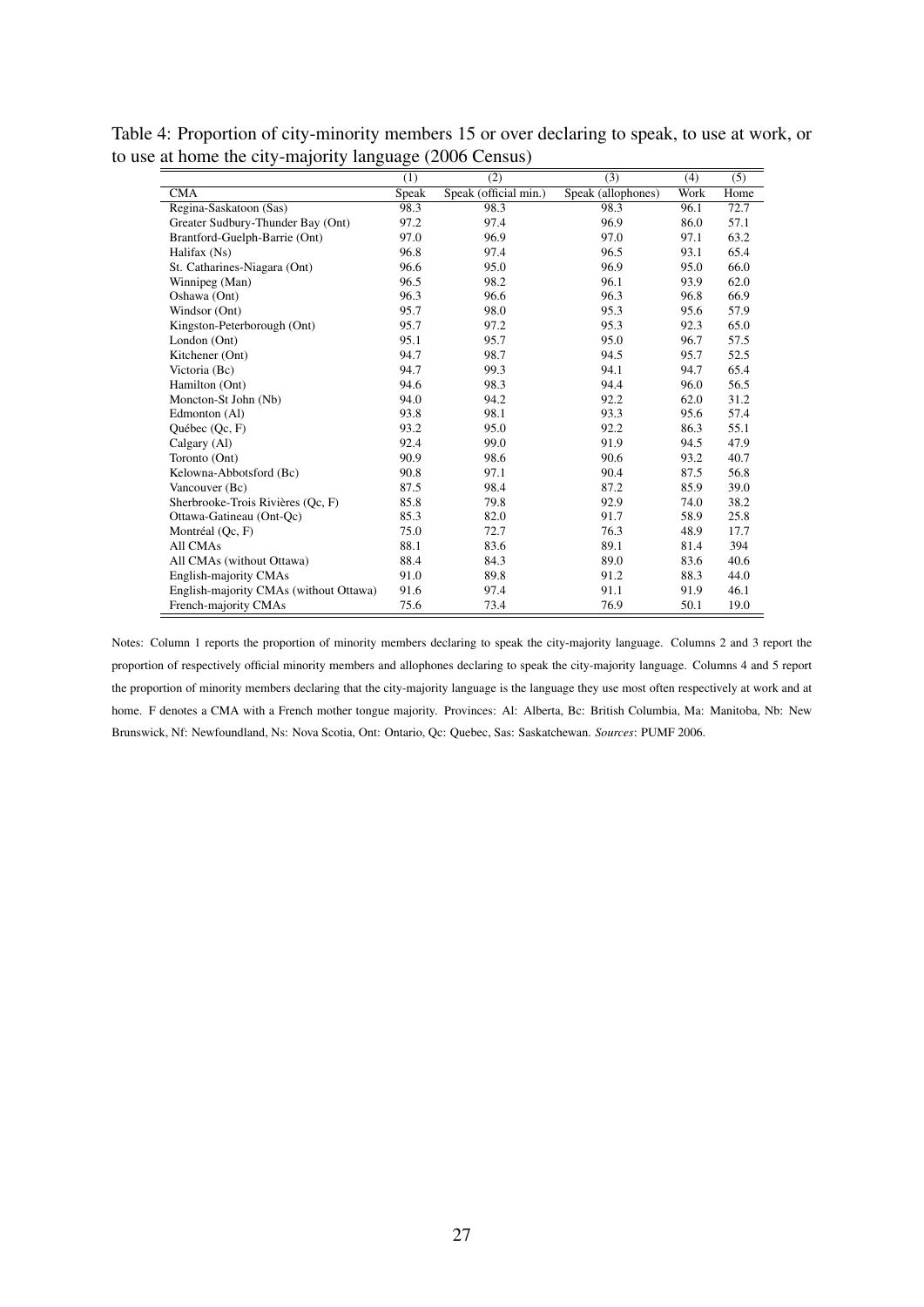|                                         | (1)         | (2)         | (3)         | (4)         |
|-----------------------------------------|-------------|-------------|-------------|-------------|
| Male                                    | $0.012***$  | $0.013***$  | $0.013***$  | $0.012***$  |
|                                         | (0.001)     | (0.001)     | (0.001)     | (0.001)     |
| Employed                                | $0.022***$  | $0.021***$  | $0.021***$  | $0.021***$  |
|                                         | (0.001)     | (0.001)     | (0.001)     | (0.002)     |
| Unemployed                              | $0.007***$  | $0.007***$  | $0.007***$  | $0.007***$  |
|                                         | (0.001)     | (0.002)     | (0.002)     | (0.001)     |
| High school                             | $0.037***$  | $0.037***$  | $0.037***$  | $0.037***$  |
|                                         | (0.002)     | (0.001)     | (0.001)     | (0.001)     |
| Some college                            | $0.033***$  | $0.033***$  | $0.033***$  | $0.033***$  |
|                                         | (0.002)     | (0.001)     | (0.001)     | (0.001)     |
| College                                 | $0.047***$  | $0.047***$  | $0.047***$  | $0.047***$  |
|                                         | (0.002)     | (0.001)     | (0.001)     | (0.002)     |
| BA or above                             | $0.065***$  | $0.065***$  | $0.065***$  | $0.065***$  |
|                                         | (0.003)     | (0.002)     | (0.002)     | (0.002)     |
| Ever married                            | $-0.020***$ | $-0.020***$ | $-0.020***$ | $-0.020***$ |
|                                         | (0.003)     | (0.002)     | (0.002)     | (0.002)     |
| 2001                                    | $0.013***$  | $0.012***$  | $0.012***$  | $0.012***$  |
|                                         | (0.002)     | (0.001)     | (0.001)     | (0.001)     |
| Child 0-5                               | $-0.004$    | $-0.005$    | $-0.005$    | $-0.005$    |
|                                         | (0.004)     | (0.004)     | (0.004)     | (0.004)     |
| Child 6-14                              | 0.002       | 0.002       | 0.002       | 0.002       |
|                                         | (0.002)     | (0.002)     | (0.002)     | (0.002)     |
| Age                                     | $-0.031***$ | $-0.030***$ | $-0.030***$ | $-0.030***$ |
|                                         | (0.001)     | (0.001)     | (0.001)     | (0.001)     |
| Years in Canada                         | $0.004***$  | $0.004***$  | $0.004***$  | $0.004***$  |
|                                         | (0.000)     | (0.000)     | (0.000)     | (0.000)     |
| Prop. own mother tongue                 |             | $-0.121***$ | $-0.073***$ | $-0.084***$ |
|                                         |             | (0.013)     | (0.016)     | (0.022)     |
| Prop. own mother tongue*Years in Canada |             |             | $-0.003*$   | $-0.004*$   |
|                                         |             |             | (0.002)     | (0.002)     |
| Proportion of francophones              |             |             |             | $-0.043***$ |
|                                         |             |             |             | (0.014)     |
| Language Dummies                        | Yes         | <b>Yes</b>  | <b>Yes</b>  | <b>Yes</b>  |
| Observations                            | 91,603      | 91,603      | 91,603      | 91,603      |
| Pseudo R <sub>2</sub>                   | 0.394       | 0.395       | 0.395       | 0.395       |
| Assimilation rate in sample             | 0.88        |             |             |             |

Table 5: Assimilation of allophone immigrants in English-majority cities

Notes: The table displays the marginal effects estimates from a Probit model for the probability of knowledge of English by allophone immigrants in English-majority cities. Standard errors are clustered at the CMA level. *Sources*: PUMF 2001 and 2006.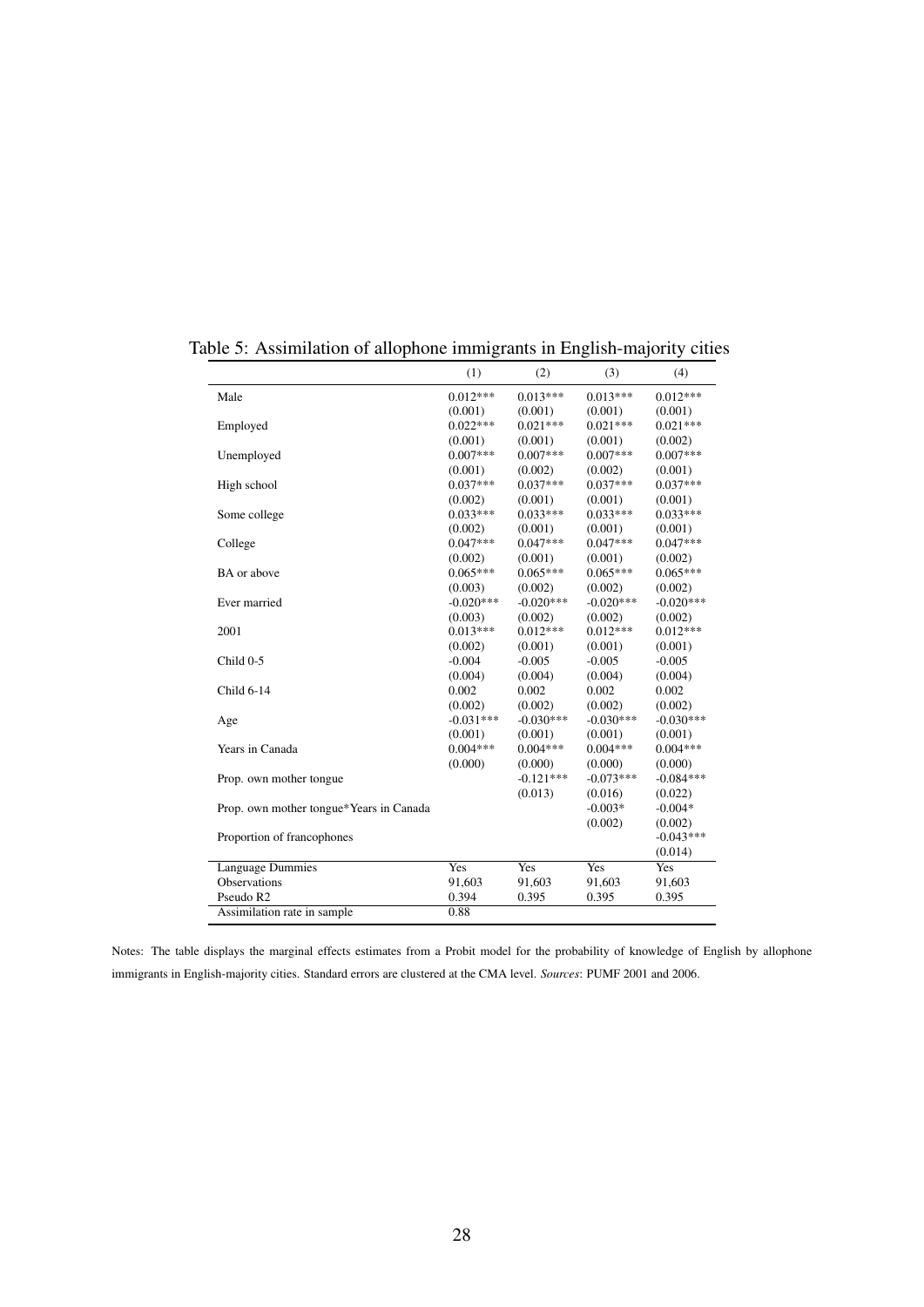| Male<br>$0.032***$<br>$0.032***$<br>$0.032***$<br>$0.032***$<br>(0.001)<br>(0.001)<br>(0.001)<br>(0.001)<br>$0.092***$<br>$0.090***$<br>$0.091***$<br>$0.091***$<br>Employed<br>(0.001)<br>(0.003)<br>(0.002)<br>(0.003)<br>$0.047***$<br>$0.048***$<br>$0.048***$<br>$0.048***$<br>Unemployed<br>(0.001)<br>(0.003)<br>(0.003)<br>(0.003)<br>$0.074***$<br>$0.073***$<br>$0.073***$<br>$0.074***$<br>High school<br>(0.002)<br>(0.001)<br>(0.001)<br>(0.002)<br>$0.109***$<br>$0.108***$<br>$0.107***$<br>$0.108***$<br>Some college<br>(0.002)<br>(0.002)<br>(0.000)<br>(0.000)<br>$0.126***$<br>$0.126***$<br>$0.126***$<br>$0.126***$<br>College<br>(0.004)<br>(0.002)<br>(0.001)<br>(0.001)<br>$0.123***$<br>$0.123***$<br>$0.122***$<br>$0.123***$<br>BA or above<br>(0.002)<br>(0.002)<br>(0.001)<br>(0.001)<br>$-0.072***$<br>$-0.074***$<br>$-0.073***$<br>$-0.072***$<br>Ever married<br>(0.003)<br>(0.002)<br>(0.001)<br>(0.002)<br>$0.012**$<br>$-0.01$<br>$0.017***$<br>$0.024***$<br>2001<br>(0.005)<br>(0.008)<br>(0.004)<br>(0.005)<br>$0.010***$<br>$0.009***$<br>$0.009***$<br>$0.009***$<br>Child 0-5<br>(0.002)<br>(0.002)<br>(0.002)<br>(0.002)<br>$0.017***$<br>$0.017***$<br>$0.017***$<br>$0.016***$<br>Child 6-14<br>(0.002)<br>(0.001)<br>(0.001)<br>(0.001)<br>$-0.082***$<br>$-0.082***$<br>$-0.082***$<br>$-0.082***$<br>Age<br>(0.003)<br>(0.002)<br>(0.001)<br>(0.001)<br>$0.007***$<br>$0.007***$<br>$0.018***$<br>$0.014***$<br>Years in Canada<br>(0.000)<br>(0.000)<br>(0.001)<br>(0.001)<br>$-0.251$<br>$-0.657*$<br>$-0.126**$<br>Prop. own mother tongue<br>(0.371)<br>(0.178)<br>(0.055)<br>$-0.076***$<br>$-0.046***$<br>Prop. own mother tongue*Years in Canada<br>(0.003)<br>(0.007)<br>$-1.065***$<br>Proportion of anglophones<br>(0.236)<br>Yes<br>Yes<br>Yes<br>Yes<br>Language Dummies<br>Observations<br>15,168<br>15,168<br>15,168<br>15,168<br>Pseudo R2<br>0.325<br>0.327<br>0.327<br>0.329<br>0.72<br>Assimilation rate in sample | (1) | (2) | (3) | (4) |
|---------------------------------------------------------------------------------------------------------------------------------------------------------------------------------------------------------------------------------------------------------------------------------------------------------------------------------------------------------------------------------------------------------------------------------------------------------------------------------------------------------------------------------------------------------------------------------------------------------------------------------------------------------------------------------------------------------------------------------------------------------------------------------------------------------------------------------------------------------------------------------------------------------------------------------------------------------------------------------------------------------------------------------------------------------------------------------------------------------------------------------------------------------------------------------------------------------------------------------------------------------------------------------------------------------------------------------------------------------------------------------------------------------------------------------------------------------------------------------------------------------------------------------------------------------------------------------------------------------------------------------------------------------------------------------------------------------------------------------------------------------------------------------------------------------------------------------------------------------------------------------------------------------------------------------------------------------------------------------------|-----|-----|-----|-----|
|                                                                                                                                                                                                                                                                                                                                                                                                                                                                                                                                                                                                                                                                                                                                                                                                                                                                                                                                                                                                                                                                                                                                                                                                                                                                                                                                                                                                                                                                                                                                                                                                                                                                                                                                                                                                                                                                                                                                                                                       |     |     |     |     |
|                                                                                                                                                                                                                                                                                                                                                                                                                                                                                                                                                                                                                                                                                                                                                                                                                                                                                                                                                                                                                                                                                                                                                                                                                                                                                                                                                                                                                                                                                                                                                                                                                                                                                                                                                                                                                                                                                                                                                                                       |     |     |     |     |
|                                                                                                                                                                                                                                                                                                                                                                                                                                                                                                                                                                                                                                                                                                                                                                                                                                                                                                                                                                                                                                                                                                                                                                                                                                                                                                                                                                                                                                                                                                                                                                                                                                                                                                                                                                                                                                                                                                                                                                                       |     |     |     |     |
|                                                                                                                                                                                                                                                                                                                                                                                                                                                                                                                                                                                                                                                                                                                                                                                                                                                                                                                                                                                                                                                                                                                                                                                                                                                                                                                                                                                                                                                                                                                                                                                                                                                                                                                                                                                                                                                                                                                                                                                       |     |     |     |     |
|                                                                                                                                                                                                                                                                                                                                                                                                                                                                                                                                                                                                                                                                                                                                                                                                                                                                                                                                                                                                                                                                                                                                                                                                                                                                                                                                                                                                                                                                                                                                                                                                                                                                                                                                                                                                                                                                                                                                                                                       |     |     |     |     |
|                                                                                                                                                                                                                                                                                                                                                                                                                                                                                                                                                                                                                                                                                                                                                                                                                                                                                                                                                                                                                                                                                                                                                                                                                                                                                                                                                                                                                                                                                                                                                                                                                                                                                                                                                                                                                                                                                                                                                                                       |     |     |     |     |
|                                                                                                                                                                                                                                                                                                                                                                                                                                                                                                                                                                                                                                                                                                                                                                                                                                                                                                                                                                                                                                                                                                                                                                                                                                                                                                                                                                                                                                                                                                                                                                                                                                                                                                                                                                                                                                                                                                                                                                                       |     |     |     |     |
|                                                                                                                                                                                                                                                                                                                                                                                                                                                                                                                                                                                                                                                                                                                                                                                                                                                                                                                                                                                                                                                                                                                                                                                                                                                                                                                                                                                                                                                                                                                                                                                                                                                                                                                                                                                                                                                                                                                                                                                       |     |     |     |     |
|                                                                                                                                                                                                                                                                                                                                                                                                                                                                                                                                                                                                                                                                                                                                                                                                                                                                                                                                                                                                                                                                                                                                                                                                                                                                                                                                                                                                                                                                                                                                                                                                                                                                                                                                                                                                                                                                                                                                                                                       |     |     |     |     |
|                                                                                                                                                                                                                                                                                                                                                                                                                                                                                                                                                                                                                                                                                                                                                                                                                                                                                                                                                                                                                                                                                                                                                                                                                                                                                                                                                                                                                                                                                                                                                                                                                                                                                                                                                                                                                                                                                                                                                                                       |     |     |     |     |
|                                                                                                                                                                                                                                                                                                                                                                                                                                                                                                                                                                                                                                                                                                                                                                                                                                                                                                                                                                                                                                                                                                                                                                                                                                                                                                                                                                                                                                                                                                                                                                                                                                                                                                                                                                                                                                                                                                                                                                                       |     |     |     |     |
|                                                                                                                                                                                                                                                                                                                                                                                                                                                                                                                                                                                                                                                                                                                                                                                                                                                                                                                                                                                                                                                                                                                                                                                                                                                                                                                                                                                                                                                                                                                                                                                                                                                                                                                                                                                                                                                                                                                                                                                       |     |     |     |     |
|                                                                                                                                                                                                                                                                                                                                                                                                                                                                                                                                                                                                                                                                                                                                                                                                                                                                                                                                                                                                                                                                                                                                                                                                                                                                                                                                                                                                                                                                                                                                                                                                                                                                                                                                                                                                                                                                                                                                                                                       |     |     |     |     |
|                                                                                                                                                                                                                                                                                                                                                                                                                                                                                                                                                                                                                                                                                                                                                                                                                                                                                                                                                                                                                                                                                                                                                                                                                                                                                                                                                                                                                                                                                                                                                                                                                                                                                                                                                                                                                                                                                                                                                                                       |     |     |     |     |
|                                                                                                                                                                                                                                                                                                                                                                                                                                                                                                                                                                                                                                                                                                                                                                                                                                                                                                                                                                                                                                                                                                                                                                                                                                                                                                                                                                                                                                                                                                                                                                                                                                                                                                                                                                                                                                                                                                                                                                                       |     |     |     |     |
|                                                                                                                                                                                                                                                                                                                                                                                                                                                                                                                                                                                                                                                                                                                                                                                                                                                                                                                                                                                                                                                                                                                                                                                                                                                                                                                                                                                                                                                                                                                                                                                                                                                                                                                                                                                                                                                                                                                                                                                       |     |     |     |     |
|                                                                                                                                                                                                                                                                                                                                                                                                                                                                                                                                                                                                                                                                                                                                                                                                                                                                                                                                                                                                                                                                                                                                                                                                                                                                                                                                                                                                                                                                                                                                                                                                                                                                                                                                                                                                                                                                                                                                                                                       |     |     |     |     |
|                                                                                                                                                                                                                                                                                                                                                                                                                                                                                                                                                                                                                                                                                                                                                                                                                                                                                                                                                                                                                                                                                                                                                                                                                                                                                                                                                                                                                                                                                                                                                                                                                                                                                                                                                                                                                                                                                                                                                                                       |     |     |     |     |
|                                                                                                                                                                                                                                                                                                                                                                                                                                                                                                                                                                                                                                                                                                                                                                                                                                                                                                                                                                                                                                                                                                                                                                                                                                                                                                                                                                                                                                                                                                                                                                                                                                                                                                                                                                                                                                                                                                                                                                                       |     |     |     |     |
|                                                                                                                                                                                                                                                                                                                                                                                                                                                                                                                                                                                                                                                                                                                                                                                                                                                                                                                                                                                                                                                                                                                                                                                                                                                                                                                                                                                                                                                                                                                                                                                                                                                                                                                                                                                                                                                                                                                                                                                       |     |     |     |     |
|                                                                                                                                                                                                                                                                                                                                                                                                                                                                                                                                                                                                                                                                                                                                                                                                                                                                                                                                                                                                                                                                                                                                                                                                                                                                                                                                                                                                                                                                                                                                                                                                                                                                                                                                                                                                                                                                                                                                                                                       |     |     |     |     |
|                                                                                                                                                                                                                                                                                                                                                                                                                                                                                                                                                                                                                                                                                                                                                                                                                                                                                                                                                                                                                                                                                                                                                                                                                                                                                                                                                                                                                                                                                                                                                                                                                                                                                                                                                                                                                                                                                                                                                                                       |     |     |     |     |
|                                                                                                                                                                                                                                                                                                                                                                                                                                                                                                                                                                                                                                                                                                                                                                                                                                                                                                                                                                                                                                                                                                                                                                                                                                                                                                                                                                                                                                                                                                                                                                                                                                                                                                                                                                                                                                                                                                                                                                                       |     |     |     |     |
|                                                                                                                                                                                                                                                                                                                                                                                                                                                                                                                                                                                                                                                                                                                                                                                                                                                                                                                                                                                                                                                                                                                                                                                                                                                                                                                                                                                                                                                                                                                                                                                                                                                                                                                                                                                                                                                                                                                                                                                       |     |     |     |     |
|                                                                                                                                                                                                                                                                                                                                                                                                                                                                                                                                                                                                                                                                                                                                                                                                                                                                                                                                                                                                                                                                                                                                                                                                                                                                                                                                                                                                                                                                                                                                                                                                                                                                                                                                                                                                                                                                                                                                                                                       |     |     |     |     |
|                                                                                                                                                                                                                                                                                                                                                                                                                                                                                                                                                                                                                                                                                                                                                                                                                                                                                                                                                                                                                                                                                                                                                                                                                                                                                                                                                                                                                                                                                                                                                                                                                                                                                                                                                                                                                                                                                                                                                                                       |     |     |     |     |
|                                                                                                                                                                                                                                                                                                                                                                                                                                                                                                                                                                                                                                                                                                                                                                                                                                                                                                                                                                                                                                                                                                                                                                                                                                                                                                                                                                                                                                                                                                                                                                                                                                                                                                                                                                                                                                                                                                                                                                                       |     |     |     |     |
|                                                                                                                                                                                                                                                                                                                                                                                                                                                                                                                                                                                                                                                                                                                                                                                                                                                                                                                                                                                                                                                                                                                                                                                                                                                                                                                                                                                                                                                                                                                                                                                                                                                                                                                                                                                                                                                                                                                                                                                       |     |     |     |     |
|                                                                                                                                                                                                                                                                                                                                                                                                                                                                                                                                                                                                                                                                                                                                                                                                                                                                                                                                                                                                                                                                                                                                                                                                                                                                                                                                                                                                                                                                                                                                                                                                                                                                                                                                                                                                                                                                                                                                                                                       |     |     |     |     |
|                                                                                                                                                                                                                                                                                                                                                                                                                                                                                                                                                                                                                                                                                                                                                                                                                                                                                                                                                                                                                                                                                                                                                                                                                                                                                                                                                                                                                                                                                                                                                                                                                                                                                                                                                                                                                                                                                                                                                                                       |     |     |     |     |
|                                                                                                                                                                                                                                                                                                                                                                                                                                                                                                                                                                                                                                                                                                                                                                                                                                                                                                                                                                                                                                                                                                                                                                                                                                                                                                                                                                                                                                                                                                                                                                                                                                                                                                                                                                                                                                                                                                                                                                                       |     |     |     |     |
|                                                                                                                                                                                                                                                                                                                                                                                                                                                                                                                                                                                                                                                                                                                                                                                                                                                                                                                                                                                                                                                                                                                                                                                                                                                                                                                                                                                                                                                                                                                                                                                                                                                                                                                                                                                                                                                                                                                                                                                       |     |     |     |     |
|                                                                                                                                                                                                                                                                                                                                                                                                                                                                                                                                                                                                                                                                                                                                                                                                                                                                                                                                                                                                                                                                                                                                                                                                                                                                                                                                                                                                                                                                                                                                                                                                                                                                                                                                                                                                                                                                                                                                                                                       |     |     |     |     |
|                                                                                                                                                                                                                                                                                                                                                                                                                                                                                                                                                                                                                                                                                                                                                                                                                                                                                                                                                                                                                                                                                                                                                                                                                                                                                                                                                                                                                                                                                                                                                                                                                                                                                                                                                                                                                                                                                                                                                                                       |     |     |     |     |
|                                                                                                                                                                                                                                                                                                                                                                                                                                                                                                                                                                                                                                                                                                                                                                                                                                                                                                                                                                                                                                                                                                                                                                                                                                                                                                                                                                                                                                                                                                                                                                                                                                                                                                                                                                                                                                                                                                                                                                                       |     |     |     |     |
|                                                                                                                                                                                                                                                                                                                                                                                                                                                                                                                                                                                                                                                                                                                                                                                                                                                                                                                                                                                                                                                                                                                                                                                                                                                                                                                                                                                                                                                                                                                                                                                                                                                                                                                                                                                                                                                                                                                                                                                       |     |     |     |     |

Table 6: Assimilation of allophone immigrants in French-majority cities

Notes: The table displays the marginal effects estimates from a Probit model for the probability of knowledge of French by allophone immigrants in French-majority cities. Standard errors are clustered at the CMA level. *Sources*: PUMF 2001 and 2006.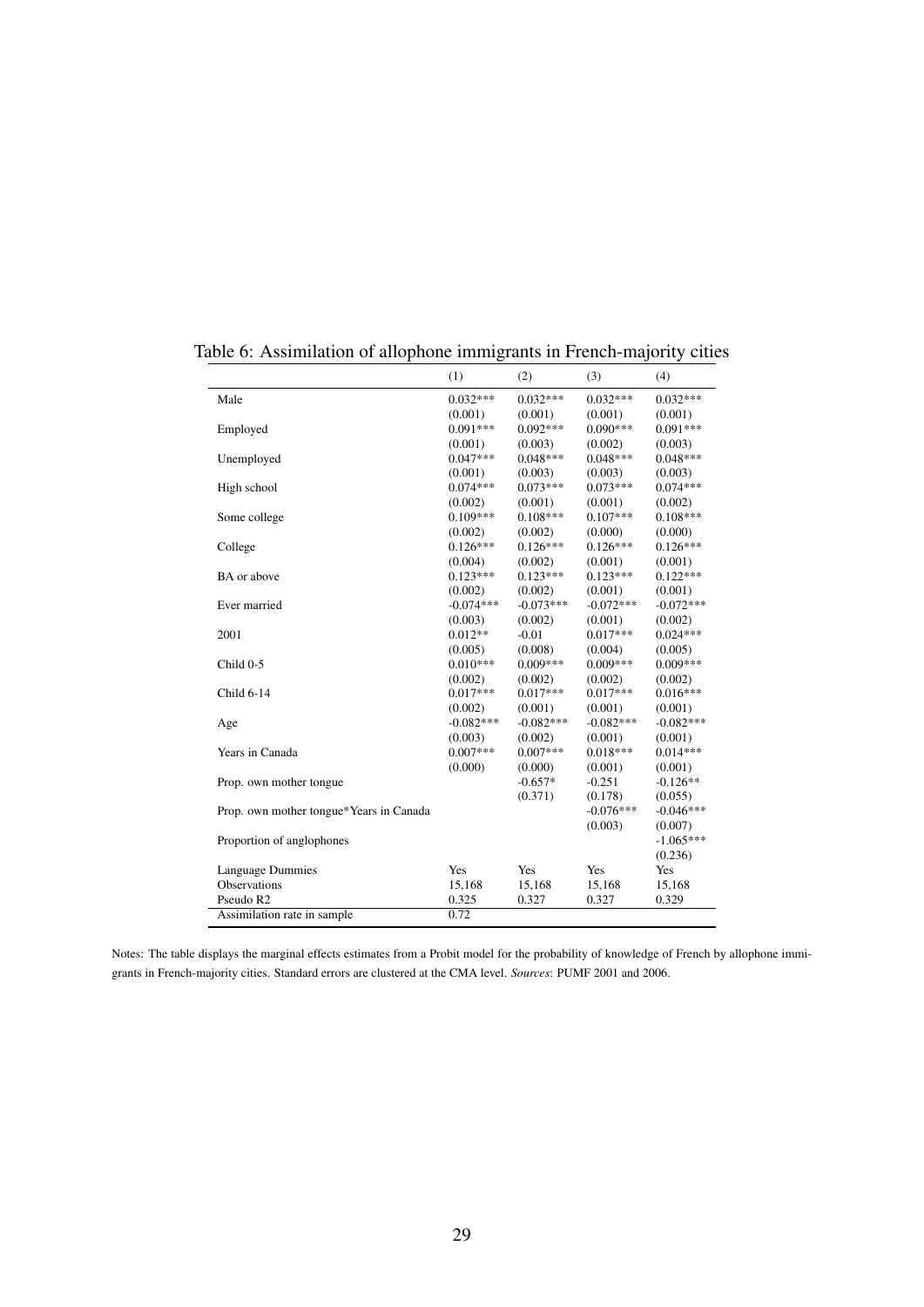|                                            | Francophone immigrants<br>in English-majority cities |             |             |             | Anglophone immigrants<br>in French-majority cities |             |  |
|--------------------------------------------|------------------------------------------------------|-------------|-------------|-------------|----------------------------------------------------|-------------|--|
|                                            | (1)                                                  | (2)         | (3)         | (4)         | (5)                                                | (6)         |  |
| Male                                       | $0.\overline{003}$                                   | 0.004       | 0.004       | $0.020***$  | $0.019***$                                         | $0.018***$  |  |
|                                            | (0.006)                                              | (0.004)     | (0.004)     | (0.005)     | (0.002)                                            | (0.002)     |  |
| Employed                                   | $0.025*$                                             | $0.014**$   | $0.014***$  | $0.094***$  | $0.099***$                                         | $0.098***$  |  |
|                                            | (0.013)                                              | (0.006)     | (0.005)     | (0.014)     | (0.007)                                            | (0.008)     |  |
| Unemployed                                 | $-0.024$                                             | $-0.014$    | $-0.015$    | $0.060**$   | $0.072***$                                         | $0.074***$  |  |
|                                            | (0.017)                                              | (0.011)     | (0.012)     | (0.024)     | (0.007)                                            | (0.005)     |  |
| High school                                | $0.034**$                                            | $0.027***$  | $0.027***$  | $0.086***$  | $0.086***$                                         | $0.086***$  |  |
|                                            | (0.013)                                              | (0.004)     | (0.004)     | (0.011)     | (0.009)                                            | (0.009)     |  |
| Some college                               | 0.017                                                | $0.013*$    | $0.013*$    | $0.067***$  | $0.067***$                                         | $0.068***$  |  |
|                                            | (0.013)                                              | (0.008)     | (0.008)     | (0.009)     | (0.009)                                            | (0.008)     |  |
| College                                    | $0.037***$                                           | $0.031***$  | $0.031***$  | $0.177***$  | $0.177***$                                         | $0.178***$  |  |
|                                            | (0.013)                                              | (0.004)     | (0.004)     | (0.007)     | (0.006)                                            | (0.007)     |  |
| BA or above                                | $0.054**$                                            | $0.047***$  | $0.047***$  | $0.293***$  | $0.287***$                                         | $0.287***$  |  |
|                                            | (0.026)                                              | (0.008)     | (0.008)     | (0.015)     | (0.007)                                            | (0.007)     |  |
| Ever married                               | $0.025*$                                             | 0.021       | 0.021       | $-0.056***$ | $-0.061***$                                        | $-0.062***$ |  |
|                                            | (0.013)                                              | (0.020)     | (0.019)     | (0.004)     | (0.004)                                            | (0.004)     |  |
| 2001                                       | $-0.009**$                                           | $-0.004$    | $-0.005$    | 0.012       | $0.036***$                                         | $0.041***$  |  |
|                                            | (0.004)                                              | (0.003)     | (0.003)     | (0.014)     | (0.009)                                            | (0.002)     |  |
| Child 0-5                                  | $-0.038***$                                          | $-0.025***$ | $-0.026***$ | $-0.058***$ | $-0.058***$                                        | $-0.058***$ |  |
|                                            | (0.011)                                              | (0.008)     | (0.007)     | (0.006)     | (0.004)                                            | (0.004)     |  |
| Child 6-14                                 | $-0.006$                                             | $-0.001$    | $-0.001$    | $-0.004$    | $-0.001$                                           | $\Omega$    |  |
|                                            | (0.008)                                              | (0.009)     | (0.009)     | (0.006)     | (0.004)                                            | (0.005)     |  |
| Age                                        | $-0.015***$                                          | $-0.014***$ | $-0.014***$ | $-0.157***$ | $-0.156***$                                        | $-0.157***$ |  |
|                                            | (0.004)                                              | (0.002)     | (0.002)     | (0.001)     | (0.002)                                            | (0.002)     |  |
| Years in Canada                            | $0.002**$                                            | $0.001***$  | $0.002***$  | $0.013***$  | $0.013***$                                         | $-0.003$    |  |
|                                            | (0.001)                                              | (0.000)     | (0.000)     | (0.000)     | (0.000)                                            | (0.014)     |  |
| Proportion of francophones                 |                                                      | $-0.188***$ | $-0.157***$ |             |                                                    |             |  |
|                                            |                                                      | (0.008)     | (0.025)     |             |                                                    |             |  |
| Proportion of francophones*Years in Canada |                                                      |             | $-0.001$    |             |                                                    |             |  |
|                                            |                                                      |             | (0.001)     |             |                                                    |             |  |
| Proportion of anglophones                  |                                                      |             |             |             | $-4.106***$                                        | $-7.782***$ |  |
|                                            |                                                      |             |             |             | (1.140)                                            | (2.760)     |  |
| Proportion of anglophones*Years in Canada  |                                                      |             |             |             |                                                    | 0.107       |  |
|                                            |                                                      |             |             |             |                                                    | (0.096)     |  |
| Observations                               | 1,709                                                | 1,709       | 1,709       | 3,047       | 3,047                                              | 3,047       |  |
| Pseudo R <sub>2</sub>                      | 0.126                                                | 0.216       | 0.218       | 0.155       | 0.165                                              | 0.167       |  |
| Assimilation rate in sample                | 0.94                                                 |             |             | 0.49        |                                                    |             |  |

Table 7: Assimilation of official-minority immigrants

Notes: The table displays the marginal effects estimates from a Probit model for the probability of knowledge of the city-majority language by French mother-tongue immigrants in English-majority cities (left panel) and English-mother tongue immigrants in French-majority cities (right panel). Standard errors clustered at the CMA level. *Sources*: PUMF 2001 and 2006.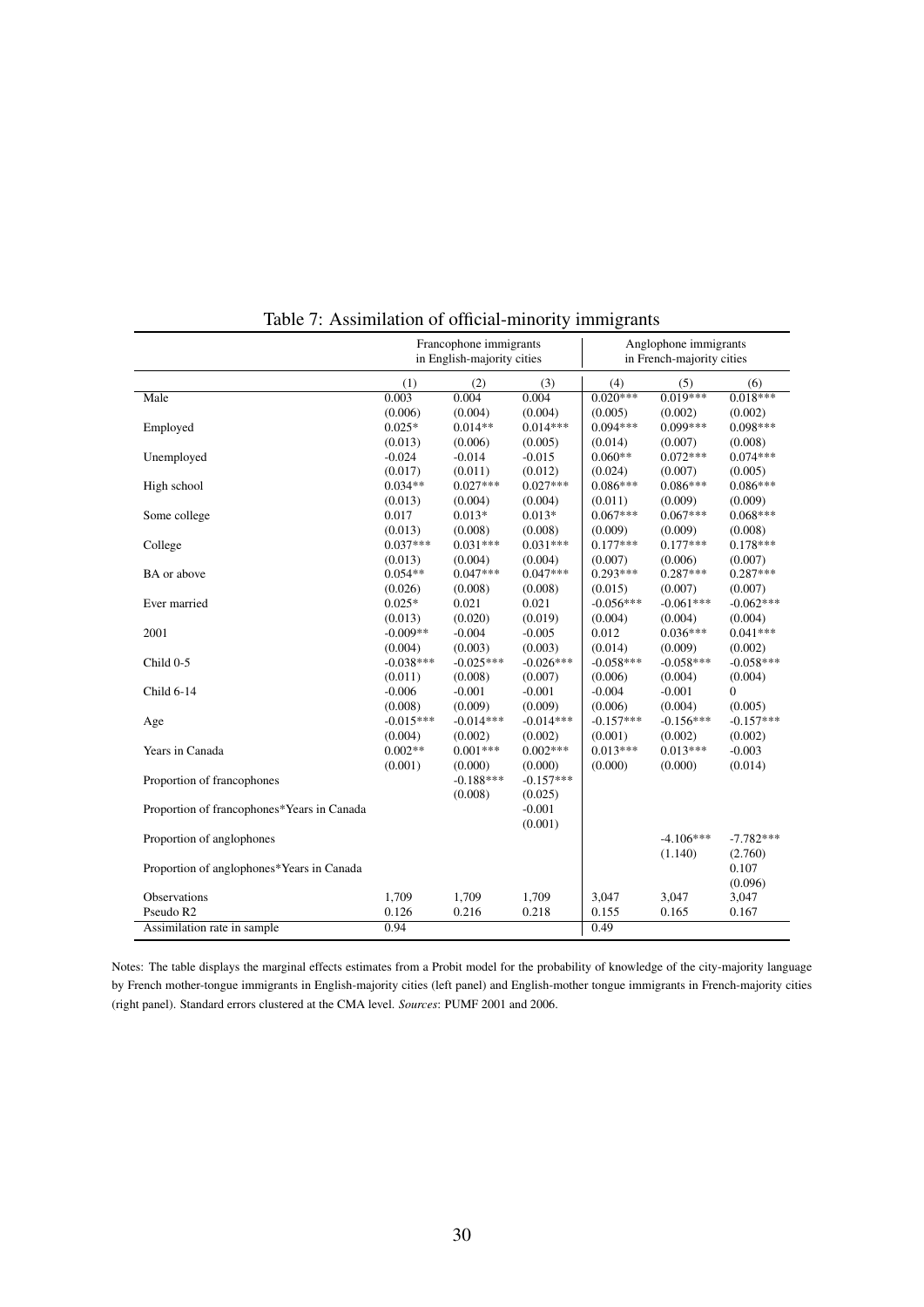|                                         | All         | Chinese     | Italian     | Punjabi     | Portuguese  | Spanish     |
|-----------------------------------------|-------------|-------------|-------------|-------------|-------------|-------------|
| Age                                     | $-0.037***$ | $-0.072***$ | $-0.050***$ | $-0.039***$ | $-0.062***$ | $-0.020***$ |
|                                         | (0.004)     | (0.002)     | (0.003)     | (0.002)     | (0.002)     | (0.001)     |
| Years in Canada                         | $0.005***$  | $0.008***$  | $0.005***$  | $0.006***$  | $0.004***$  | $0.005***$  |
|                                         | (0.000)     | (0.000)     | (0.001)     | (0.001)     | (0.001)     | (0.001)     |
| Prop. own mother tongue                 | $-0.363***$ | $-0.305***$ | $-1.352$    | $-0.833***$ | $-6.929***$ | $-0.574$    |
|                                         | (0.057)     | (0.035)     | (0.920)     | (0.267)     | (1.474)     | (0.516)     |
| Prop. own mother tongue*Years in Canada | $-0.007*$   | $0.007***$  | $-0.013$    | $-0.003$    | $0.110***$  | $-0.086**$  |
|                                         | (0.004)     | (0.003)     | (0.026)     | (0.019)     | (0.040)     | (0.034)     |
| Proportion of francophones              | $-0.059***$ | 0.007       | $-0.067$    | $0.099**$   | $-0.418***$ | $-0.122***$ |
|                                         | (0.019)     | (0.008)     | (0.074)     | (0.049)     | (0.030)     | (0.009)     |
| <b>Observations</b>                     | 91.603      | 32.341      | 10.490      | 8.994       | 6.261       | 6,120       |
| Pseudo R <sub>2</sub>                   | 0.372       | 0.369       | 0.275       | 0.454       | 0.338       | 0.298       |
| Assimilation rate in sample             | 0.88        | 0.79        | 0.87        | 0.81        | 0.83        | 0.92        |

Table 8: Assimilation of immigrants from specific allophone groups in English-majority cities

Notes: The table displays the marginal effects from a Probit model for the probability of knowledge of English by allophone immigrants in general (Column 1) and for specific allophone language groups (Columns to 2 to 6). The first column reproduces the estimates for citylanguage-composition variables of regression (3) in Table 5. The remaining columns report the estimates when the same specification as in regression (3) in Table 5 is used for each of the five largest allophone groups in English-majority cities. For each language, we exclude the cities for which we have less than 20 observations. The estimates when all English-majority CMAs are included are very similar. Standard errors are clustered at the CMA level. *Sources*: PUMF 2001 and 2006.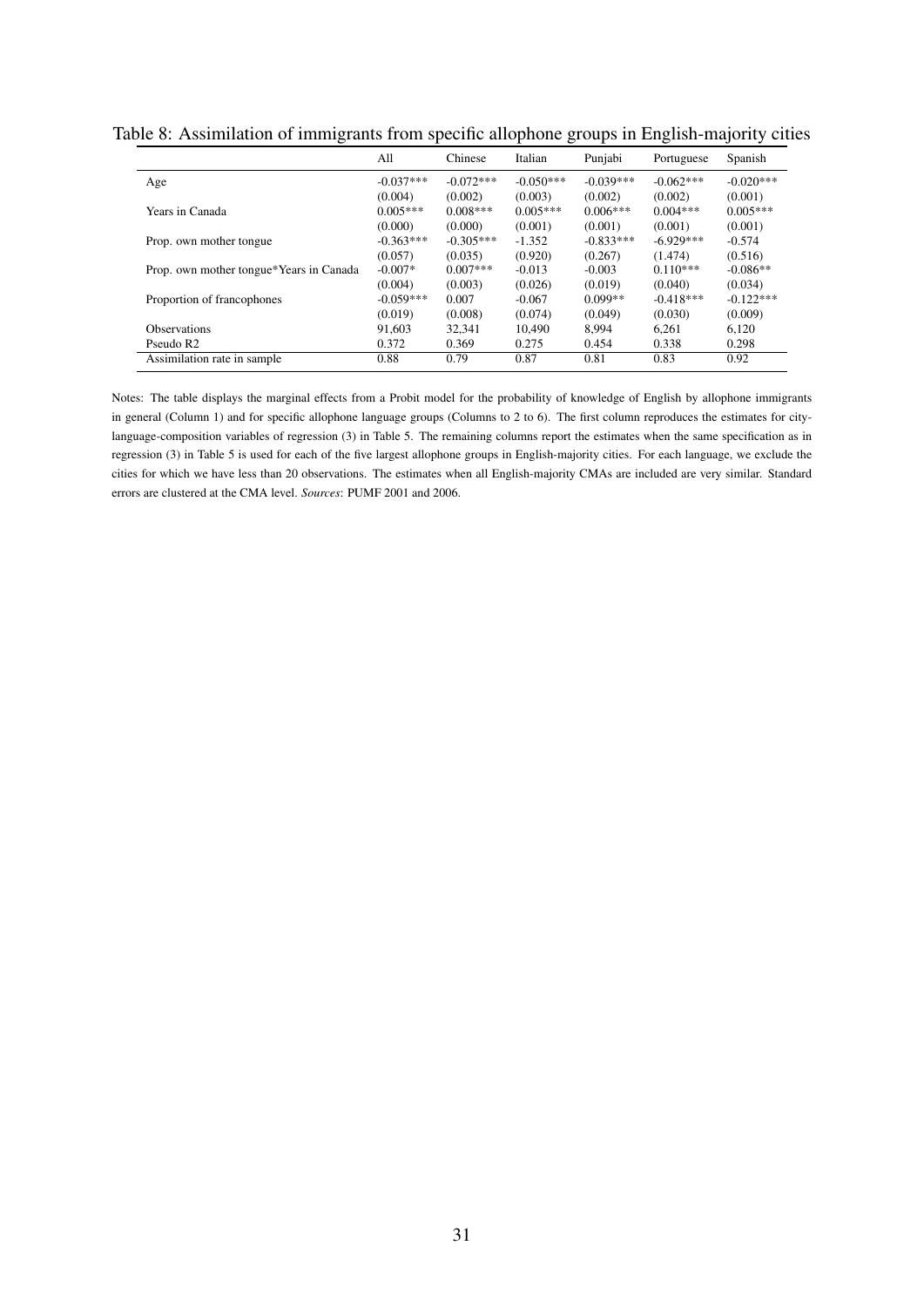|                                         |             | Assimilation into English |             | Assimilation into French |             |                |
|-----------------------------------------|-------------|---------------------------|-------------|--------------------------|-------------|----------------|
|                                         | (1)         | (2)                       | (3)         | (4)                      | (5)         | (6)            |
| Age                                     | $-0.019***$ | $-0.021***$               | $-0.034***$ | $-0.041***$              | $-0.078***$ | $-0.076***$    |
|                                         | (0.001)     | (0.002)                   | (0.002)     | (0.004)                  | (0.001)     | (0.001)        |
| Years in Canada                         | $0.003***$  | $0.003***$                | $0.004***$  | $0.005***$               | $0.014***$  | $0.014***$     |
|                                         | (0.000)     | (0.000)                   | (0.000)     | (0.001)                  | (0.002)     | (0.003)        |
| Prop. own mother tongue.                | $-0.308***$ | $-0.144$                  | $-0.094***$ | $-0.327***$              | $-0.381$    | $-0.328***$    |
|                                         | (0.108)     | (0.096)                   | (0.025)     | (0.071)                  | (0.259)     | (0.027)        |
| Prop. own mother tongue*Years in Canada | $-0.013**$  | $-0.020***$               | $-0.003$    | $-0.008$                 | $-0.059***$ | $-0.049***$    |
|                                         | (0.006)     | (0.007)                   | (0.002)     | (0.005)                  | (0.011)     | (0.018)        |
| Proportion of official minority         | $-0.062***$ | $-0.073***$               | $-0.047***$ | $-0.055***$              | $-0.124***$ | $-0.397$       |
|                                         | (0.012)     | (0.018)                   | (0.016)     | (0.019)                  | (0.045)     | (0.288)        |
| Similarity to Language Majority (DHB)   |             | $0.024***$                |             |                          |             | $0.122***$     |
|                                         |             | (0.002)                   |             |                          |             | (0.002)        |
| Similarity to English (CM)              |             |                           |             | 0.001                    |             |                |
|                                         |             |                           |             | (0.005)                  |             |                |
| Language Dummies                        | <b>Yes</b>  | N <sub>0</sub>            | <b>Yes</b>  | No.                      | Yes         | N <sub>0</sub> |
| <b>Observations</b>                     | 51,108      | 51,108                    | 77,217      | 77,217                   | 10,033      | 10,033         |
| Pseudo R <sub>2</sub>                   | 0.381       | 0.368                     | 0.383       | 0.362                    | 0.313       | 0.304          |
| Assimilation rate in sample             | 0.90        |                           | 0.86        |                          | 0.76        |                |

Table 9: Effect of linguistic proximity on immigrant assimilation

Notes: The table displays the marginal effects estimate from a Probit model for the probability of knowledge of the city-majority language by allophone immigrants in English-majority cities (left panel) and in French-majority cities (right panel). Column (1) (resp. column (6)) presents the results of specification (4) in Table 5 (resp. Table 6) when the sample includes only the allophones with an Indoeuropean mother tongue. Column (3) presents the results of specification (4) in Table 5 when considering only the allophones having a mother tongue included in the Chiswick and Miller (2005)'s measures of distance to English. Standard errors are clustered at the CMA level. *Sources*: PUMF 2001 and 2006.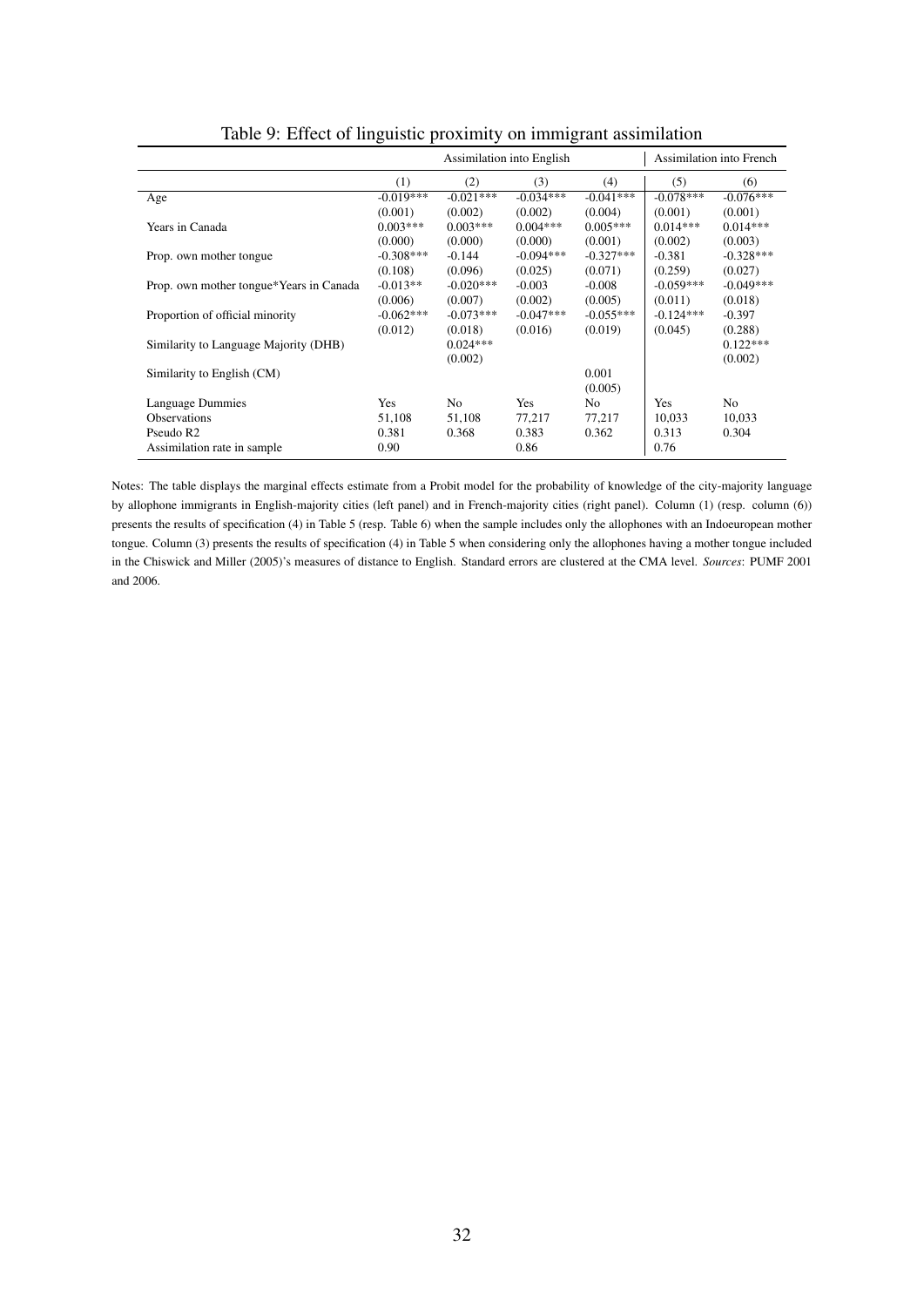|                                                          |             | English-majority |             | French-majority |
|----------------------------------------------------------|-------------|------------------|-------------|-----------------|
|                                                          | (1)         | (2)              | (3)         | (4)             |
| Age                                                      | $-0.013***$ | $-0.011***$      | $-0.053***$ | $-0.044***$     |
|                                                          | (0.001)     | (0.001)          | (0.001)     | (0.001)         |
| Years in Canada                                          | $0.002***$  | $0.001***$       | $0.010***$  | $0.010***$      |
|                                                          | (0.000)     | (0.000)          | (0.000)     | (0.001)         |
| Prop. own mother tongue.                                 | $-0.101***$ | $-0.083***$      | $-0.783$    | $-0.593$        |
|                                                          | (0.019)     | (0.015)          | (0.641)     | (0.743)         |
| Prop. own mother tongue*Years in Canada                  | $0.003***$  | $0.003***$       | $-0.032***$ | $-0.039***$     |
|                                                          | (0.001)     | (0.001)          | (0.003)     | (0.004)         |
| Proportion of official minority                          | $-0.016***$ | $-0.013***$      | 0.225       | 0.01            |
|                                                          | (0.004)     | (0.004)          | (0.640)     | (0.758)         |
| Education in province with same language majority        |             | $0.011***$       |             | $0.073***$      |
|                                                          |             | (0.001)          |             | (0.001)         |
| Education in province with a different language majority |             | $-0.008$         |             | $-0.133***$     |
|                                                          |             | (0.006)          |             | (0.014)         |
| <b>Observations</b>                                      | 35.947      | 35.947           | 5.720       | 5,720           |
| Pseudo R <sub>2</sub>                                    | 0.341       | 0.346            | 0.331       | 0.339           |
| Assimilation rate in sample                              | 0.95        |                  | 0.77        |                 |

Table 10: Location of education and immigrant assimilation

Notes: The table displays the marginal effects estimate from a Probit model for the probability of knowledge of the city-majority language by allophone immigrants in English-majority cities (left panel) and in French-majority cities (right panel). Three locations of education can be distinguished in the data: education abroad excluding the U.S. (ommitted), education in a province with the same language majority as the province of residence (including the U.S. for English-majority cities) and education in a province with a language majority different from that of the province of residence (including the U.S. for French-majority cities). Columns (1) and (3) reproduce regression (4) in respectively Tables 5 and 6 for 2006, which is the only year for which this information is available. Standard errors are clustered at the CMA level. *Sources*: PUMF 2006.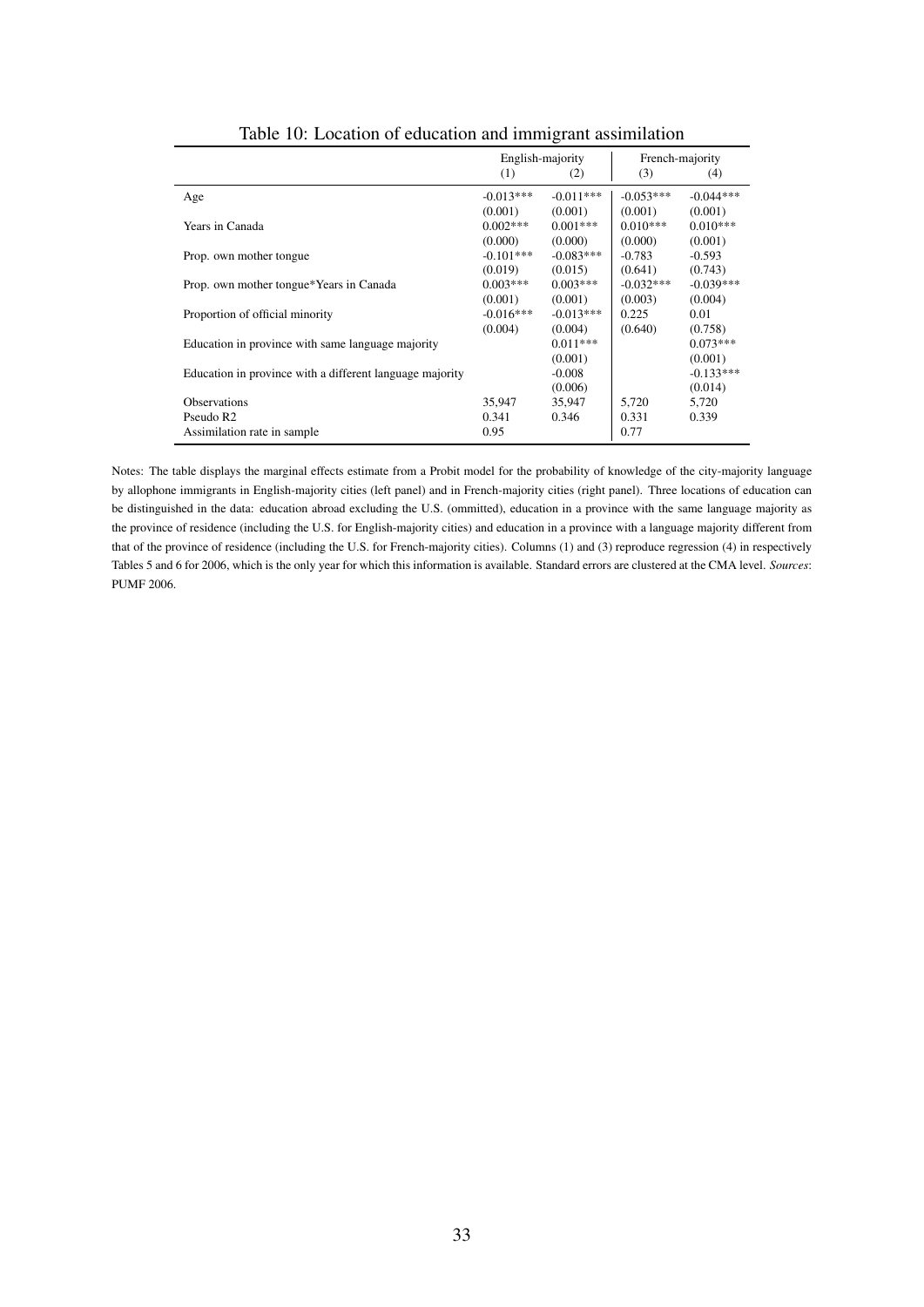|                                         | (1)             | (2)          | (3)                                      | (4)         | (5)         |
|-----------------------------------------|-----------------|--------------|------------------------------------------|-------------|-------------|
| Specification                           | Knowledge       | Knowledge    | Knowledge                                | Knowledge   | Knowledge   |
|                                         | of Language:    | of Language: | of Language:                             | used        | used        |
|                                         | <b>Baseline</b> | Level        | Importance                               | at Work     | at Home     |
|                                         |                 |              | A. Allophones in English-majority cities |             |             |
| Age                                     | $-0.030***$     | $-0.029***$  | $-0.022***$                              | $-0.036***$ | $-0.104***$ |
|                                         | (0.001)         | (0.002)      | (0.001)                                  | (0.001)     | (0.004)     |
| Years in Canada                         | $0.004***$      | $0.004***$   | $0.004***$                               | $0.005***$  | $0.017***$  |
|                                         | (0.000)         | (0.000)      | (0.000)                                  | (0.000)     | (0.001)     |
| Prop. own mother tongue                 | $-0.084***$     | $-0.138***$  | $-0.141***$                              | $-1.055***$ | $-0.470***$ |
|                                         | (0.022)         | (0.048)      | (0.039)                                  | (0.075)     | (0.176)     |
| Prop. own mother tongue*Years in Canada | $-0.004*$       | $-0.003**$   | $-0.001$                                 | $0.015***$  | 0.004       |
|                                         | (0.002)         | (0.001)      | (0.001)                                  | (0.002)     | (0.009)     |
| Proportion of francophones              | $-0.043***$     | $-0.070***$  | $-0.061***$                              | $-0.130***$ | $-0.142**$  |
|                                         | (0.014)         | (0.016)      | (0.012)                                  | (0.018)     | (0.062)     |
| <b>Observations</b>                     | 91.603          | 31,529       | 28,197                                   | 58,212      | 91.603      |
| Pseudo R2                               | 0.395           | 0.312        | 0.320                                    | 0.231       | 0.273       |
| Assimilation rate in sample             | 0.88            | 0.92         | 0.93                                     | 0.89        | 0.35        |
|                                         |                 |              | B. Allophones in French-majority cities  |             |             |
| Age                                     | $-0.082***$     | $-0.065***$  | $-0.061***$                              | $-0.011***$ | $-0.003***$ |
|                                         | (0.001)         | (0.000)      | (0.000)                                  | (0.001)     | (0.000)     |
| Years in Canada                         | $0.014***$      | $-0.001$     | 0.000                                    | 0.008       | $0.006***$  |
|                                         | (0.001)         | (0.005)      | (0.006)                                  | (0.009)     | (0.000)     |
| Prop. own Mother Tongue                 | $-0.126**$      | $-0.421***$  | $-0.505***$                              | $-0.045$    | $-0.352$    |
|                                         | (0.055)         | (0.118)      | (0.137)                                  | (0.309)     | (0.240)     |
| Prop. own Mother tongue*Years in Canada | $-0.046***$     | 0.038        | 0.035                                    | $-0.056$    | $-0.032***$ |
|                                         | (0.007)         | (0.030)      | (0.039)                                  | (0.061)     | (0.003)     |
| Proportion of anglophones               | $-1.065***$     | $-3.129***$  | $-2.878***$                              | $-1.785*$   | $-1.523***$ |
|                                         | (0.236)         | (0.908)      | (1.108)                                  | (0.963)     | (0.300)     |
| <b>Observations</b>                     | 15,168          | 4,828        | 4,222                                    | 8,780       | 15,168      |
| Pseudo R <sub>2</sub>                   | 0.328           | 0.368        | 0.361                                    | 0.328       | 0.328       |
| Assimilation rate in sample             | 0.72            | 0.76         | 0.76                                     | 0.60        | 0.22        |

Table 11: Alternative measures of city-majority language proficiency/use for immigrant assimilation

Notes: The table displays the marginal effects estimates from a Probit model for a series of endogenous variables measuring city-majority language proficiency/use by allophone immigrants. The first column reports the benchmark regression for the knowledge of the official language (regression (4) in Table 5 for Panel A and regression (4) in Table 6 for Panel B. Column 2 (resp. column 3) includes only the individuals working in an occupation for which the level (resp. the importance) of the basic skill "speaking: talking to others to convey information effectively" is below the median. Column 4 and 5 use respectively as an assimilation measure the use of language at work and at home. Standard errors are clustered at the CMA level. *Sources*: PUMF 2001 and 2006.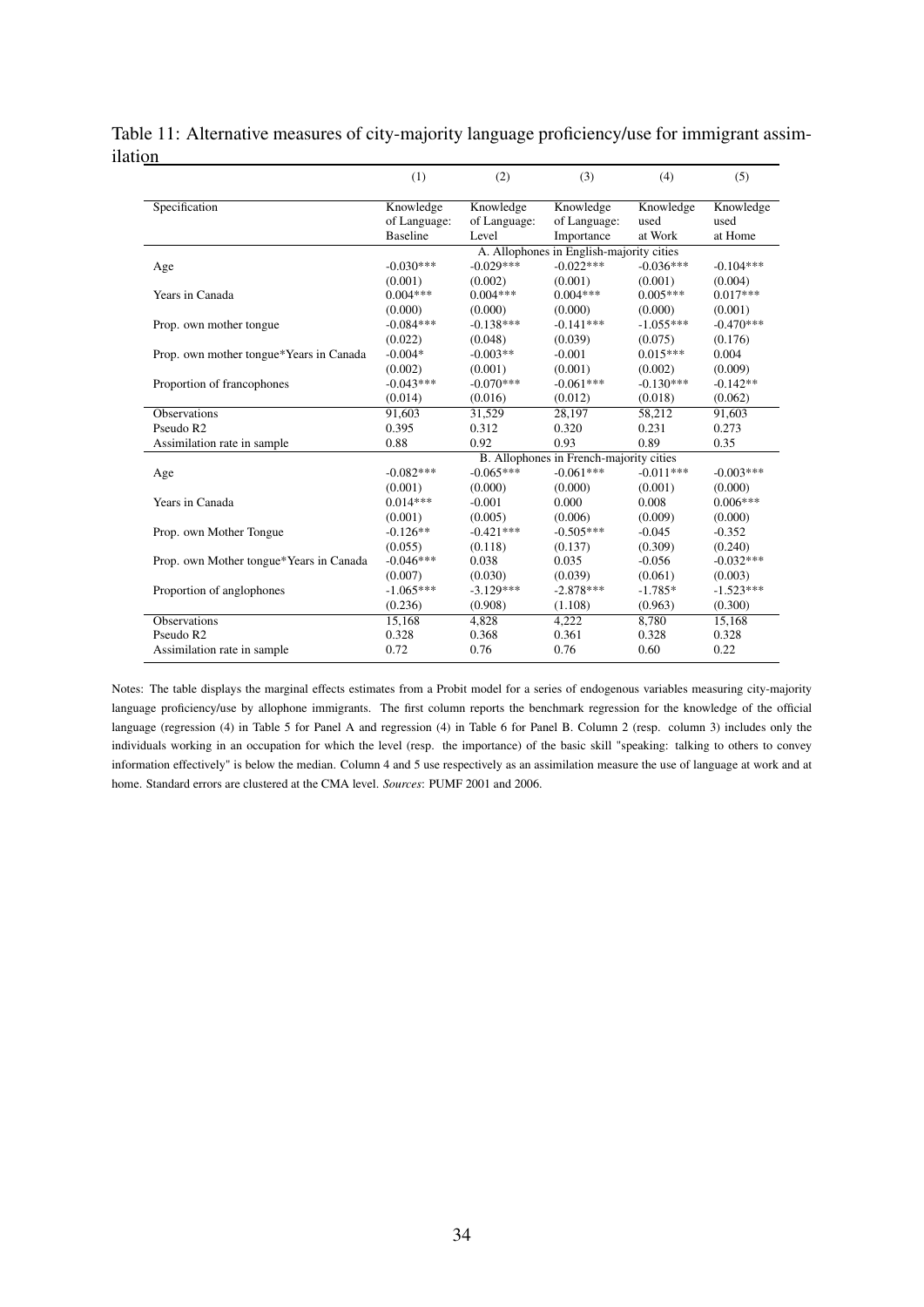|                             | (1)                                               | (2)                   | (3)                                             | (4)                   |
|-----------------------------|---------------------------------------------------|-----------------------|-------------------------------------------------|-----------------------|
|                             | Francophone natives<br>in English-majority cities |                       | Anglophone natives<br>in French-majority cities |                       |
| Male                        | $0.032**$                                         | $0.026***$            | $0.010***$                                      | $0.009***$            |
|                             |                                                   |                       |                                                 |                       |
|                             | (0.013)<br>$0.025***$                             | (0.002)<br>$0.019***$ | (0.003)<br>$0.087***$                           | (0.002)<br>$0.087***$ |
| Employed                    |                                                   |                       |                                                 |                       |
|                             | (0.008)                                           | (0.003)               | (0.004)                                         | (0.002)               |
| Unemployed                  | $0.008*$                                          | $-0.002$              | $-0.001$                                        | $-0.001$              |
|                             | (0.004)                                           | (0.004)               | (0.005)                                         | (0.006)               |
| High school                 | $0.066**$                                         | $0.053***$            | $0.061***$                                      | $0.062***$            |
|                             | (0.030)                                           | (0.007)               | (0.000)                                         | (0.004)               |
| Some college                | $0.024***$                                        | $0.018***$            | $0.065***$                                      | $0.063***$            |
|                             | (0.009)                                           | (0.002)               | (0.005)                                         | (0.005)               |
| College                     | $0.067**$                                         | $0.050***$            | $0.111***$                                      | $0.113***$            |
|                             | (0.029)                                           | (0.007)               | (0.004)                                         | (0.005)               |
| BA or above                 | $0.070**$                                         | $0.054***$            | $0.121***$                                      | $0.123***$            |
|                             | (0.036)                                           | (0.010)               | (0.004)                                         | (0.004)               |
| Ever married                | $0.052***$                                        | $0.030***$            | $0.030***$                                      | $0.031***$            |
|                             | (0.013)                                           | (0.004)               | (0.006)                                         | (0.003)               |
| 2001                        | $0.015**$                                         | $0.014***$            | $-0.013***$                                     | $-0.002$              |
|                             | (0.007)                                           | (0.003)               | (0.003)                                         | (0.006)               |
| Child 0-5                   | $-0.006$                                          | $-0.001$              | $0.020***$                                      | $0.019***$            |
|                             | (0.004)                                           | (0.003)               | (0.004)                                         | (0.006)               |
| Child 6-14                  | $-0.024***$                                       | $-0.013***$           | $0.020***$                                      | $0.019***$            |
|                             | (0.006)                                           | (0.002)               | (0.002)                                         | (0.001)               |
| Age                         | $-0.003$                                          | $-0.005***$           | $-0.051***$                                     | $-0.052***$           |
|                             | (0.003)                                           | (0.001)               | (0.005)                                         | (0.002)               |
| Proportion of francophones  |                                                   | $-0.513***$           |                                                 |                       |
|                             |                                                   | (0.007)               |                                                 |                       |
| Proportion of anglophones   |                                                   |                       |                                                 | $-1.496**$            |
|                             |                                                   |                       |                                                 | (0.678)               |
| Observations                | 26,930                                            | 26,930                | 14,898                                          | 14,898                |
| Pseudo R2                   | 0.046                                             | 0.154                 | 0.107                                           | 0.113                 |
| Assimilation rate in sample | 0.90                                              |                       | 0.77                                            |                       |
|                             |                                                   |                       |                                                 |                       |

Table 12: Assimilation of official-minority natives

Notes: The table displays the marginal effects estimates from a Probit model for the probability of knowledge of the city-majority language by French mother-tongue natives in English-majority cities (left panel) and English mother-tongue natives in French-majority cities (right panel). Standard errors clustered at the CMA level. *Sources*: PUMF 2001 and 2006.